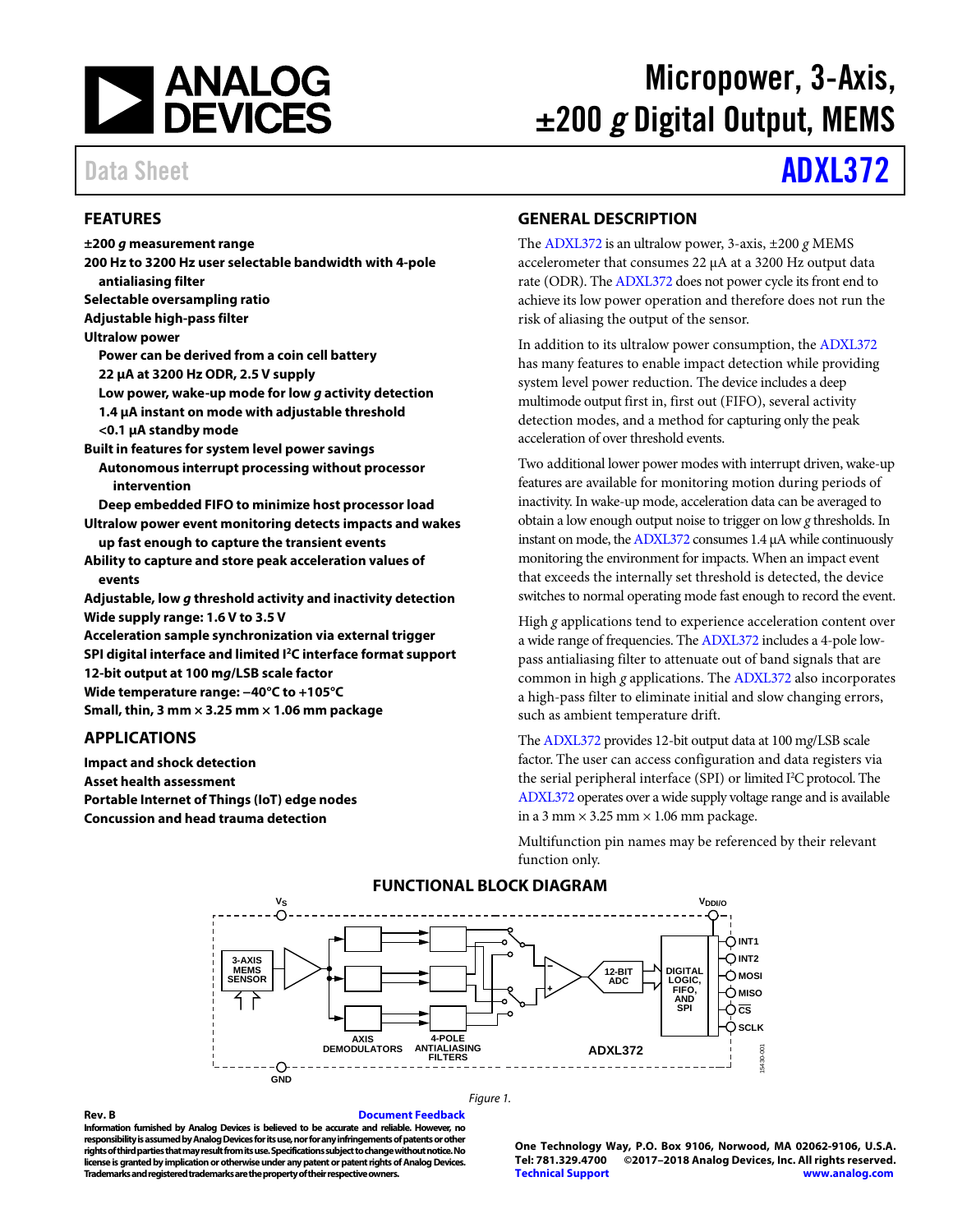# **TABLE OF CONTENTS**

| X-Axis Highest Peak Data Register, MSB  36       |  |
|--------------------------------------------------|--|
| X-Axis Highest Peak Data Register, LSB 36        |  |
| Y-Axis Highest Peak Data Register, MSB 36        |  |
| Y-Axis Highest Peak Data Register, LSB  37       |  |
| Z-Axis Highest Peak Data Register, MSB  37       |  |
|                                                  |  |
|                                                  |  |
|                                                  |  |
|                                                  |  |
|                                                  |  |
| X-Axis Activity Threshold Register, MSB 39       |  |
| X-Axis of Activity Threshold Register, LSB 39    |  |
| Y-Axis Activity Threshold Register, MSB  39      |  |
| Y-Axis of Activity Threshold Register, LSB  40   |  |
| Z-Axis Activity Threshold Register, MSB 40       |  |
| Z-Axis of Activity Threshold Register, LSB 40    |  |
|                                                  |  |
| X-Axis Inactivity Threshold Register, MSB 41     |  |
| X-Axis of Inactivity Threshold Register, LSB 42  |  |
| Y-Axis Inactivity Threshold Register, MSB  42    |  |
| Y-Axis of Inactivity Threshold Register, LSB  43 |  |
|                                                  |  |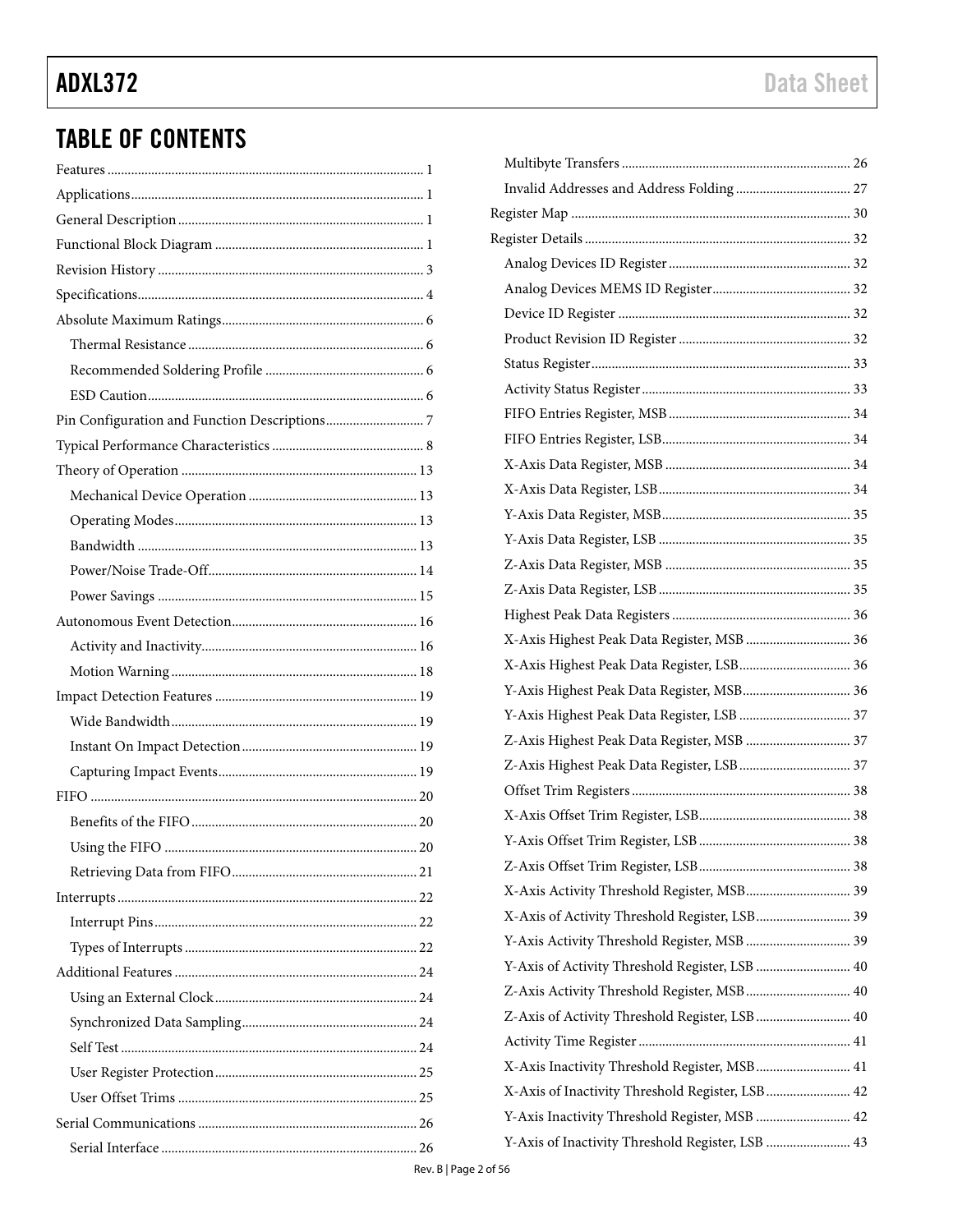# Data Sheet **ADXL372**

| Z-Axis Inactivity Threshold Register, MSB43            |  |
|--------------------------------------------------------|--|
| Z-Axis of Inactivity Threshold Register, LSB  43       |  |
|                                                        |  |
|                                                        |  |
|                                                        |  |
| X-Axis Motion Warning Threshold Register, MSB45        |  |
| X-Axis of Motion Warning Notification Register, LSB45  |  |
| Y-Axis Motion Warning Notification Threshold Register, |  |
|                                                        |  |
| Y-Axis of Motion Warning Notification Register, LSB 46 |  |
| Z-Axis Motion Warning Notification Threshold Register, |  |
|                                                        |  |
| Z-Axis Motion Warning Notification Register, LSB47     |  |
|                                                        |  |
|                                                        |  |
|                                                        |  |
|                                                        |  |
|                                                        |  |

# <span id="page-2-0"></span>**REVISION HISTORY**

| $8/2018$ —Rev. A to Rev. B                         |  |
|----------------------------------------------------|--|
|                                                    |  |
|                                                    |  |
| Added Note 1, Table 14; Renumbered Sequentially 31 |  |

## **12/2017—Rev. 0 to Rev. A**

| Changes to Turn-On Time, Measurement Mode Instruction to |  |
|----------------------------------------------------------|--|
|                                                          |  |
|                                                          |  |
| Changes to Address: 0x3A, Reset: 0x00, Name: FIFO_CTL    |  |
|                                                          |  |

**3/2017—Revision 0: Initial Version**

| RESET (Clears) Register, Part in Standby Mode  |  |
|------------------------------------------------|--|
|                                                |  |
|                                                |  |
|                                                |  |
|                                                |  |
| Operation at Temperatures Other Than Ambient54 |  |
| Mechanical Considerations for Mounting 54      |  |
|                                                |  |
|                                                |  |
|                                                |  |
|                                                |  |
|                                                |  |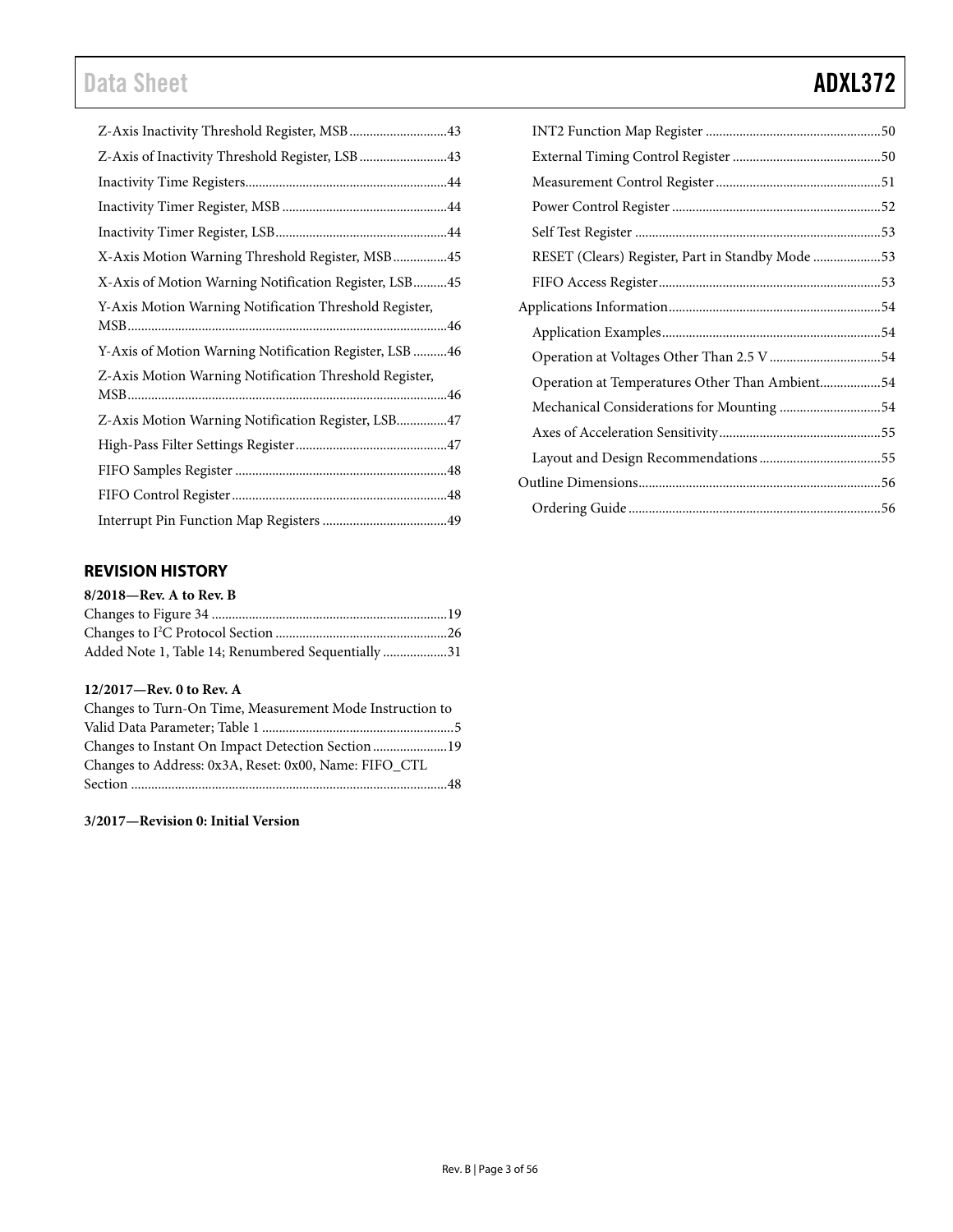# <span id="page-3-0"></span>**SPECIFICATIONS**

T<sub>A</sub> = 25°C, V<sub>s</sub> = 2.5 V, V<sub>DDI/O</sub> = 2.5 V, 3200 Hz ODR, 1600 Hz bandwidth, acceleration = 0 *g*, default register settings, unless otherwise noted. All minimum and maximum specifications are guaranteed. Typical specifications may not be guaranteed.

<span id="page-3-2"></span><span id="page-3-1"></span>

| Table 1.                                                  |                                                                                  |      |            |                |             |
|-----------------------------------------------------------|----------------------------------------------------------------------------------|------|------------|----------------|-------------|
| <b>Parameter</b>                                          | <b>Test Conditions/Comments</b>                                                  | Min  | <b>Typ</b> | <b>Max</b>     | Unit        |
| <b>SENSOR INPUT</b>                                       | Each axis                                                                        |      |            |                |             |
| <b>Measurement Range</b>                                  |                                                                                  |      | ±200       |                | g           |
| Nonlinearity                                              | Percentage of full scale                                                         |      | ±0.5       |                | $\%$        |
| <b>Sensor Resonant Frequency</b>                          |                                                                                  |      | 16         |                | kHz         |
| Cross Axis Sensitivity <sup>1</sup>                       |                                                                                  |      | ±2.5       |                | $\%$        |
| <b>OUTPUT RESOLUTION</b>                                  | Each axis                                                                        |      |            |                |             |
| All Operating Modes                                       |                                                                                  |      | 12         |                | <b>Bits</b> |
| <b>SCALE FACTOR</b>                                       | Each axis                                                                        |      |            |                |             |
| <b>Scale Factor Calibration Error</b>                     |                                                                                  |      |            | ±10            | $\%$        |
| Scale Factor at XOUT, YOUT, ZOUT                          | Expressed in mg/LSB                                                              |      | 100        |                | mg/LSB      |
|                                                           | Expressed in LSB/g                                                               |      | 10         |                | LSB/g       |
| Scale Factor Change Due to Temperature <sup>2</sup>       |                                                                                  |      | 0.1        |                | $\%$ /°C    |
| 0 $g$ OFFSET                                              | Each axis                                                                        |      |            |                |             |
| 0 $g$ Output                                              | XOUT, YOUT, ZOUT                                                                 |      |            |                |             |
|                                                           | At $V_s = 2.5 V$                                                                 | $-3$ | ±1         | $+3$           | g           |
|                                                           | $1.6 V \le V_S \le 3.5 V$                                                        | $-7$ | ±1         | $+7$           | g           |
| 0 g Offset vs. Temperature <sup>2</sup>                   |                                                                                  |      |            |                |             |
| <b>Normal Operation</b>                                   | Χουτ, Υουτ, Ζουτ                                                                 |      | ±50        |                | mg/C        |
| Low Noise Mode                                            | Χουτ, Υουτ, Ζουτ                                                                 |      | ±35        |                | mg/°C       |
| <b>NOISE PERFORMANCE</b>                                  |                                                                                  |      |            |                |             |
| <b>RMS Noise</b>                                          | Each axis                                                                        |      |            |                |             |
| Normal Operation                                          |                                                                                  |      | 3.5        |                | <b>LSB</b>  |
| Low Noise Mode                                            |                                                                                  |      | 3          |                | <b>LSB</b>  |
| <b>BANDWIDTH</b>                                          | User selectable                                                                  |      |            |                |             |
| <b>ODR</b>                                                |                                                                                  | 400  |            | 6400           | Hz          |
| High-Pass Filter, -3 dB Corner <sup>3</sup>               |                                                                                  | 0.24 |            | 30.48          | Hz          |
| Low-Pass (Antialiasing) Filter, -3 dB Corner <sup>4</sup> | 4-pole low-pass filter                                                           | 200  |            | ODR/2          | Hz          |
| POWER SUPPLY                                              |                                                                                  |      |            |                |             |
| Operating Voltage Range (V <sub>s</sub> )                 |                                                                                  | 1.6  | 2.5        | 3.5            | V           |
| Input/Output Voltage Range (VDDI/O)                       |                                                                                  | 1.6  | 2.5        | V <sub>S</sub> | v           |
| <b>Supply Current</b>                                     |                                                                                  |      |            |                |             |
| <b>Measurement Mode</b>                                   | 3200 Hz ODR                                                                      |      |            |                |             |
| Normal Operation                                          |                                                                                  |      | 22         |                | μA          |
| Low Noise Mode                                            |                                                                                  |      | 33         |                | μA          |
| Instant On Mode                                           |                                                                                  |      | 1.4        |                | μA          |
| Wake-Up Mode                                              | Varies with wake-up rate                                                         |      |            |                |             |
|                                                           | At slowest wake-up rate                                                          |      | 0.77       |                | μA          |
| Standby                                                   |                                                                                  |      | < 0.1      |                | μA          |
| Power Supply Rejection Ratio (PSRR)                       | $C_s = 1.1 \mu F$ , $C_{10} = 1.1 \mu F$ , input is<br>100 mV sine wave on $V_s$ |      |            |                |             |
| Input Frequency                                           |                                                                                  |      |            |                |             |
| 100 Hz to 1 kHz                                           |                                                                                  |      | $-20$      |                | dB          |
| 1 kHz to 250 kHz                                          |                                                                                  |      | $-17$      |                | dB          |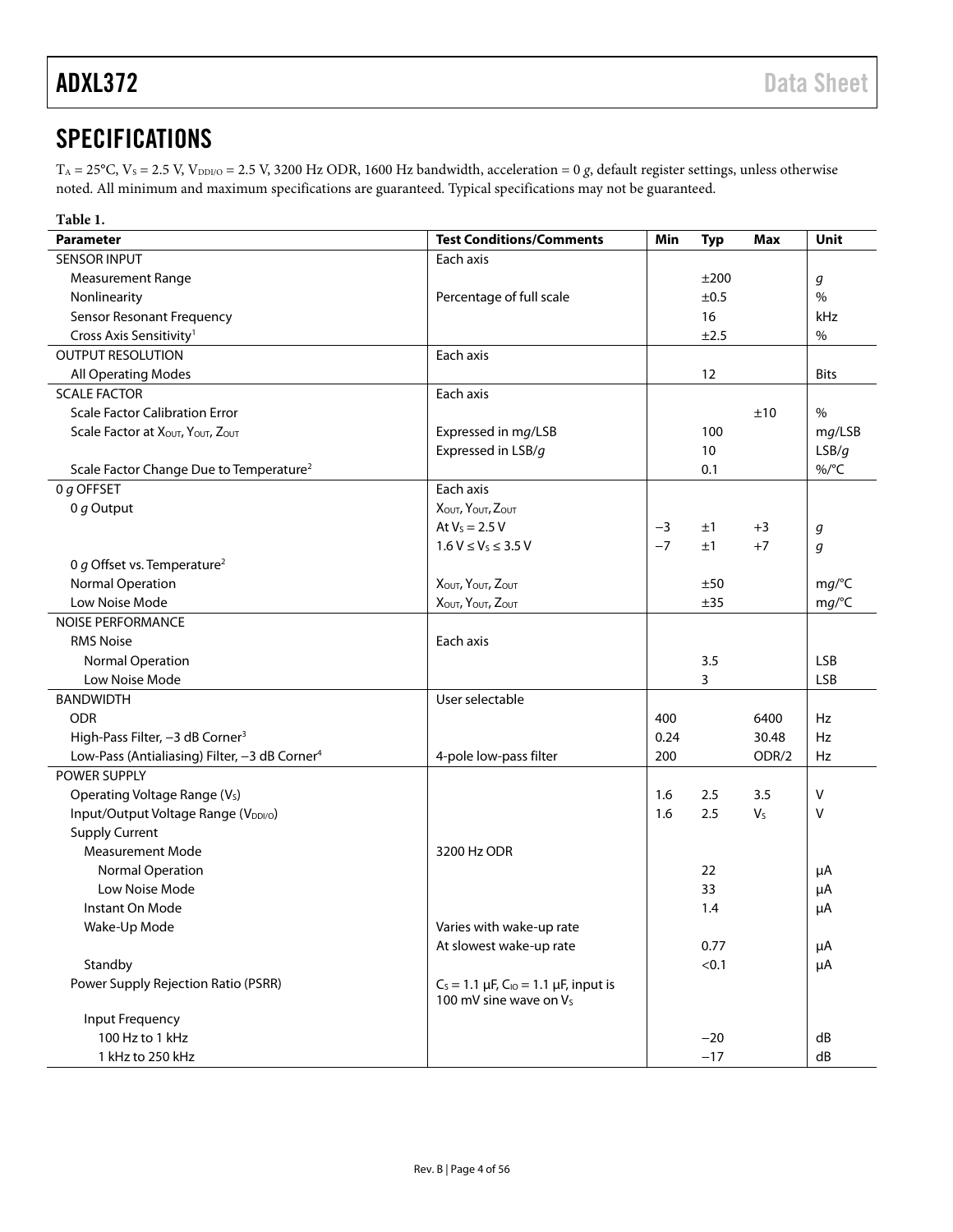# <span id="page-4-0"></span>Data Sheet **ADXL372**

| <b>Parameter</b>                                 | <b>Test Conditions/Comments</b>          | Min   | Typ | Max    | Unit |
|--------------------------------------------------|------------------------------------------|-------|-----|--------|------|
| Turn-On Time                                     | 3200 Hz ODR                              |       |     |        |      |
| Power-Up to Standby                              | $C_s = 1.1 \mu F$ , $C_{10} = 1.1 \mu F$ |       |     |        | ms   |
| Measurement Mode Instruction to Valid Data       | Filter settle bit $= 1$                  |       | 16  |        | ms   |
|                                                  | Filter settle bit = $0$                  |       | 370 |        | ms   |
| Instant On ULP Monitoring to Full Bandwidth Data |                                          |       |     |        | ms   |
| ENVIRONMENTAL TEMPERATURE                        |                                          |       |     |        |      |
| Operating Temperature Range                      |                                          | $-40$ |     | $+105$ | ۰    |

<sup>1</sup> Cross axis sensitivity is defined as coupling between any two axes.

<sup>2</sup> −40°C to +25°C or +25°C to +105°C.

<sup>3</sup> This parameter has an available corner frequency scale with the ODR setting.

<sup>4</sup> Bandwidth and ODR are set independent of each other.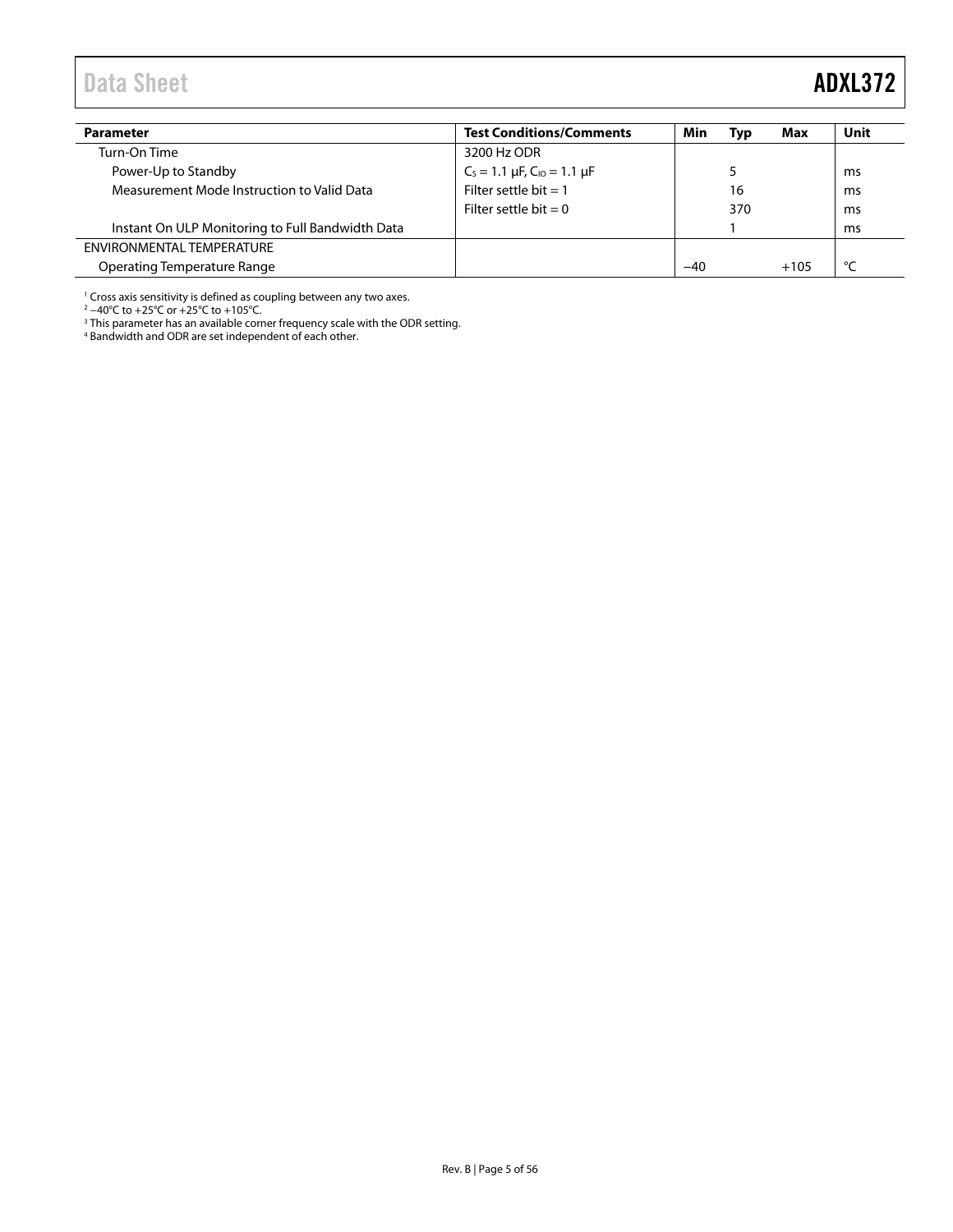# <span id="page-5-0"></span>ABSOLUTE MAXIMUM RATINGS

#### **Table 2.**

| <b>Parameter</b>                                     | Rating                                 |
|------------------------------------------------------|----------------------------------------|
|                                                      |                                        |
| Acceleration                                         |                                        |
| Any Axis, Unpowered                                  | 10000 $q$                              |
| Any Axis, Powered                                    | 10000 $q$                              |
| V٢                                                   | $-0.3 V$ to $+3.6 V$                   |
| V <sub>DDI/O</sub>                                   | $-0.3$ V to $+3.6$ V                   |
| All Other Pins                                       | $-0.3$ V to V <sub>s</sub>             |
| Output Short-Circuit Duration (Any Pin to<br>Ground) | Indefinite                             |
| ESD, Human Body Model (HBM)                          | 2000 V                                 |
| Temperature Range (Storage)                          | $-50^{\circ}$ C to<br>$+150^{\circ}$ C |

Stresses at or above those listed under Absolute Maximum Ratings may cause permanent damage to the product. This is a stress rating only; functional operation of the product at these or any other conditions above those indicated in the operational section of this specification is not implied. Operation beyond the maximum operating conditions for extended periods may affect product reliability.

# <span id="page-5-1"></span>**THERMAL RESISTANCE**

Thermal performance is directly linked to printed circuit board (PCB) design and operating environment. Careful attention to PCB thermal design is required.

#### **Table 3.**

| Package Type <sup>1</sup> | $\theta_{JA}$ | $\theta_{\rm JC}$ | Unit | Device Weight     |
|---------------------------|---------------|-------------------|------|-------------------|
| CC-16-4                   | 150           | 85                | °C/W | $18 \,\mathrm{m}$ |

<sup>1</sup> Thermal impedance simulated values are based on a JEDEC 2S2P thermal test board with four thermal vias. See JEDEC JESD51.

## <span id="page-5-2"></span>**RECOMMENDED SOLDERING PROFILE**

[Figure 2](#page-5-4) an[d Table 4](#page-5-5) provide details about the recommended soldering profile.



*Figure 2. Recommended Soldering Profile*

<span id="page-5-5"></span><span id="page-5-4"></span>

|  | Table 4. Recommended Soldering Profile |  |  |
|--|----------------------------------------|--|--|
|--|----------------------------------------|--|--|

|                                                                 | Condition             |                       |  |
|-----------------------------------------------------------------|-----------------------|-----------------------|--|
| <b>Profile Feature</b>                                          | Sn63/Pb37             | <b>Pb-Free</b>        |  |
| Average Ramp Rate ( $T_L$ to $T_P$ )                            | 3°C/sec max           | 3°C/sec max           |  |
| Preheat                                                         |                       |                       |  |
| Minimum Temperature (T <sub>SMIN</sub> )                        | $100^{\circ}$ C       | $150^{\circ}$ C       |  |
| Maximum Temperature (T <sub>SMAX</sub> )                        | $150^{\circ}$ C       | $200^{\circ}$ C       |  |
| Time ( $T_{SMIN}$ to $T_{SMAX}$ ) ( $t_S$ )                     | 60 sec to             | 60 sec to             |  |
|                                                                 | 120 sec               | 180 sec               |  |
| $TSMAX$ to $T1$                                                 |                       |                       |  |
| Ramp-Up Rate                                                    | 3°C/sec max           | 3°C/sec max           |  |
| <b>Time Maintained Above</b><br>Liquidous $(T_L)$               |                       |                       |  |
| Liquidous Temperature (TL)                                      | $183^{\circ}$ C       | $217^{\circ}$ C       |  |
| Time $(t_L)$                                                    | 60 sec to             | $60$ sec to           |  |
|                                                                 | 150 <sub>sec</sub>    | $150$ sec             |  |
| Peak Temperature (T <sub>P</sub> )                              | $240 + 0/-5$ °C       | $260 + 0/-5$ °C       |  |
| Time Within 5°C of Actual Peak<br>Temperature (t <sub>P</sub> ) | 10 sec to 30 sec      | 20 sec to 40 sec      |  |
| Ramp-Down Rate                                                  | $6^{\circ}$ C/sec max | $6^{\circ}$ C/sec max |  |
| Time 25°C to Peak Temperature                                   | 6 minutes max         | 8 minutes max         |  |

# <span id="page-5-3"></span>**ESD CAUTION**



ESD (electrostatic discharge) sensitive device. Charged devices and circuit boards can discharge without detection. Although this product features patented or proprietary protection circuitry, damage may occur on devices subjected to high energy ESD. Therefore, proper ESD precautions should be taken to avoid performance degradation or loss of functionality.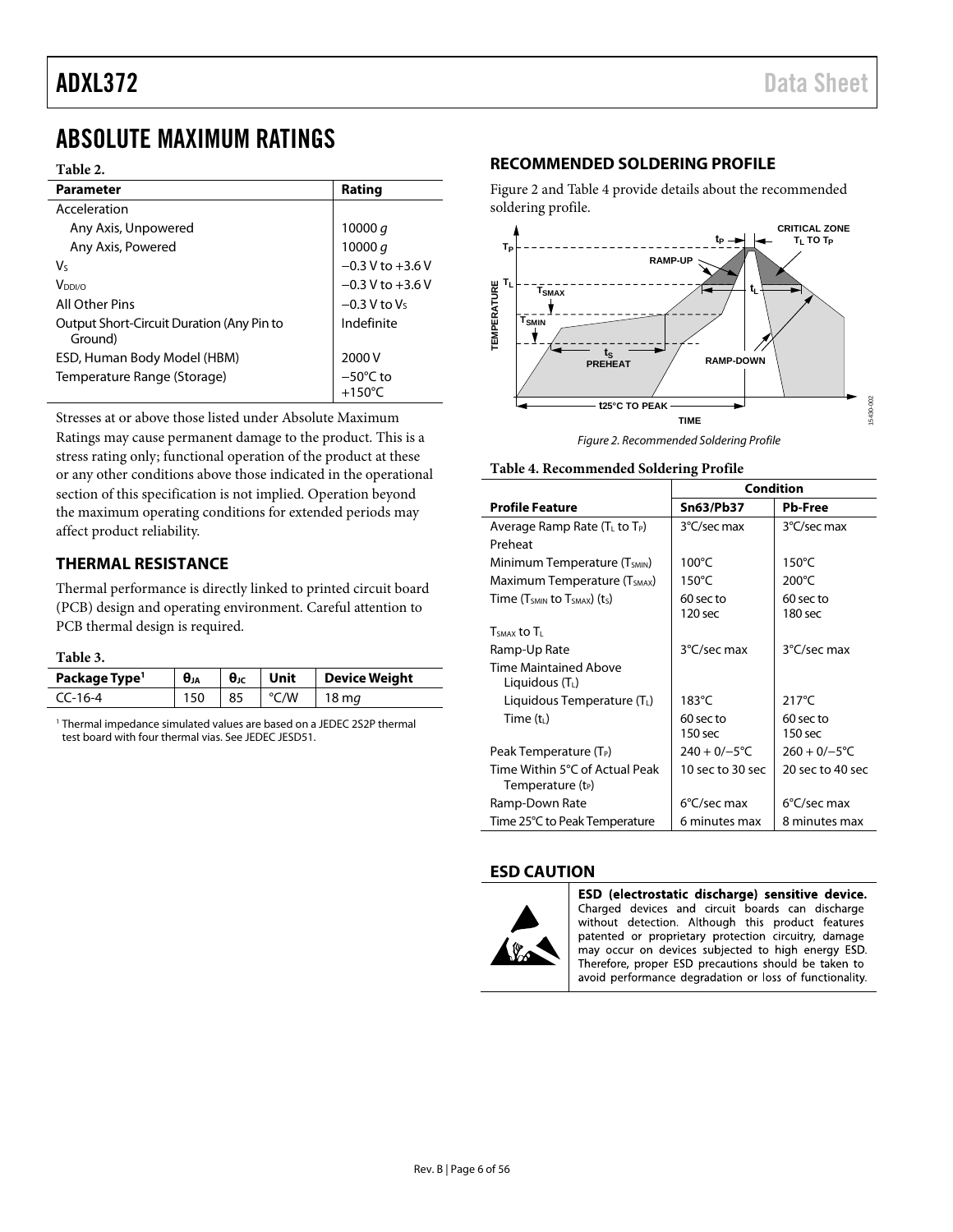# <span id="page-6-0"></span>PIN CONFIGURATION AND FUNCTION DESCRIPTIONS



*Figure 3. Pin Configuration (Top View)*

#### **Table 5. Pin Function Descriptions**

| Pin No. | <b>Mnemonic</b>    | <b>Description</b>                                                              |
|---------|--------------------|---------------------------------------------------------------------------------|
|         | V <sub>DDI/O</sub> | Supply Voltage for Digital Input/Output.                                        |
|         | NIC.               | No Connect. This pin is not internally connected.                               |
| 3       | <b>RESERVED</b>    | Reserved. This pin may be left unconnected or connected to GND.                 |
| 4       | <b>SCLK</b>        | SPI Serial Communications Clock.                                                |
| 5       | <b>RESERVED</b>    | Reserved. This pin may be left unconnected or connected to GND.                 |
| 6       | MOSI/SDA           | SPI Master Output, Slave Input (MOSI). <sup>2</sup> C Serial Data (SDA).        |
|         | <b>MISO</b>        | SPI Master Input, Slave Output.                                                 |
| 8       | CS/SCL             | SPI Chip Select (CS). <sup>12</sup> C Serial Communications Clock (SCL).        |
| 9       | INT <sub>2</sub>   | Interrupt 2 Output. This pin also serves as an input for synchronized sampling. |
| 10      | <b>RESERVED</b>    | Reserved. This pin may be left unconnected or connected to GND.                 |
| 11      | INT <sub>1</sub>   | Interrupt 1 Output. This pin also serves as an input for external clocking.     |
| 12      | <b>GND</b>         | Ground. This pin must be connected to ground.                                   |
| 13      | <b>GND</b>         | Ground. This pin must be connected to ground.                                   |
| 14      | V٢                 | Supply Voltage.                                                                 |
| 15      | NIC.               | No Connect. This pin is not internally connected.                               |
| 16      | <b>GND</b>         | Ground. This pin must be connected to ground.                                   |
|         |                    |                                                                                 |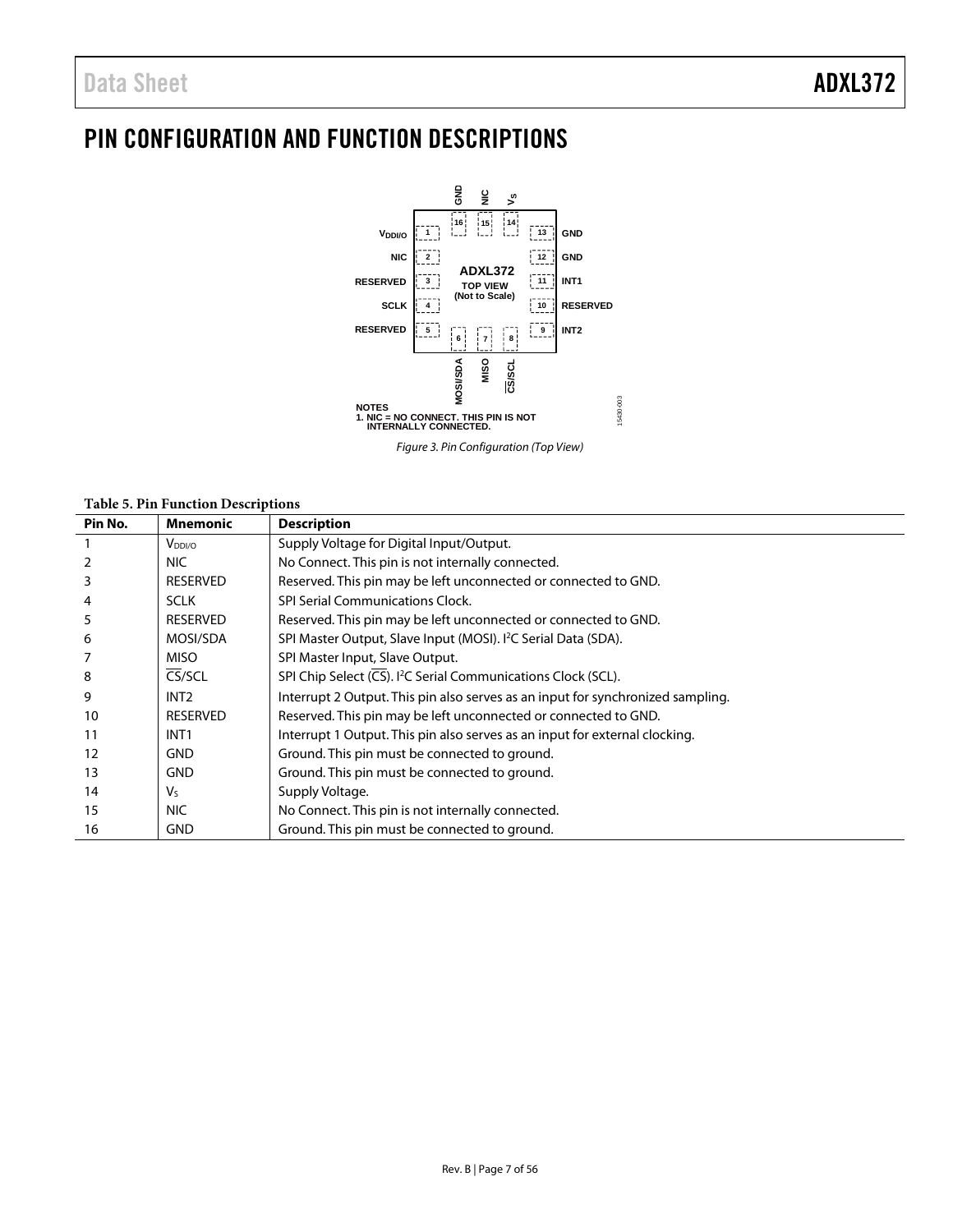**0**

**10**

# <span id="page-7-0"></span>TYPICAL PERFORMANCE CHARACTERISTICS



**–30 –25 –20 –15 –10 –5 0 5 10 15 20 25 30**

**ZERO** *g* **OFFSET (LSB)**

*Figure 6. Z-Axis Zero* g *Offset at 25°C, V<sub>S</sub> = 2.5 V* 



15430-006

5430-006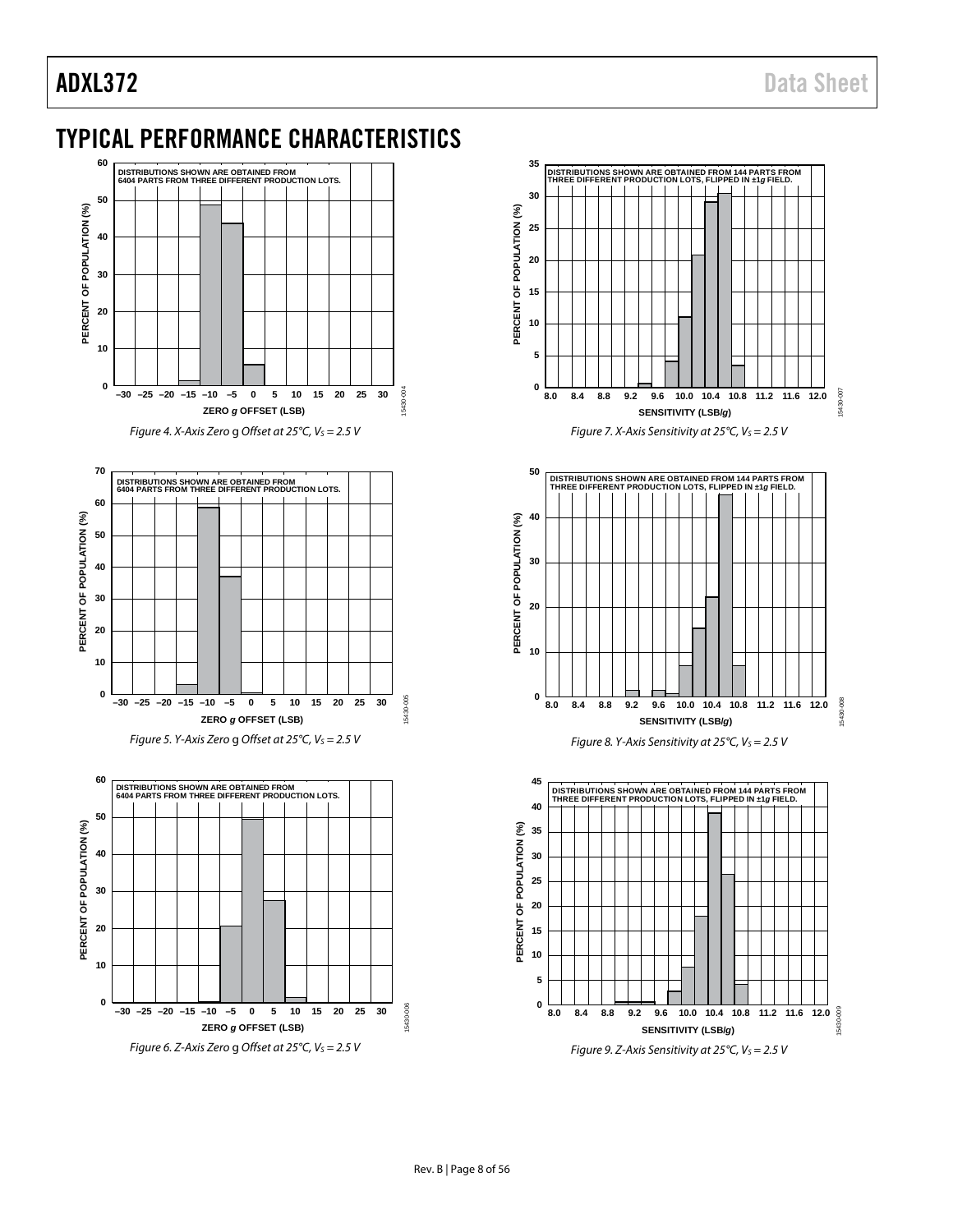# Data Sheet **ADXL372**



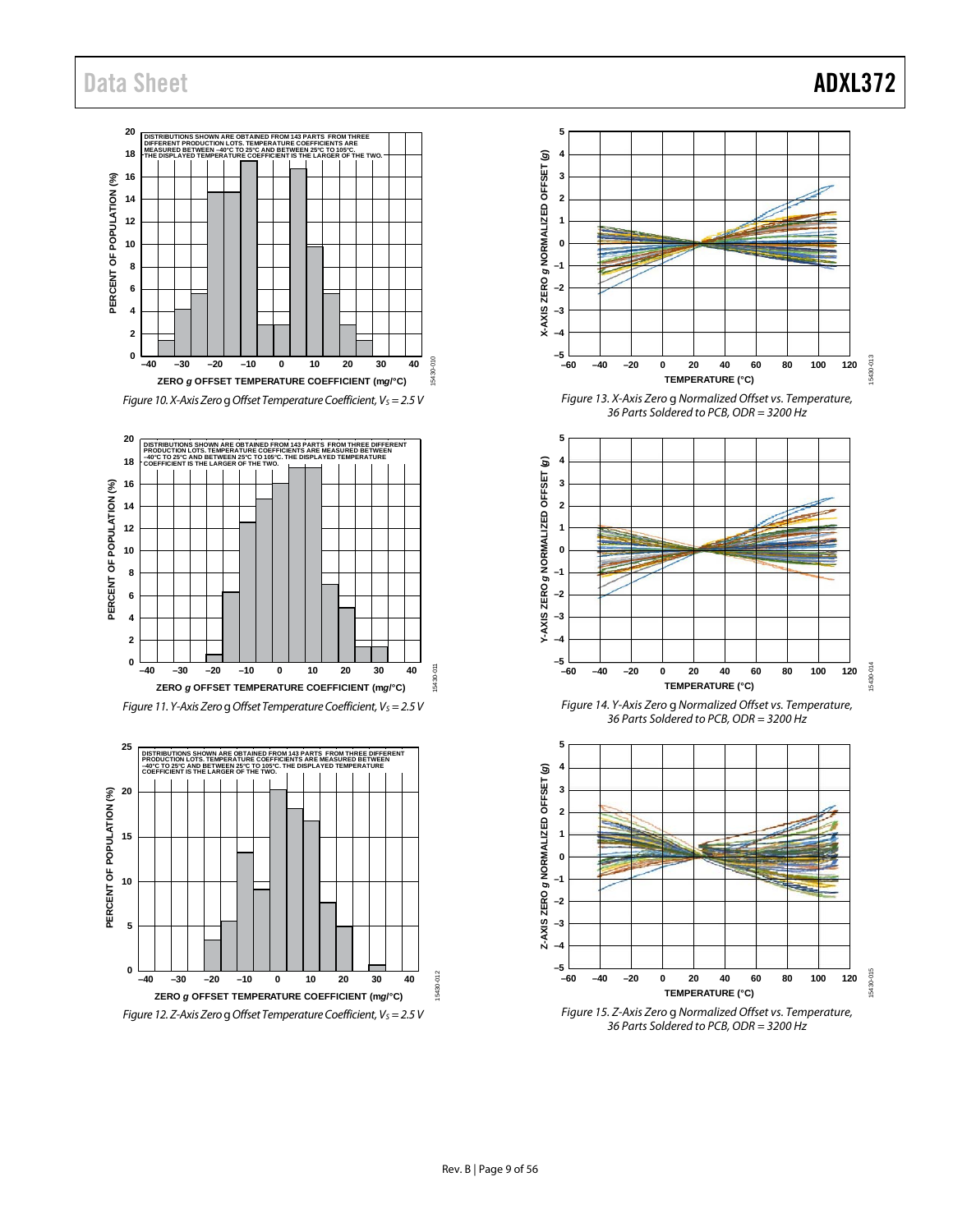









*Figure 18. Z-Axis Normalized Sensitivity Deviation from 25°C vs. Temperature, 18 Parts Soldered to PCB, ODR = 3200 Hz*



*Figure 19. Current Consumption at 25°C, Normal Mode, 3200 Hz Output Data Rate, VS = 2.5 V*



*Figure 20. Current Consumption at 25°C, Low Noise Mode, 3200 Hz Output Data Rate, VS = 2.5 V*



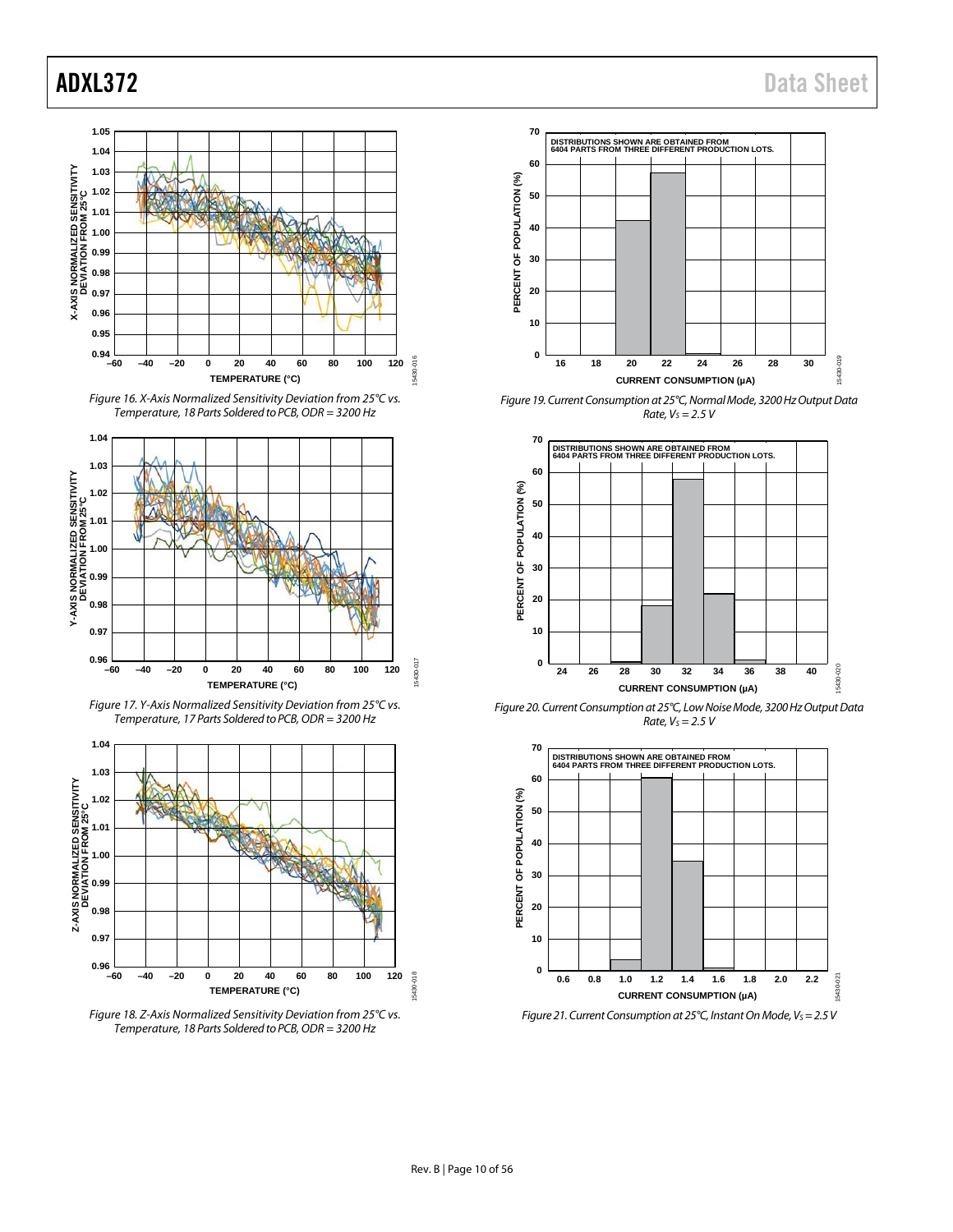# Data Sheet **ADXL372**

# **60 DISTRIBUTIONS SHOWN ARE OBTAINED FROM 6404 PARTS FROM THREE DIFFERENT PRODUCTION LOTS. 50** PERCENT OF POPULATION (%) **PERCENT OF POPULATION (%) 40 30 20 10 0** 5430-022 15430-022 **0.2 0.3 0.4 0.5 0.6 0.7 0.8 0.9 1.0 1.1 1.2 CURRENT CONSUMPTION (µA)** *Figure 22. Current Consumption at 25°C, Wake-Up Mode, Vs* = 2.5 V



*Figure 23. Clock Frequency Deviation from Ideal at 25°C, ODR = 3200 Hz, Vs* = *2.5V*



*Figure 24. Clock Frequency Deviation from Ideal at 25°C, ODR = 6400Hz, Vs = 2.5 V* 

# **70 DISTRIBUTIONS SHOWN ARE OBTAINED FROM 6404 PARTS FROM THREE DIFFERENT PRODUCTION LOTS. 60** PERCENT OF POPULATION (%) **PERCENT OF POPULATION (%) 50 40 30 20 10 0** 15430-025 15430-025 **0 5 10 15 20 25 30 35 40**



**CURRENT CONSUMPTION (nA)**





*Figure 27. Measurement Mode Current vs. Temperature*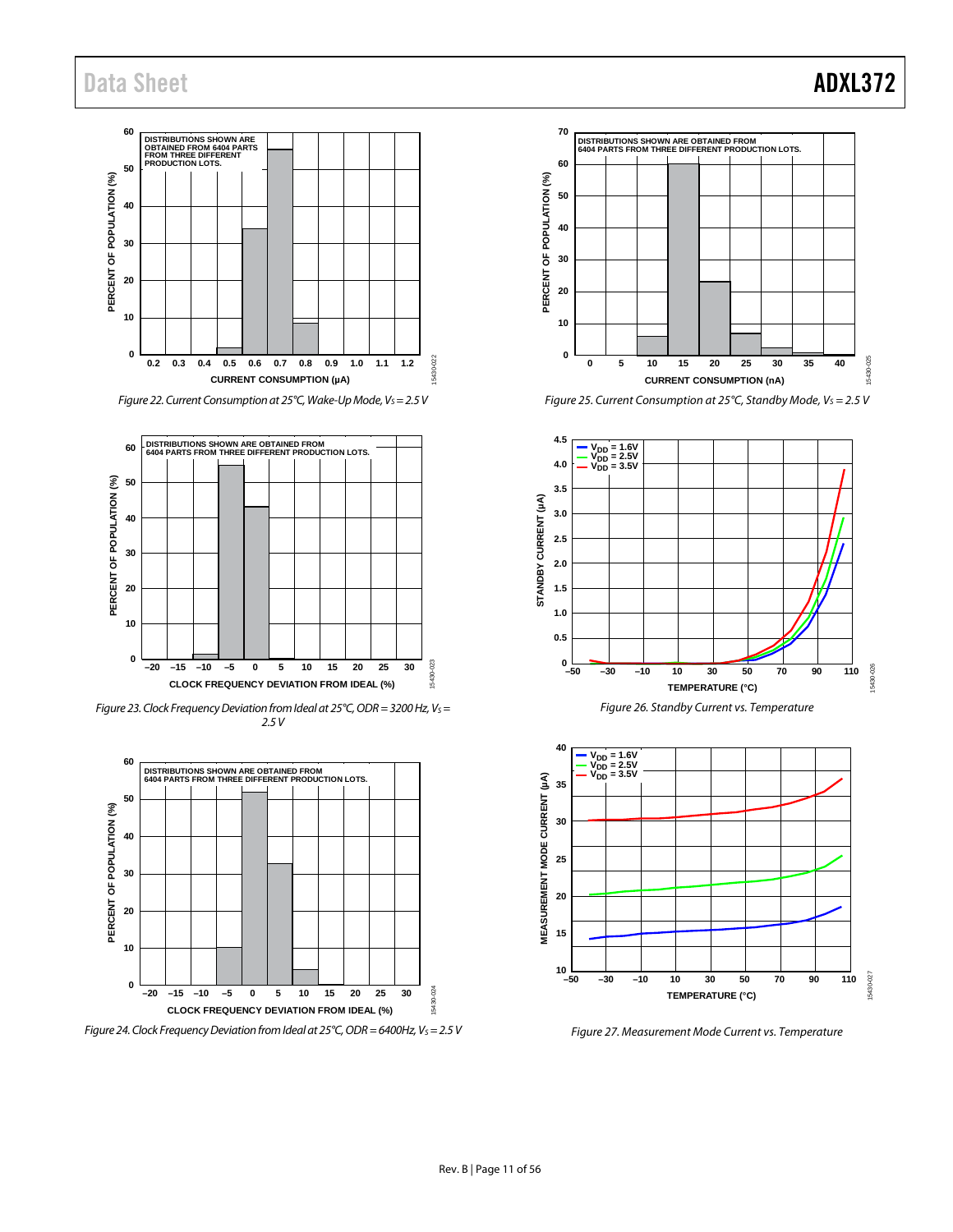

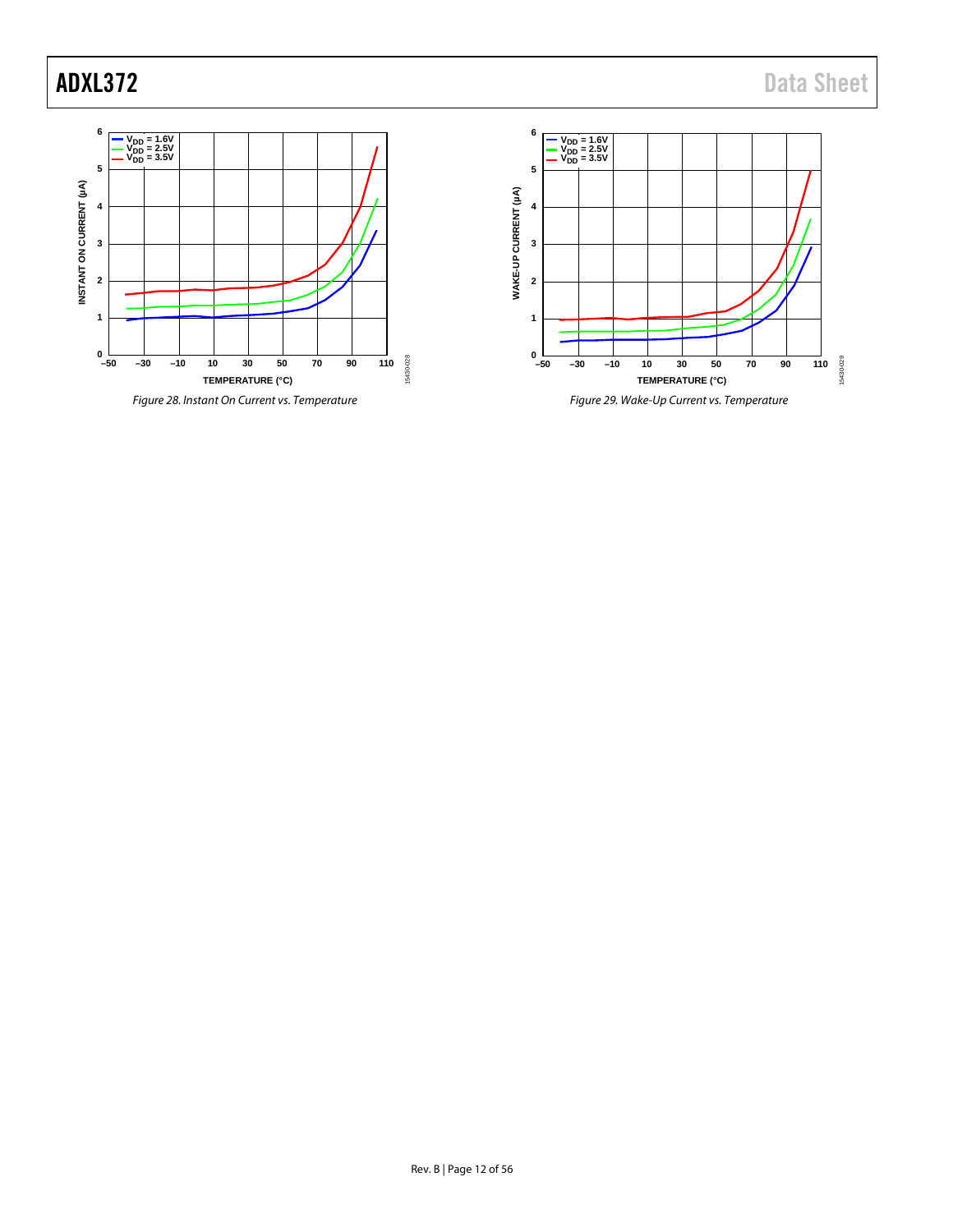# <span id="page-12-0"></span>THEORY OF OPERATION

The [ADXL372](http://www.analog.com/ADXL372?doc=ADXL372.pdf) is a complete 3-axis acceleration measurement system that operates at extremely low power levels. Acceleration is reported digitally, and the device communicates via the SPI and I 2 C protocols. Built in digital logic enables autonomous operation and implements functions that enhance system level power savings.

# <span id="page-12-1"></span>**MECHANICAL DEVICE OPERATION**

The moving component of the sensor is a polysilicon surface micromachined structure built on top of a silicon wafer. Polysilicon springs suspend the structure over the surface of the wafer and provide a resistance against acceleration forces.

Deflection of the structure is measured using differential capacitors that consist of independent fixed plates and plates attached to the moving mass. Acceleration deflects the structure and unbalances the differential capacitor, resulting in a sensor output whose amplitude is proportional to acceleration. Phase sensitive demodulation determines the magnitude and polarity of the acceleration.

# <span id="page-12-2"></span>**OPERATING MODES**

The [ADXL372](http://www.analog.com/ADXL372?doc=ADXL372.pdf) has three operating modes: measurement mode for continuous, wide bandwidth sensing; an instant on mode for low power impact detection; and wake-up mode for limited bandwidth low *g* activity detection. Measurement can be suspended by placing the device in standby mode.

### *Measurement Mode*

Measurement mode is the default operating mode of th[e ADXL372.](http://www.analog.com/ADXL372?doc=ADXL372.pdf)  In this mode, acceleration data is read continuously, and the accelerometer consumes 22 µA (typical) at an ODR of 3200 Hz using a 2.5 V supply. Actual current consumption is dependent on the ODR chosen. All features described in this data sheet are available when operating th[e ADXL372](http://www.analog.com/ADXL372?doc=ADXL372.pdf) in this mode.

### *Instant On Mode*

Instant on mode enables extremely low power impact detection. In this mode, the accelerometer constantly monitors the environment while consuming a very low current of 1.4  $\mu$ A (typical). When an event that exceeds an internal threshold is detected, the device switches into measurement mode to record the event. The target default threshold is 10 *g* to 15 *g*, but it can vary. A register option allows the threshold to be increased to a target of 30 *g* to 40 *g* if the default threshold is too low.

To save power, no new digital acceleration data is made available until the accelerometer switches into normal operation. However, all registers have normal read/write functionality.

### <span id="page-12-4"></span>*Wake-Up Mode*

Wake-up mode is ideal for simple detection of the presence or absence of motion at an extremely low power consumption. Wakeup mode is particularly useful for the implementation of a low *g* motion activated on/off switch, allowing the rest of the system to be powered down until sustained activity is detected.

In wake-up mode, the device is powered down for a duration of time equal to the wake-up timer, set by the WAKEUP\_RATE bits in the TIMING register, and then turns on for a duration equal to the filter settling time (see the [Filter Settling](#page-13-1) Time section). The current drawn in this mode is determined by both these parameters.

|                    | <b>Filter Settling Time</b> |              |  |  |  |
|--------------------|-----------------------------|--------------|--|--|--|
| Wake-Up Timer (ms) | 16 ms                       | 370 ms       |  |  |  |
| 52                 | $5.8 \mu A$                 | $19.4 \mu A$ |  |  |  |
| 104                | $3.6 \mu A$                 | $17.3 \mu A$ |  |  |  |
| 208                | $2.3 \mu A$                 | 14.4 $\mu$ A |  |  |  |
| 512                | $1.4 \mu A$                 | $9.7 \mu A$  |  |  |  |
| 2048               | $0.91 \mu A$                | $4 \mu A$    |  |  |  |
| 4096               | $0.83 \mu A$                | $2.5 \mu A$  |  |  |  |
| 8192               | $0.79 \mu A$                | $1.7 \mu A$  |  |  |  |
| 24576              | $0.77 \mu A$                | $1.1 \mu A$  |  |  |  |

### **Table 6. Wake-Up Current in µA at Different Wake-Up Timer and Filter Settings**

If motion is detected, the accelerometer can respond autonomously in several ways, depending on the device configuration, such as the following:

- Switch into full bandwidth measurement mode.
- Signal an interrupt to a microcontroller.
- Wake up downstream circuitry.

While in wake-up mode, all registers and the FIFO have normal read/write functionality, and real-time data can be read from the data registers at the reduced wake-up rate. However, no new data is stored in the FIFO during wake-up mode, and there are no interrupts available in wake-up mode.

### *Standby*

Placing th[e ADXL372](http://www.analog.com/ADXL372?doc=ADXL372.pdf) in standby mode suspends measurement and reduces current consumption to less than 100 nA. All interrupts are cleared, and no new interrupts are generated. The [ADXL372](http://www.analog.com/ADXL372?doc=ADXL372.pdf) powers up in standby mode with all sensor functions turned off.

# <span id="page-12-3"></span>**BANDWIDTH**

# *Low-Pass Antialiasing Filter*

High *g* events often include acceleration content over a wide range of frequencies. The analog-to-digital converter (ADC) of the [ADXL372](http://www.analog.com/ADXL372?doc=ADXL372.pdf) samples the input acceleration at the user selected ODR. In the absence of antialiasing filters, input signals whose frequency is more than half the ODR alias or that fold into the measurement bandwidth can lead to inaccurate measurements. To mitigate this inaccuracy, a four-pole, low-pass filter is provided at the input of the ADC. The filter bandwidth is user selectable, and the default bandwidth is 200 Hz. The maximum bandwidth is constrained to at most half of the ODR, to ensure that the Nyquist criteria is not violated.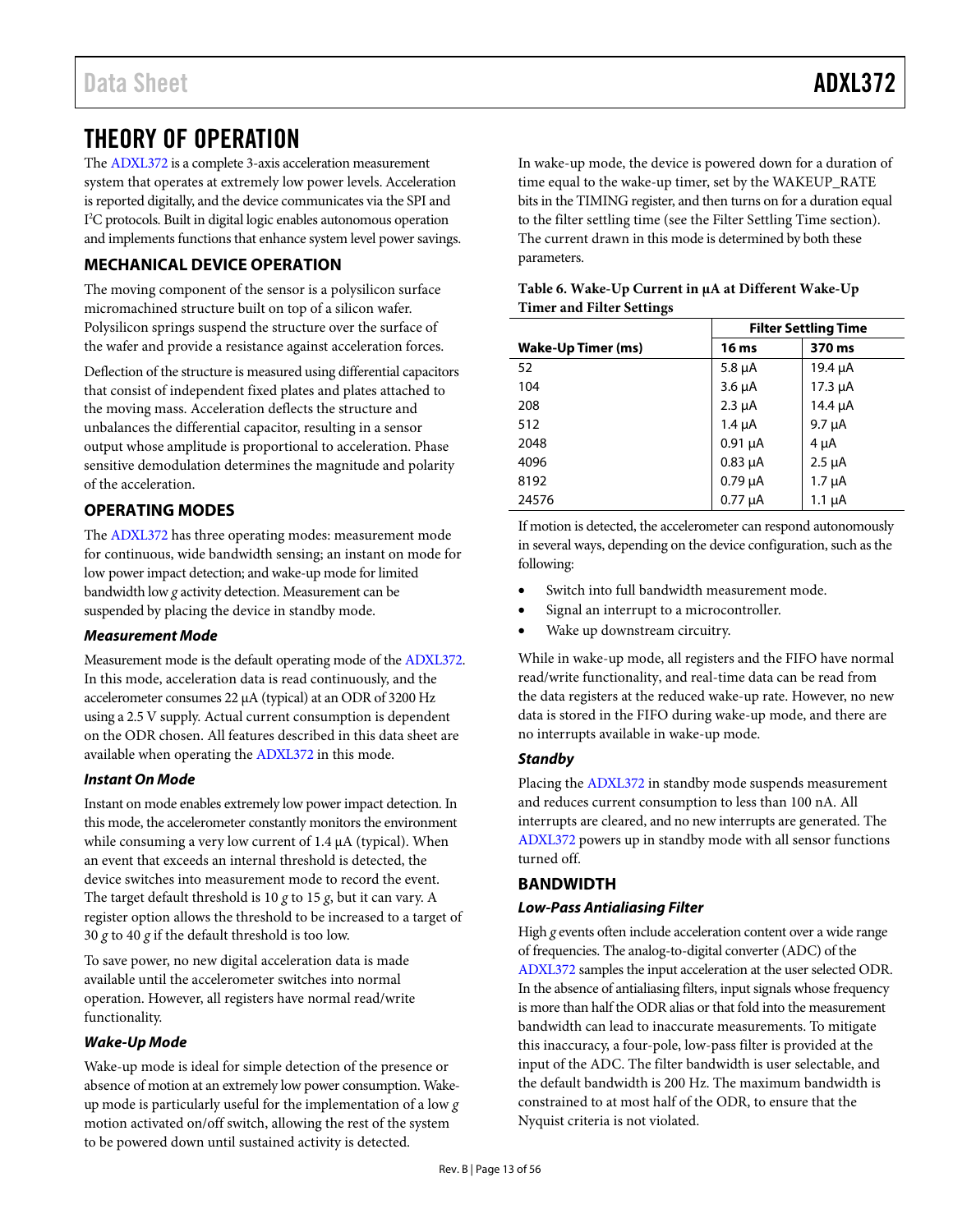# *High-Pass Filter*

The [ADXL372](http://www.analog.com/ADXL372?doc=ADXL372.pdf) offers a one-pole, high-pass filter with a user selectable −3 dB frequency. Applications that do not require dc acceleration measurements can use the high-pass filter to minimize constant or slow varying offset errors including initial bias, bias drift due to temperature, and bias drift due to supply voltage.

The high-pass filter is a first-order infinite impulse response (IIR) filter. [Table 7](#page-13-2) lists the available −3 dB frequencies, which are user selectable and dependent on the output data rate. The high-pass and low-pass filters can be used simultaneously to set up a band-pass option.

|                | ODR (Hz) |       |      |      |      |  |  |
|----------------|----------|-------|------|------|------|--|--|
| <b>Setting</b> | 6400     | 3200  | 1600 | 800  | 400  |  |  |
| 00             | 30.48    | 15.24 | 7.61 | 3.81 | 1.9  |  |  |
| 01             | 15.58    | 7.79  | 3.89 | 1.94 | 0.97 |  |  |
| 10             | 7.88     | 3.94  | 1.97 | 0.98 | 0.49 |  |  |
| 11             | 3.96     | 1.98  | 0.99 | 0.49 | 0.24 |  |  |

#### <span id="page-13-2"></span>**Table 7. High-Pass Filter −3 dB Corner Frequencies**

## <span id="page-13-1"></span>*Filter Settling Time*

After entering measurement mode, the first output value does not appear until after the filter settling time has passed. This time is selectable using the FILTER\_SETTLE bit in the POWER\_CTL register. The recommended (and default) settling time to acquire valid data when using either the high-pass filter or the low-pass activity detect filter is 370 ms. The filter settling time of 16 ms is ideal for when both the high-pass filter and low-pass activity detect filter are disabled.

# *Selectable ODR*

The [ADXL372](http://www.analog.com/ADXL372?doc=ADXL372.pdf) can report acceleration data at 400 Hz, 800 Hz, 1600 Hz, 3200 Hz, or 6400 Hz. The ODR is user selectable and the default is 400 Hz. In the event that the user selects an antialiasing filter bandwidth greater than half the ODR, the device defaults the bandwidth to half the ODR. Increasing or decreasing the ODR increases or decreases the current consumption accordingly, as shown in [Figure 30.](#page-13-3)

<span id="page-13-4"></span>

| Mode                          | <b>Typical RMS Noise (LSB)</b> | Typical Current Consumption (µA) |
|-------------------------------|--------------------------------|----------------------------------|
| Normal Operation <sup>1</sup> |                                | $\sim$<br>∸                      |
| Low Noise $1$                 |                                | 33                               |

 $1 V<sub>S</sub> = 2.5 V$ , ODR = 3200 Hz, and bandwidth = 1600 Hz.

# <span id="page-13-5"></span>Table 9. Noise and Current Consumption for  $V_c = 3.5$  V

| Table 2. Twist and Carlent Consumption for $\gamma_5 = 3.3$ Y |                                |                                  |  |  |  |  |
|---------------------------------------------------------------|--------------------------------|----------------------------------|--|--|--|--|
| Mode                                                          | <b>Typical RMS Noise (LSB)</b> | Typical Current Consumption (µA) |  |  |  |  |
| Normal Operation <sup>1</sup>                                 |                                | <u>ົ</u><br>ےد                   |  |  |  |  |
| Low Noise <sup>1</sup>                                        | ر .                            | 44                               |  |  |  |  |

 $1 V_S = 3.5 V$ , ODR = 3200 Hz, and bandwidth = 1600 Hz.



#### *Figure 30. Measurement Mode Current vs. ODR for Five Parts*

# <span id="page-13-3"></span><span id="page-13-0"></span>**POWER/NOISE TRADE-OFF**

The noise performance of the [ADXL372](http://www.analog.com/ADXL372?doc=ADXL372.pdf) in normal operation, typically 3.5 LSB rms at 3200 Hz ODR and 1600 Hz bandwidth, is adequate for most applications, depending on bandwidth and the desired resolution. For cases where lower noise is needed, the [ADXL372](http://www.analog.com/ADXL372?doc=ADXL372.pdf) provides a lower noise operating mode that trades reduced noise for a somewhat higher current consumption. In all cases, operating at a higher bandwidth setting increases the rms noise and operating with a lower bandwidth decreases the noise[. Table 8](#page-13-4) lists the current consumption and noise densities obtained for normal operation and the lower noise mode at a typical 2.5 V supply.

Operating th[e ADXL372](http://www.analog.com/ADXL372?doc=ADXL372.pdf) at a higher supply voltage also decreases noise[. Table 9](#page-13-5) lists the current consumption and noise densities obtained for normal operation and the lower noise mode at the highest recommended supply, 3.5 V.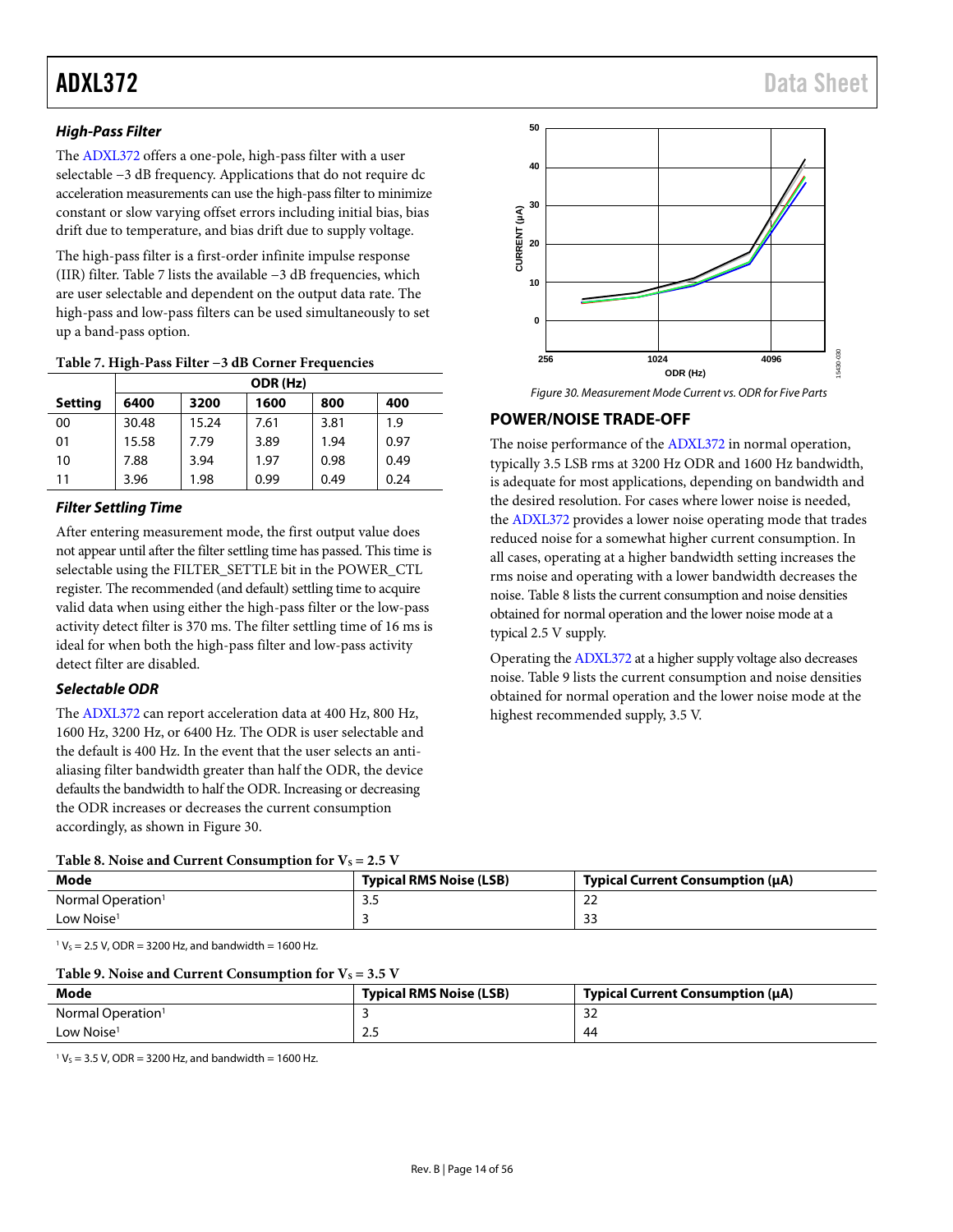# <span id="page-14-0"></span>**POWER SAVINGS**

The digital interface of th[e ADXL372](http://www.analog.com/ADXL372?doc=ADXL372.pdf) is implemented with system level power savings in mind. The following features enhance power savings:

- Burst reads and writes reduce the number of SPI communication cycles required to configure the device and retrieve data.
- Concurrent operation of activity and inactivity detection enables set it and forget it operation. Loop modes further reduce communications power by enabling the clearing of interrupts without processor intervention.
- The FIFO is implemented such that consecutive samples can be read continuously via a multibyte read of unlimited length; thus, one FIFO read instruction can clear the entire contents of the FIFO. Th[e ADXL372](http://www.analog.com/ADXL372?doc=ADXL372.pdf) FIFO construction also allows the use of direct memory access (DMA) to read the FIFO contents.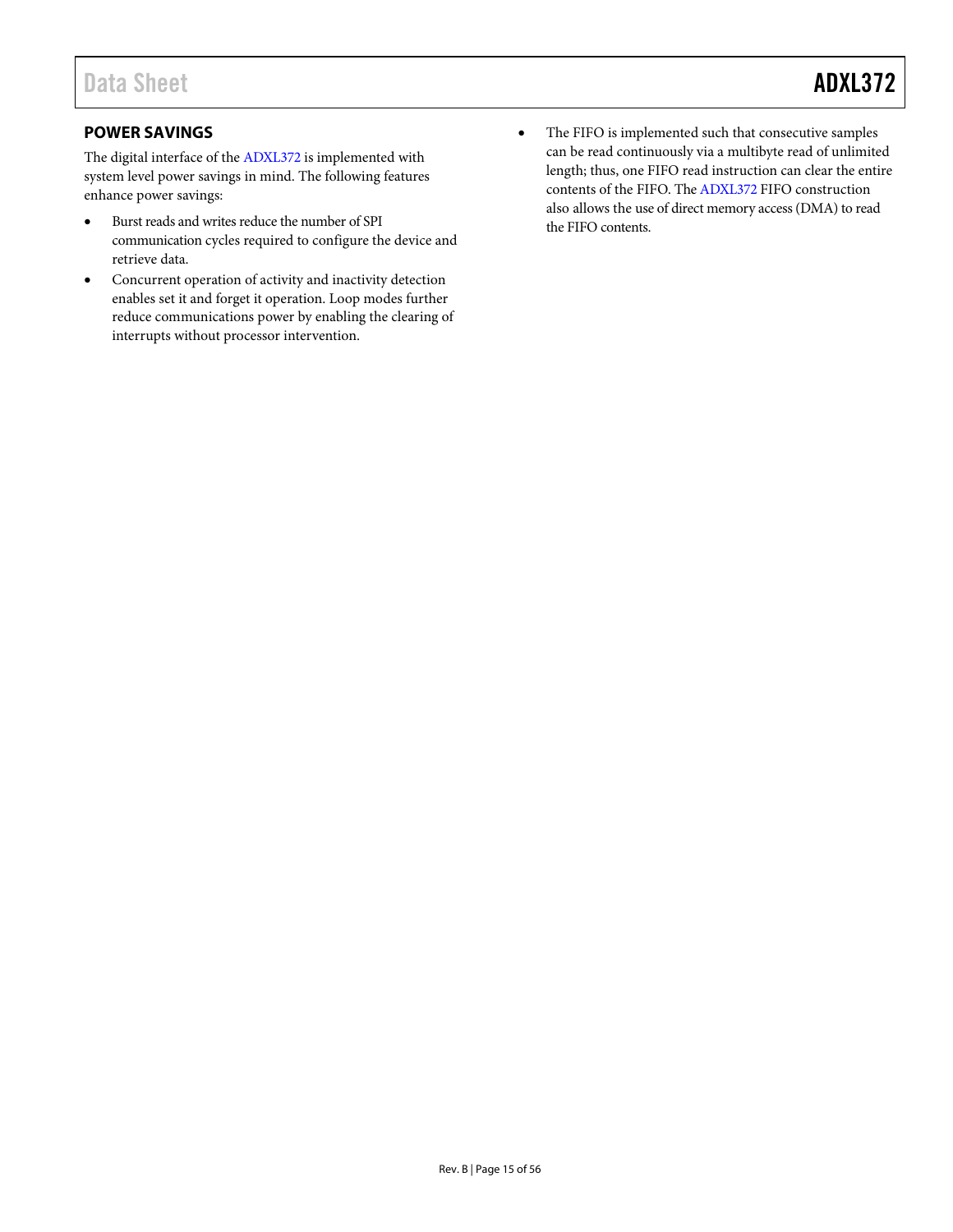# <span id="page-15-0"></span>AUTONOMOUS EVENT DETECTION **ACTIVITY AND INACTIVITY**

<span id="page-15-1"></span>Th[e ADXL372](http://www.analog.com/ADXL372?doc=ADXL372.pdf) features built in logic that detects activity (defined as acceleration above a user set threshold) and inactivity (defined as acceleration below a user set threshold). Activity and inactivity events can be used as triggers to manage the accelerometer operating mode, trigger an interrupt to a host processor, and/or autonomously drive a motion switch.

Detection of an activity or inactivity event is indicated in the STATUS2 register and can be configured to generate an interrupt. In addition, the activity status of the device, that is, whether it is moving or stationary, is indicated by the AWAKE bit, described in the [Using the AWAKE](#page-17-1) Bit section.

Activity and inactivity detection can be used when the accelerometer is in either measurement mode or wake-up mode. However, the activity and inactivity interrupts are not available in wake-up mode because the device is inherently looking for activity in this mode, and any changes to activity or inactivity detection features must be made while the device is in standby mode.

## *Low-Pass Activity Detect Filter*

Th[e ADXL372](http://www.analog.com/ADXL372?doc=ADXL372.pdf) combines high *g* impact detection and low *g* movement detection in one device. For low *g* detection, an internal low-pass filter with a −3 dB corner of approximately 10 Hz averages data to reduce the rms noise, allowing accurate detection of activity or inactivity thresholds as low as 500 m*g*. For high *g* impact detection, the low-pass activity detect filter can be turned off through a register setting. When using both the lowpass activity detect filter and the high-pass filter, the user must select a high-pass filter corner that does not exceed 10 Hz; otherwise, activity detection data is severely attenuated.

### *Activity Detection*

An activity event is detected when acceleration in at least one enabled axis remains above a specified threshold for a specified time. Enabled axes, thresholds, and time are user selected. Each axis has its own activity threshold, but the activity timer is shared among all three axes. When multiple axes are selected, an overthreshold event on any one enabled axis triggers the activity detection.

### **Referenced and Absolute Configurations**

Activity detection can be configured as referenced or absolute mode for all axes through the ACT\_REF bit in the THRESH\_ ACT\_X\_L register.

When using absolute activity detection, acceleration samples are compared directly to a user set threshold to determine whether motion is present. For example, if a threshold of 0.5 *g* is set and the acceleration on the z-axis is 1 *g* longer than the user defined activity time, the activity status asserts.

In many applications, it is advantageous for activity detection to be based not on an absolute threshold, but on a deviation from a reference point or orientation. The referenced activity detection is particularly useful because it removes the effect on activity detection of the static 1 *g* imposed by gravity as well as any static offset errors, which can be up to several *g*. In absolute activity detection, when the threshold is set to less than 1 *g*, activity is immediately detected in this case.

In the referenced configuration, activity is detected when acceleration samples are above an internally defined reference by a user defined amount for the user defined amount of time, as described by

*Abs*(*Acceleration* − *Reference*) > *Threshold*

where *Abs* is the absolute value.

Consequently, activity is detected only when the acceleration has deviated sufficiently from the initial orientation. The default setting for the accelerometer is in absolute mode. After it is placed in referenced mode through the appropriate register setting, the reference for activity detection is calculated as soon as full bandwidth measurement mode is turned on. To reset the reference, it is necessary to put the device back into absolute mode and then back to referenced mode. The new reference is set as soon as the device enters full bandwidth measurement mode again. If using both activity and inactivity detection in referenced mode, both must be set back to absolute mode before the reference can be reset.

### <span id="page-15-2"></span>**Activity Timer**

Ideally, the intent of activity detection is to wake up a system only when motion is intentional, ignoring noise or small, unintentional movements. In addition to being sensitive to low *g* events, th[e ADXL372](http://www.analog.com/ADXL372?doc=ADXL372.pdf) activity detection algorithm is robust in filtering out undesired triggers.

Th[e ADXL372](http://www.analog.com/ADXL372?doc=ADXL372.pdf) activity detection functionality includes a timer to filter out unwanted motion and ensure that only sustained motion is recognized as activity. The timer period depends on the ODR selected. At 3200 Hz and below, it is ~6.6 ms; at 6400 Hz, it is  $\sim$ 3.3 ms. For activity detection to trigger, above threshold activity must be sustained for a time equal to the number of activity timer periods specified in the activity time register. For example, a setting of 10 in this register means that above threshold activity must be sustained for 66 ms at 3200 Hz ODR. A register value of zero results in single sample activity detection. The maximum allowable activity time is  $\sim$ 1.68 sec (or 841.5 ms at 6400 Hz ODR). Note that the activity timer is operational in measurement mode only.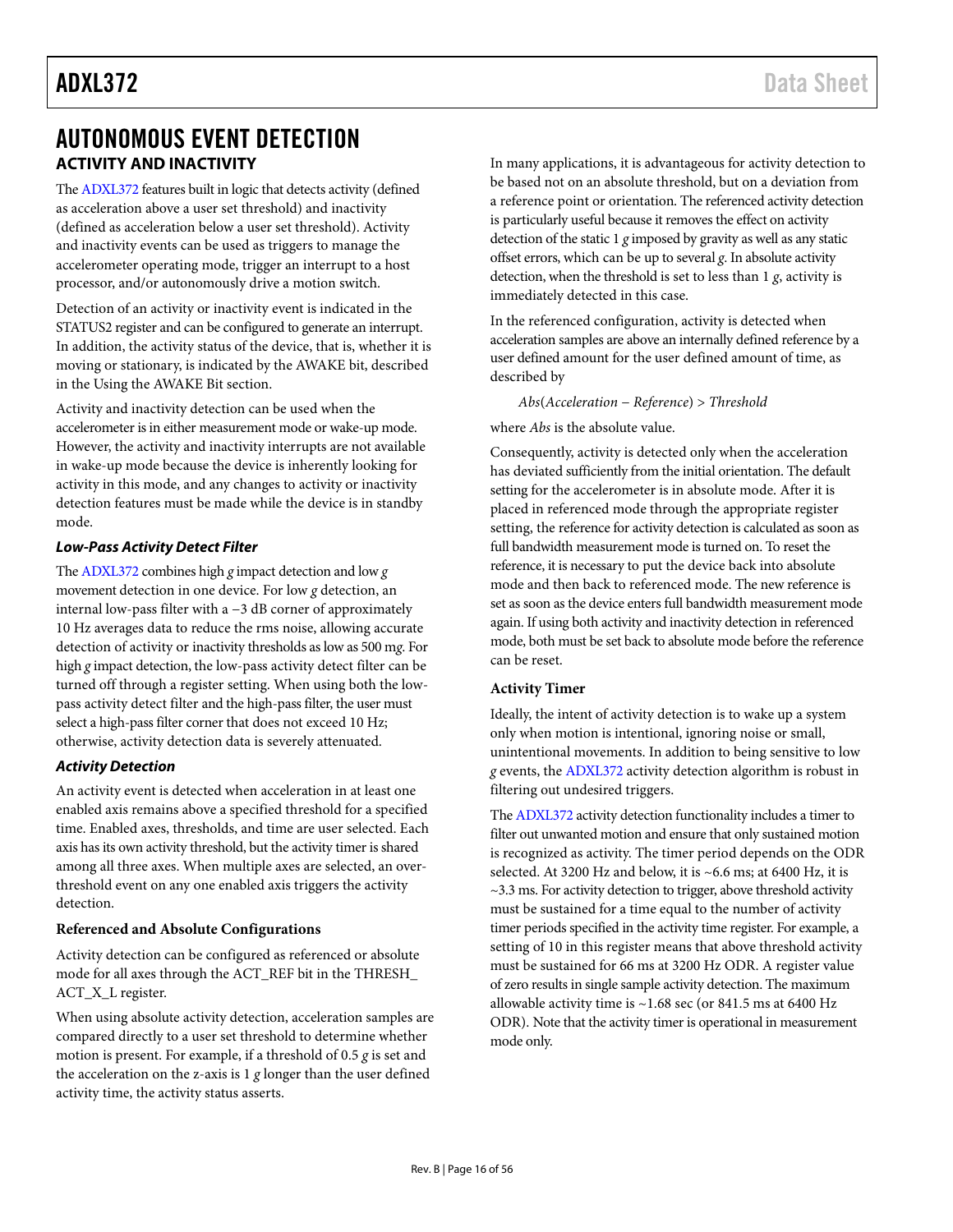#### **Activity Detection in Wake-Up Mode**

If activity detection is enabled while the device is in wake-up mode, the device uses single sample activity detection, no matter the activity time register setting. If activity is detected, the device automatically returns to full bandwidth measurement mode. However, the activity interrupt is not generated unless the activity time setting is zero. If it is not zero, after entering measurement mode, the interrupt is not generated until the device sees sustained activity for the amount of time given in the activity time register. The awake interrupt automatically goes high upon entering measurement mode if the device is in default mode or autosleep mode. If it is in linked or loop mode (but not autosleep), it is linked to the activity interrupt, which behaves as previously mentioned.

After the device automatically enters measurement mode due to activity detection, if autosleep is not on, it must be placed manually back into wake-up mode.

#### *Inactivity Detection*

An inactivity event is detected when acceleration in all enabled axes remains below a specified threshold for a specified time. Enabled axes, threshold, and time are user selected. Each axis has its own inactivity threshold, but the inactivity timer is shared among all three axes. When multiple axes are selected, all enabled axes must stay under the threshold for the required amount of time to trigger inactivity detection.

#### **Referenced and Absolute Configurations**

Inactivity detection is also configurable as referenced or absolute through the INACT\_REF bit in the THRESH\_INACT\_X\_L register. When using absolute inactivity detection, acceleration samples are compared directly to a user set threshold for the user set time to determine the absence of motion. Inactivity is detected when enough consecutive samples are all below the threshold.

When using referenced inactivity detection, inactivity is detected when acceleration samples are within a user specified amount from an internally defined reference for a user defined amount of time.

#### *Abs*(*Acceleration* − *Reference*) < *Threshold*

Referenced inactivity, like referenced activity, is particularly useful for eliminating the effects of the static acceleration due to gravity, as well as other static offsets. With absolute inactivity, if the inactivity threshold is set lower than 1 *g*, a device resting motionless may never detect inactivity. With referenced inactivity, the same device under the same configuration detects inactivity. The default setting for the accelerometer is in absolute mode. After it is placed in referenced mode through the appropriate register setting, the reference for inactivity detection is calculated as soon as full bandwidth measurement mode is turned on. To reset the reference, it is necessary to put the device back into absolute mode and then back to referenced mode. The new reference is set as soon as the device enters full bandwidth measurement mode again. If using both inactivity and activity detection in referenced mode, both must be set back to absolute mode before the reference can be reset.

#### <span id="page-16-1"></span>**Inactivity Timer**

The [ADXL372](http://www.analog.com/ADXL372?doc=ADXL372.pdf) inactivity detect functionality includes a timer to allow detection of sustained inactivity. The timer period depends on the ODR selected. At 3200 Hz and below, it is ~26 ms; at 6400 Hz, it is  $\sim$  13 ms. For inactivity detection to trigger, below threshold inactivity must be sustained for a time equal to the number of inactivity timer periods specified in the inactivity time registers. For example, a setting of 10 in these registers means that below threshold inactivity must be sustained for 260 ms at 3200 Hz ODR. A value of zero in these registers results in single sample, inactivity detection. The maximum allowable inactivity time is  $\sim$ 28.4 minutes at 3200 Hz ODR (or  $\sim$ 14.2 minutes at 6400 Hz ODR).

#### <span id="page-16-2"></span>*Linking Activity and Inactivity Detection*

When in measurement mode or wake-up mode, the activity and inactivity detection functions can be used concurrently and processed manually by a host processor, or they can be configured to interact in several other ways, such as those that follow.

#### **Default Mode**

In default mode, activity and inactivity detection are both available simultaneously, and all interrupts must be serviced by a host processor; that is, a processor must read each interrupt before it is cleared and can be used again. Refer to th[e Interrupts](#page-21-0) section for information on clearing interrupts.

The flowchart i[n Figure 31](#page-16-0) illustrates default mode operation.



<span id="page-16-0"></span>*Figure 31. Flowchart Illustrating Activity and Inactivity Operation in Default Mode*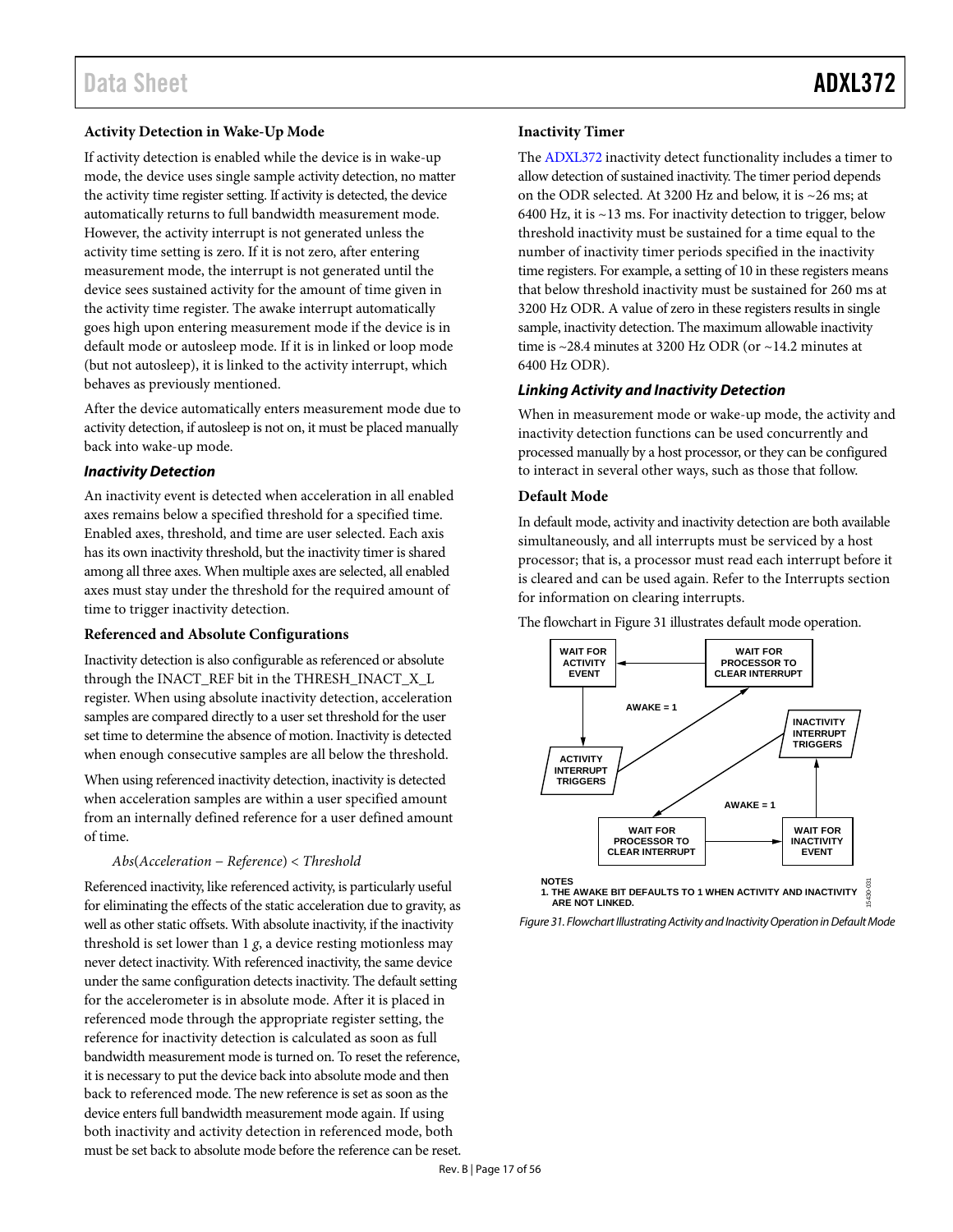### <span id="page-17-3"></span>**Linked Mode**

In linked mode, activity and inactivity detection are linked to each other such that only one of the functions is enabled at any given time. As soon as activity is detected, the device is assumed to be moving (or awake) and stops looking for activity; rather, inactivity is expected as the next event. Therefore, only inactivity detection operates.

Similarly, when inactivity is detected, the device is assumed to be stationary (or asleep). Thus, activity is expected as the next event; therefore, only activity detection operates.

In linked mode, each interrupt must be serviced by a host processor before the next interrupt is enabled.

The flowchart i[n Figure 32](#page-17-2) illustrates linked mode operation.



<span id="page-17-2"></span>*Figure 32. Flowchart Illustrating Activity and Inactivity Operation in Linked Mode*

### **Loop Mode**

In loop mode, motion detection operates as described in the [Linked Mode](#page-17-3) section, but interrupts do not need to be serviced by a host processor. This configuration simplifies the implementation of commonly used motion detection and

enhances power savings by reducing the amount of power used in bus communication.

The flowchart i[n Figure 33](#page-17-4) illustrates loop mode operation.



<span id="page-17-4"></span>*Figure 33. Flowchart Illustrating Activity and Inactivity Operation in Loop Mode*

#### **Autosleep**

If autosleep is selected, after the device is placed in wake-up mode (see th[e Wake-Up Mode](#page-12-4) section), it automatically sets to loop mode and begins looking for activity. When activity is detected, the device automatically enters measurement mode and immediately begins looking for inactivity. When inactivity is detected, the device automatically re-enters wake-up mode. Note that the device must be manually placed in wake-up mode before autosleep can begin functioning. It does not automatically enter wake-up mode if the device is started up manually in measurement mode.

### <span id="page-17-1"></span>*Using the AWAKE Bit*

The AWAKE bit is a status bit that indicates whether th[e ADXL372](http://www.analog.com/ADXL372?doc=ADXL372.pdf) is awake or asleep. In default mode or autosleep mode, the AWAKE bit is high whenever the device is in measurement mode. In linked or loop mode, the AWAKE bit is high whenever the device experiences an activity condition, and it is low when the device experiences an inactivity condition.

The awake signal can be mapped to the INT1 or the INT2 pin allowing the pin to serve as a status output to connect or disconnect power to downstream circuitry based on the awake status of the accelerometer. Used in conjunction with loop mode, this configuration implements a simple, autonomous motion activated switch.

If the turn-on time of downstream circuitry can be tolerated, this motion switch configuration can save significant system level power by eliminating the standby current consumption of the remainder of the application circuit. This standby current can often exceed the full operating current of the [ADXL372.](http://www.analog.com/ADXL372?doc=ADXL372.pdf)

### <span id="page-17-0"></span>**MOTION WARNING**

In addition to the activity threshold previously described, the [ADXL372](http://www.analog.com/ADXL372?doc=ADXL372.pdf) offers a secondary threshold. This second threshold, the motion warning threshold, can be set independently of the activity threshold. It does not have any functionality related to autosleep, linked, or loop mode, or the device awake status. The purpose of the motion warning functionality is to issue a notification to the system, via the status bit and/or interrupt, that the observed acceleration has exceeded the second threshold. It is controlled by the THRESH\_ACT2\_x\_x registers, and by the ACTIVITY2 interrupt, which is sent only to the INT2 pin. Each axis has its own motion warning threshold. However, the motion warning activity interrupt does not have an activity timer. It is only used for single sample, activity detection. The motion warning threshold also shares the same referenced vs. absolute configuration as the primary activity detection.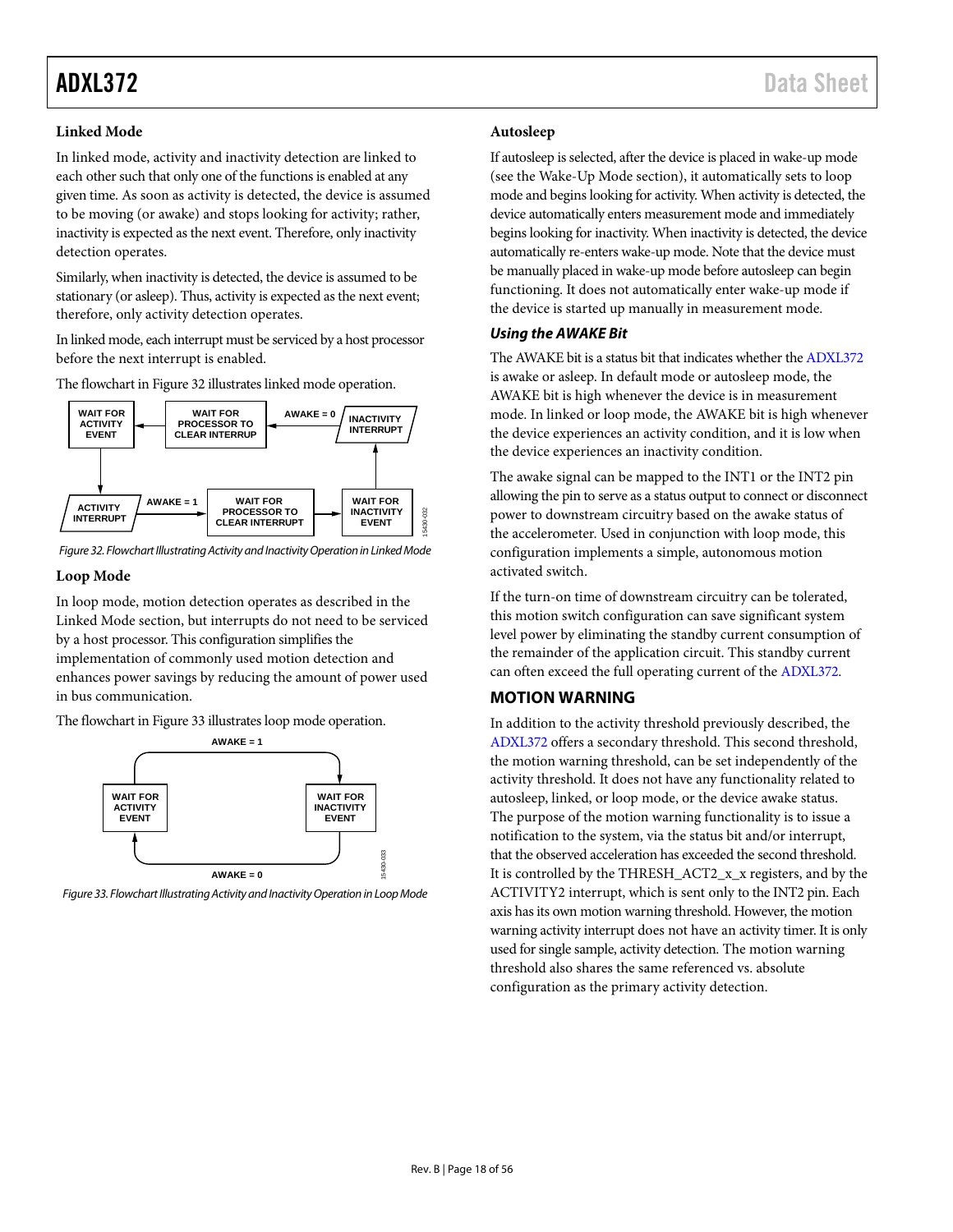15430-035

5430-035

# <span id="page-18-0"></span>IMPACT DETECTION FEATURES

Impact detection applications often require high *g* and high bandwidth acceleration measurements, and the [ADXL372 i](http://www.analog.com/ADXL372?doc=ADXL372.pdf)s designed with these applications in mind. Several features are included that target impact detection and aim to simplify the system design.

# <span id="page-18-1"></span>**WIDE BANDWIDTH**

An impact is a transient event that produces an acceleration pulse with frequency content over a wide range. A sufficiently wide bandwidth is needed to capture the impact event because lowering bandwidth has the effect of reducing the magnitude of the recorded signal, resulting in measurement inaccuracy.

The [ADXL372](http://www.analog.com/ADXL372?doc=ADXL372.pdf) can operate with bandwidths of up to 3200 Hz at extremely low power levels. A steep filter roll-off is also useful for effective suppression of out of band content, and the [ADXL372](http://www.analog.com/ADXL372?doc=ADXL372.pdf) incorporates a four-pole, low-pass antialiasing filter for this purpose.

# <span id="page-18-2"></span>**INSTANT ON IMPACT DETECTION**

The [ADXL372](http://www.analog.com/ADXL372?doc=ADXL372.pdf) instant on mode is an ultralow power mode that continuously monitors the environment for impact events that exceed a built in threshold. When an impact is detected, the device switches into full measurement mode and captures the impact profile.

User must enter instant on mode from full bandwidth measurement mode with 16 ms delay before the first valid data gets ready. No digital data is available in this mode of operation. The user can configure the device to detect an impact between a threshold level of either 10 *g* to 15 *g* or 30 *g* to 40 *g* by using the INSTANT\_ON\_ THRESH bit in the POWER\_CTL register. When an impact beyond the selected threshold is detected, the [ADXL372 s](http://www.analog.com/ADXL372?doc=ADXL372.pdf)witches to full bandwidth measurement mode and begins outputting digital data.



Figure 34. Instant On Mode Using Default Threshold

After the accelerometer is in full bandwidth measurement mode, it must be set back into instant on mode manually. It cannot return to instant on mode automatically.

# <span id="page-18-3"></span>**CAPTURING IMPACT EVENTS**

In certain applications, a single (3-axis) acceleration sample at the peak of an impact event contains sufficient information about the event, and the full acceleration history is not required. For these applications, the [ADXL372](http://www.analog.com/ADXL372?doc=ADXL372.pdf) provides the capability to store only the peak acceleration of each over threshold event. The x, y, and z acceleration samples at the peak of the event can be stored in the FIFO. Applications that do not require the full event profile can greatly increase the time between FIFO reads by storing only peak acceleration information. A peak is defined as the x, y, and z acceleration sample that has the highest magnitude (root sum squared) of all other values within a particular over threshold event. In addition to recording the peak of each over threshold impact event in the FIFO, the [ADXL372](http://www.analog.com/ADXL372?doc=ADXL372.pdf) can also keep track of the absolute highest peak recorded in separate registers.



Figure 35. Capturing Impact Events

<span id="page-18-4"></span>Enable peak detection by doing the following:

- Put the FIFO in peak detect and stream mode (b0011101x to Register 0x3A).
- Set the desired activity threshold and time settings (Register 0x23 to Register 0x29).
- Set the desired inactivity threshold and time settings (Register 0x2A to Register 0x31).
- Set the activity mode to linked or loop mode (Register 0x3E).

As soon as the activity interrupt is triggered, the device records the x, y, and z values of the peak acceleration event that occurs between the activity interrupt trigger and the next inactivity interrupt trigger, as shown i[n Figure 35](#page-18-4) in the FIFO. It continues to do this for each period of activity between the triggering of the activity interrupt and consequent triggering of the inactivity interrupt. The process does work in linked mode, but the user must be clear each interrupt before the device looks for the next activity or inactivity interrupt. For as long as peak detect mode is selected, the device also stores the highest overall peak recorded in the MAXPEAK x x registers. When these values are read out of the registers, the register data is cleared, and the device begins looking for the new highest peak.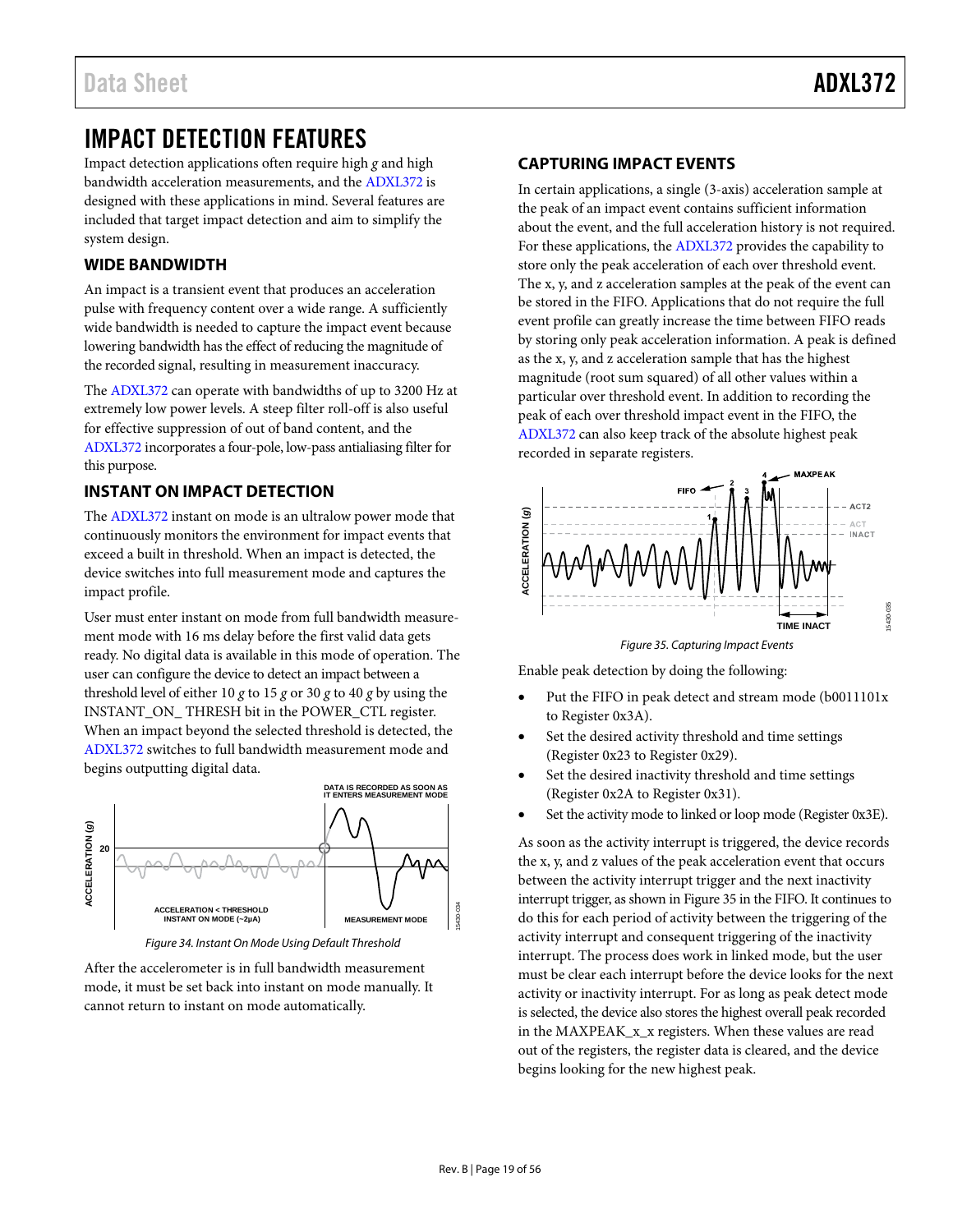# <span id="page-19-0"></span>FIFO

Th[e ADXL372](http://www.analog.com/ADXL372?doc=ADXL372.pdf) includes a deep, 512 sample FIFO buffer.

# <span id="page-19-1"></span>**BENEFITS OF THE FIFO**

The FIFO buffer is an important feature in ultralow power applications in two ways: system level power savings and data recording/event context.

## *System Level Power Savings*

Appropriate use of the FIFO enables system level power savings by enabling the host processor to sleep for extended periods while the accelerometer autonomously collects data. Alternatively, using the FIFO to collect data can unburden the host while it tends to other tasks.

## *Data Recording/Event Context*

The FIFO can be used in a triggered mode to record all data leading up to an activity detection event, thereby providing context for the event. In the case of a system that identifies impact events, for example, the accelerometer can keep the entire system off while it stores acceleration data in its FIFO and looks for an activity event. When the impact event occurs, data collected prior to the event is frozen in the FIFO. The accelerometer can now wake the rest of the system and transfer this data to the host processor, thereby providing context for the impact event.

Generally, the more context available, the more intelligent decisions a system can achieve, making a deep FIFO especially useful. For example, th[e ADXL372](http://www.analog.com/ADXL372?doc=ADXL372.pdf) FIFO can store up to 512 1-axis samples at 400 Hz ODR, providing a 1.28 sec window, or 170 3-axis samples at 3200 Hz to provide a 50 ms window, which is a typical duration for impact events.

# <span id="page-19-2"></span>**USING THE FIFO**

The FIFO is a 512 sample memory buffer that can save power, unburden the host processor, and autonomously record data.

FIFO operation is configured via Register 0x39 and Register 0x3A. The 512 FIFO samples can be allotted in several ways, such as the following:

- 170 sample sets of concurrent 3-axis data
- 256 sample sets of concurrent 2-axis data (user selectable)
- 512 sample sets of single-axis data
- 170 sets of impact event peak  $(x, y, z)$

All FIFO modes must be configured while in standby mode. When reading data from multiple axes from the FIFO, to ensure that data is not overwritten and stored out of order, at least one sample set must be left in the FIFO after every read (therefore, a set of 3-axis data must have 169 samples at most).

The FIFO operates in one of the following four modes: FIFO disabled, oldest saved mode (first N), stream mode (last N), and triggered mode.

# *FIFO Disabled*

When the FIFO is disabled, no new data is stored in it, and any data already in it is cleared.

The FIFO is disabled by setting the FIFO\_MODE bits in the FIFO\_CTL register (Register 0x3A) to 0b00.

## *Oldest Saved Mode (First N)*

In oldest saved mode, the FIFO accumulates data until it is full and then stops. After reading the data, the FIFO must be disabled and re-enabled to save a new set of data. One possible use case for this mode is to enable it right after entering instant on mode. After a shock is detected, the data immediately stores in the FIFO to be read whenever convenient.

The FIFO is placed into oldest saved mode by setting the FIFO\_MODE bits in the FIFO\_CTL register (Register 0x3A) to 0b11.

## *Stream Mode (Last N)*

In stream mode, the FIFO always contains the most recent data. The oldest sample is discarded when space is needed to make room for a newer sample.

Stream mode is useful for unburdening a host processor. The processor can tend to other tasks while data is being collected in the FIFO. When the FIFO fills to a certain number of samples (specified by the FIFO\_SAMPLES register along with Bit 0 in the FIFO\_CTL register), it triggers a watermark interrupt (if this interrupt is enabled). At this point, the host processor can read the contents of the entire FIFO and then return to its other tasks as the FIFO fills again.

The FIFO is placed into stream mode by setting the FIFO\_MODE bits in the FIFO\_CTL register (Register 0x3A) to 0b01.

# *Triggered Mode*

In triggered mode, the FIFO operates as in stream mode until an activity detection event, after which it saves the samples surrounding that event. The operation is similar to a one-time run trigger on an oscilloscope. The number of samples to be saved after the activity event is specified in FIFO\_SAMPLES (Register 0x39[7:0], along with Bit 0 in the FIFO\_CTL register, Register 0x3A). For example if the FIFO\_SAMPLE is set to 12, there are 500 samples before the trigger and 12 after the trigger. The trigger can be reset by clearing the activity interrupt and reading all 512 locations of the FIFO. If this is not complete, future FIFO data reads may contain invalid data. Place the FIFO into triggered mode by setting the FIFO\_MODE bits in the FIFO\_CTL register (Register 0x3A) to 0b10.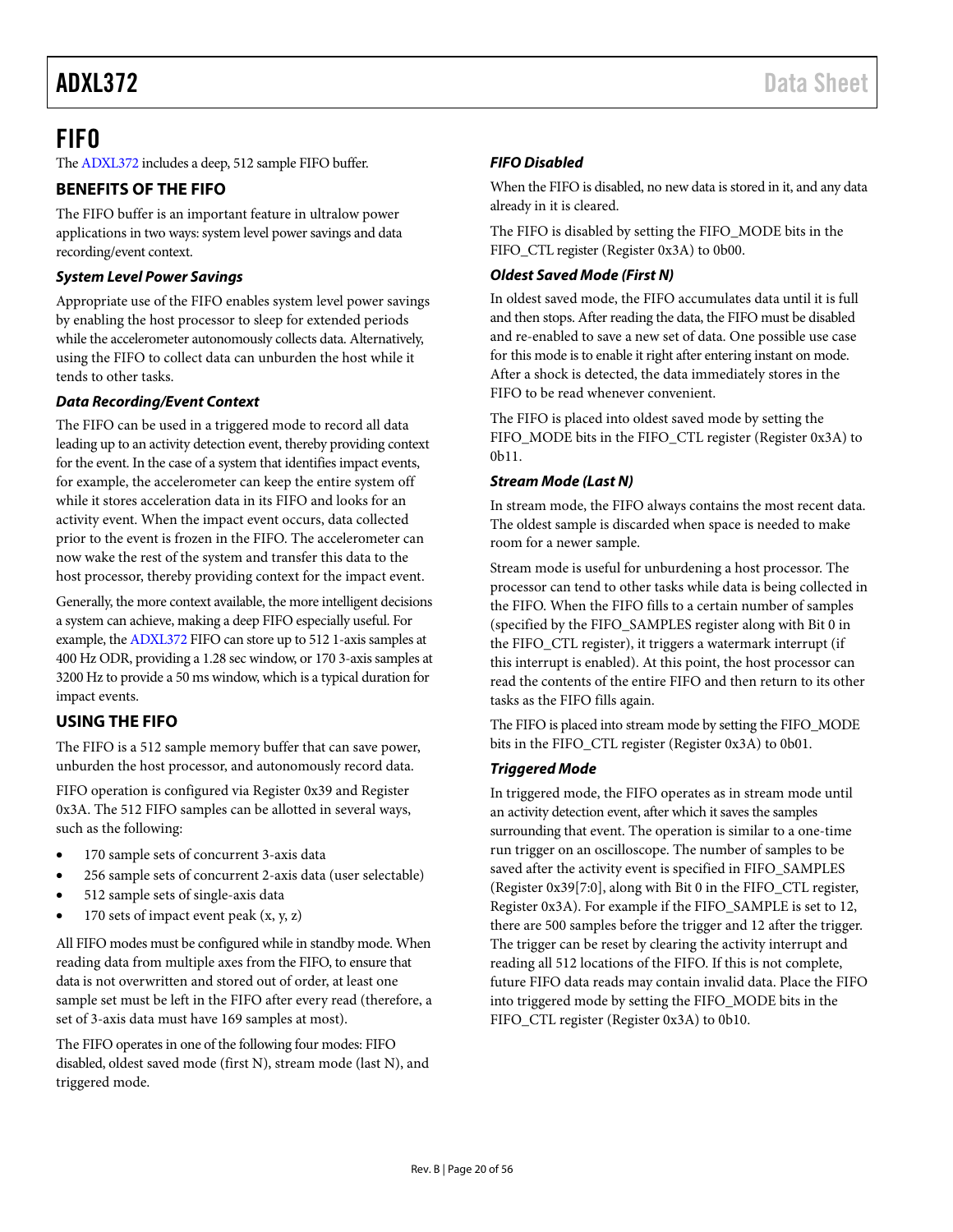# <span id="page-20-0"></span>**RETRIEVING DATA FROM FIFO**

Access FIFO data by reading the FIFO\_DATA register. A multibyte read to this register does not auto-increment the address, and instead continues to pop data from the FIFO. Data is left justified and formatted as shown in [Table 10.](#page-20-1) 

When reading data, the most significant byte (Bits[B15:B8]) is read first, followed by the least significant byte (Bits[B7:B0]). Bits[B15:B4] represent the 12-bit, twos complement acceleration data. Bit 0 serves as a series start indicator: only the first data byte of a series contains a 1 in this bit, and the remaining items contain a 0.

#### <span id="page-20-1"></span>**Table 10. FIFO Buffer Data Format**

| <b>B15 (MSB)</b> | <b>B14</b> | <b>B13</b> | <b>B12</b> | <b>B11</b> | <b>B10</b>                   | <b>B9</b> | <b>B8</b>              |  |  |
|------------------|------------|------------|------------|------------|------------------------------|-----------|------------------------|--|--|
| Data             |            |            |            |            |                              |           |                        |  |  |
| <b>B7</b>        | B6         | <b>B5</b>  | <b>B4</b>  | <b>B3</b>  | <b>B2</b><br><b>B1</b><br>B0 |           |                        |  |  |
| Data             |            |            |            |            | Reserved                     |           | Series start indicator |  |  |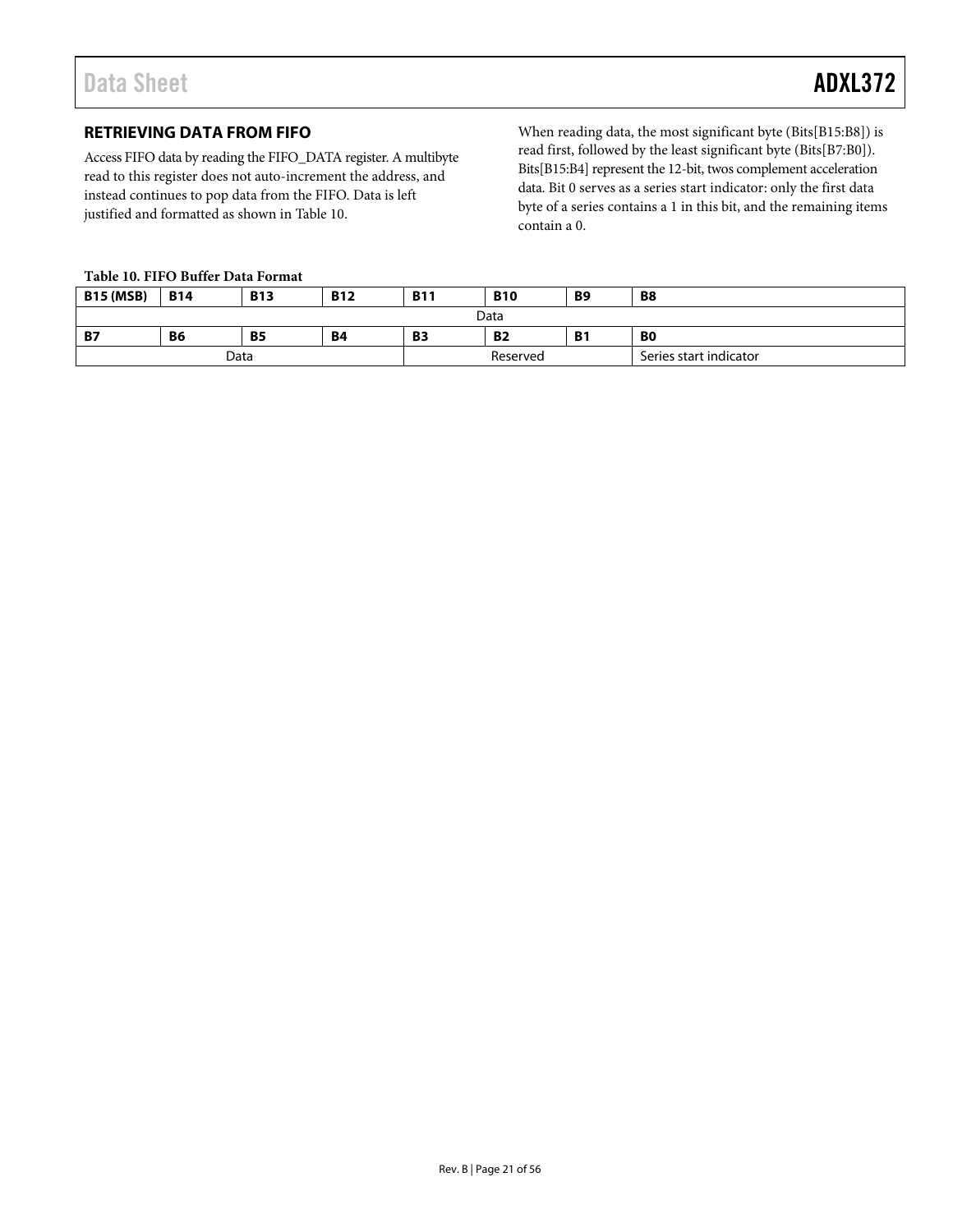# <span id="page-21-0"></span>INTERRUPTS

Several of the built in functions of the [ADXL372](http://www.analog.com/ADXL372?doc=ADXL372.pdf) can trigger interrupts to alert the host processor of certain status conditions. The functionality of these interrupts is described in this section.

# <span id="page-21-1"></span>**INTERRUPT PINS**

Interrupts can be mapped to either (or both) of two designated output pins, INT1 and INT2, by setting the appropriate bits in the INT1\_MAP register and INT2\_MAP register, respectively. All functions can be used simultaneously. If multiple interrupts are mapped to one pin, the OR combination of the interrupts determines the status of the pin.

If no functions are mapped to an interrupt pin, that pin is automatically configured to a high impedance (high-Z) state. The pins are also placed in the high-Z state upon a reset.

When a certain status condition is detected, the pin that condition is mapped to is activated. The configuration of the pin is active high by default so when it is activated, the pin goes high. However, this configuration can be switched to active low by setting the INTx\_LOW bit in the appropriate INTx\_MAP register.

The INTx pins can connect to the interrupt input of a host processor where interrupts are responded to with an interrupt routine. Because multiple functions can be mapped to the same pin, the STATUS register can determine which condition caused the interrupt to trigger.

Interrupts are cleared in several of the following ways:

- Reading the STATUS2 register clears ACTIVITY and INACT interrupts. However, if activity detection is operating in default mode, and the activity or inactivity timers are set to 0, the only way to clear the activity or inactivity bits, respectively, is to set the device into standby mode and restart full bandwidth measurement mode.
- Setting the device into standby mode and back into full bandwidth measurement mode clears the ACTIVITY2 interrupt.
- Reading from the data registers clears the DATA\_RDY interrupt.
- Reading enough data from the FIFO buffer so that interrupt conditions are no longer met, and then reading the STATUS register (Register 0x04) clears the FIFO\_RDY, FIFO\_FULL, and FIFO\_OVR interrupts.

Both interrupt pins are push-pull low impedance pins with an output impedance of about 500  $Ω$  (typical) and digital output specifications as shown i[n Table 11.](#page-22-0) Both have bus keepers that hold them to a valid logic state when they are in a high impedance mode.

To prevent interrupts from being falsely triggered during configuration, disable interrupts while their settings, such as thresholds, timings, or other values, are configured.

# *Alternate Functions*

The INT1 and INT2 pins can be configured for use as input pins instead of for signaling interrupts. INT1 is used as an external clock input when the EXT\_CLK bit in the TIMING register is set. INT2 is used as the trigger input for synchronized sampling when the EXT\_SYNC bit in the TIMING register is set. One or both of these alternate functions can be used concurrently; however, if an interrupt pin is used for its alternate function, it cannot simultaneously be used to signal interrupts.

# <span id="page-21-2"></span>**TYPES OF INTERRUPTS**

# *Activity and Inactivity Interrupts*

The ACTIVITY bit and INACT bit are set when activity and inactivity are detected, respectively. Detection procedures and criteria are described in the [Autonomous Event Detection](#page-15-0) section.

## *Data Ready Interrupt*

The DATA\_RDY bit is set when new valid data is available, and it is cleared when no new data is available.

The DATA\_RDY bit does not set while any of the data registers are being read. If DATA\_RDY = 0 prior to a register read and new data becomes available during the register read, DATA\_RDY remains 0 until the read is complete and only then sets to 1.

If DATA\_RDY = 1 prior to a register read, it is cleared at the start of the register read.

If DATA\_RDY = 1 prior to a register read and new data becomes available during the register read, DATA\_RDY is cleared to 0 at the start of the register read and remains 0 throughout the read. When the read is complete, DATA\_RDY is set to 1.

# *FIFO Interrupts*

# <span id="page-21-3"></span>**FIFO Watermark**

The FIFO\_FULL bit is set when the number of samples stored in the FIFO is equal to or exceeds the number specified in FIFO\_SAMPLES (Register 0x39 together with Bit 0 in the FIFO\_CTL register). The FIFO\_FULL bit is cleared automatically when enough samples are read from the FIFO, such that the number of samples remaining is lower than that specified.

If the number of FIFO samples is set to 0, the watermark interrupt is set. To avoid unexpectedly triggering this interrupt, the default value of the FIFO\_SAMPLES register is 0x80.

# **FIFO Ready**

The FIFO\_RDY bit is set when there is at least one valid sample available in the FIFO output buffer. This bit is cleared when no valid data is available in the FIFO. In FIFO triggered mode, it is only set after the activity interrupt is detected, and the data surrounding the event is saved in the FIFO.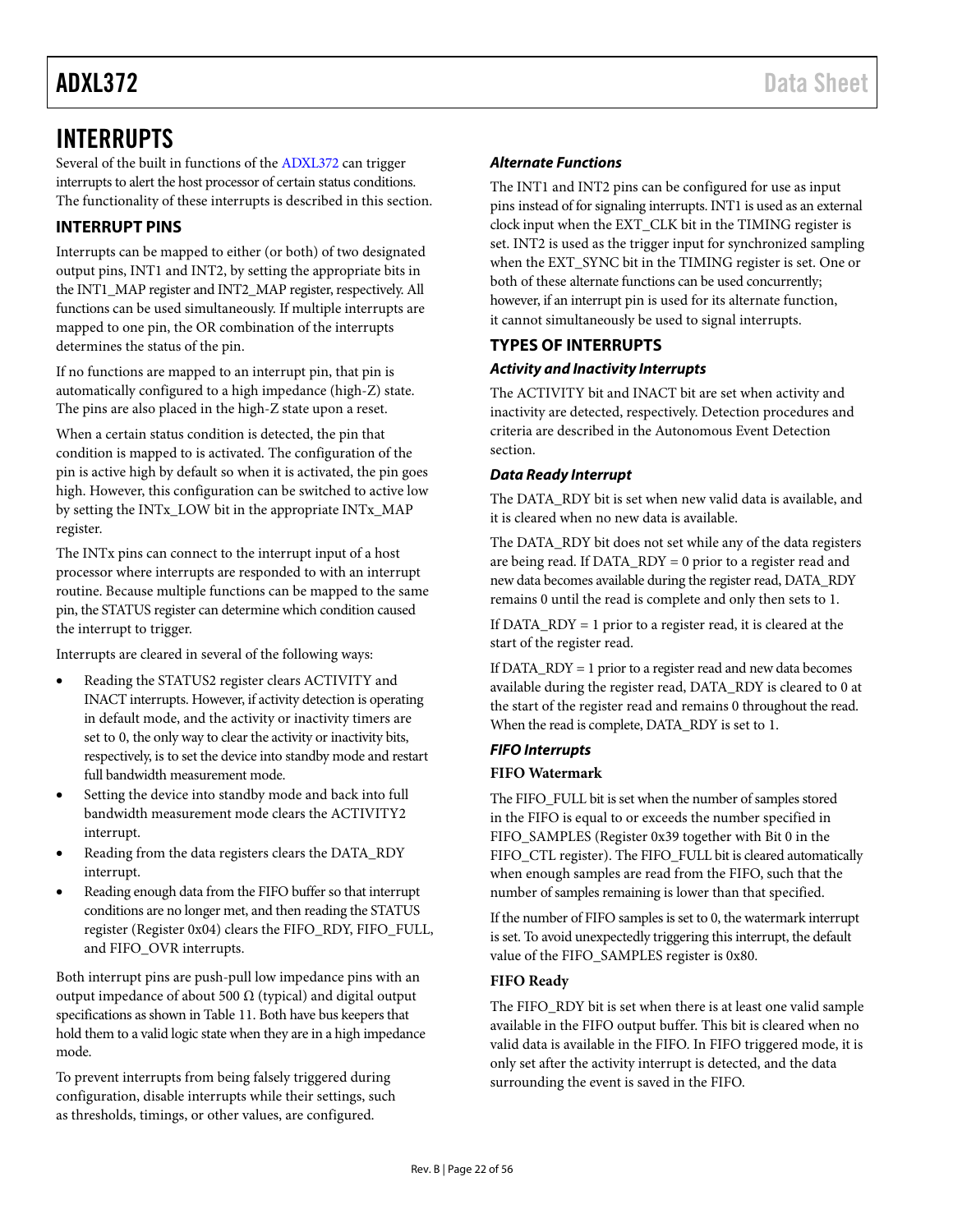### **Overrun**

The FIFO\_OVR bit is set when the FIFO has overrun or overflowed, such that new data replaces unread data, which may indicate a full FIFO that has not yet been emptied or a clocking error caused by a slow SPI transaction. If the FIFO is configured to oldest saved mode, an overrun event indicates that there is insufficient space available for a new sample.

The FIFO\_OVR bit is cleared when both the contents of the FIFO and the STATUS register are read. It is also cleared when the FIFO is disabled.

#### <span id="page-22-0"></span>**Table 11. Interrupt Pin Digital Output**

|                                              |                                    | Limit <sup>1</sup>     |                        |      |
|----------------------------------------------|------------------------------------|------------------------|------------------------|------|
| <b>Parameter</b>                             | <b>Test Conditions</b>             | Min                    | Max                    | Unit |
| Digital Output                               |                                    |                        |                        |      |
| Low Level Output Voltage $(V_{OL})$          | $I_{OL} = 500 \mu A$               |                        | $0.2 \times V_{DDI/O}$ | V    |
| High Level Output Voltage (V <sub>OH</sub> ) | $I_{OH} = -300 \mu A$              | $0.8 \times V_{DDI/O}$ |                        | V    |
| Low Level Output Current $(I_{OL})$          | $V_{OL} = V_{OL,MAX}$              | 500                    |                        | μA   |
| High Level Output Current (I <sub>OH</sub> ) | $V_{OH} = V_{OH. MIN}$             |                        | $-300$                 | μA   |
| Pin Capacitance                              | $f_{IN} = 1$ MHz, $V_{IN} = 2.0$ V |                        | 8                      | pF   |
| Rise/Fall Time                               |                                    |                        |                        |      |
| Rise Time $(t_R)^2$                          | $CLOAD = 150 pF$                   |                        | 210                    | ns   |
| Fall Time $(t_F)^3$                          | $CLOAD = 150 pF$                   |                        | 150                    | ns   |
|                                              |                                    |                        |                        |      |

<sup>1</sup> Limits based on characterization results, not production tested.

<sup>2</sup> Rise time is measured as the transition time from  $V_{OL, MAX}$  to  $V_{OH, MIN}$  of the interrupt pin.

<sup>3</sup> Fall time is measured as the transition time from  $V_{OH, MIN}$  to  $V_{OL, MAX}$  of the interrupt pin.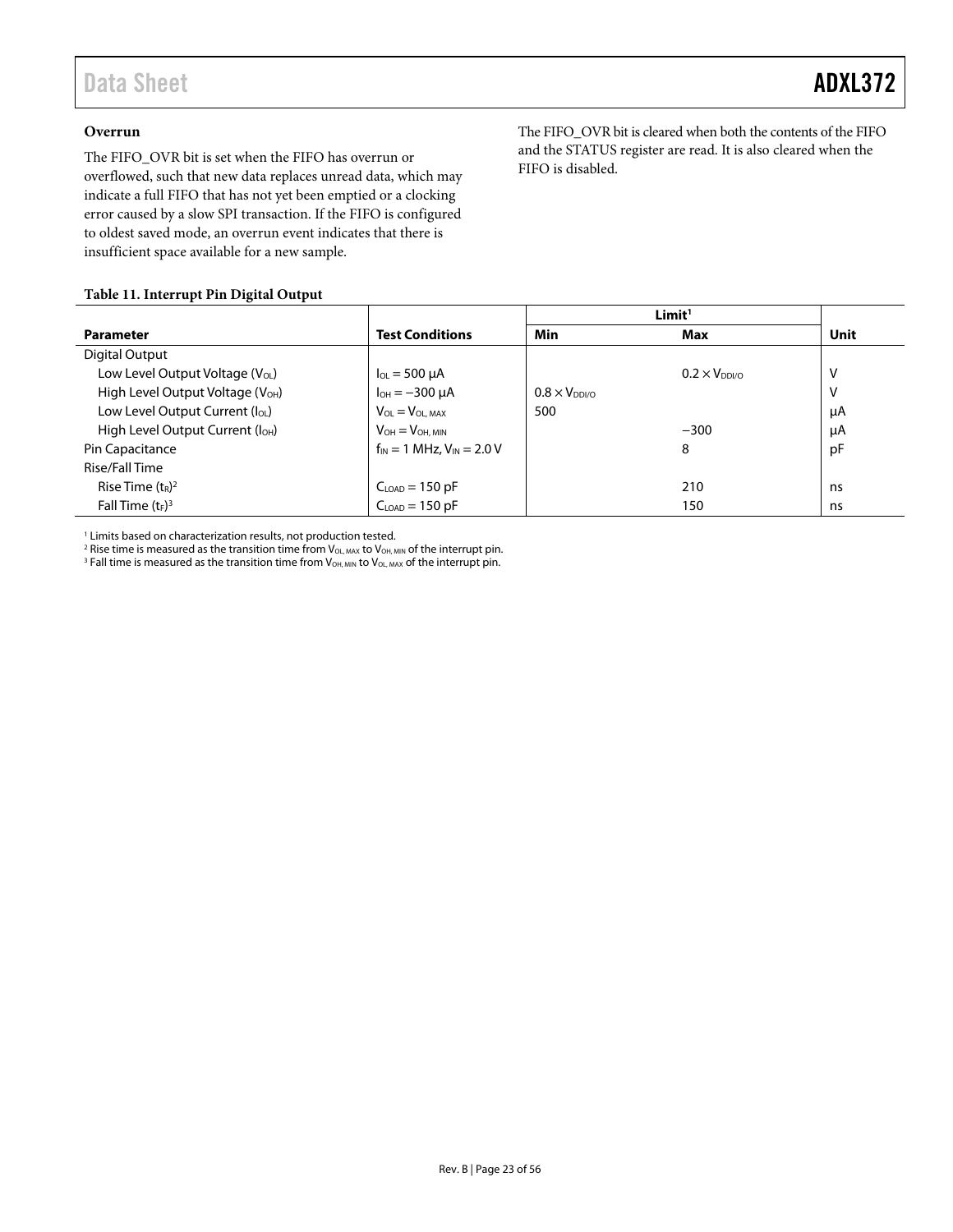# <span id="page-23-0"></span>ADDITIONAL FEATURES **USING AN EXTERNAL CLOCK**

<span id="page-23-1"></span>When operating at 3200 Hz ODR or lower, th[e ADXL372](http://www.analog.com/ADXL372?doc=ADXL372.pdf) has a built in 307.2 kHz (typical) clock that, by default, serves as the time base for internal operations. At 6400 Hz ODR, this clock speed increases to 614.4 kHz (typical). If desired, an external clock can be provided instead, for either improved clock frequency accuracy or for control of the output data rate. To use an external clock, set the EXT\_CLK bit (Bit 1) in the TIMING register (Register 0x3D) and apply a clock to the INT1 pin.

The external clock can operate at the nominal 307.2 kHz or slower (when using  $ODR \leq 3200$  Hz), or 614.4 kHz or slower (when using ODR = 6400 Hz) to allow the user to achieve any desired output data rate. Lower external clock rates must be used with caution because it may result in aliasing of high frequency signals that may be present in certain applications.

ODR and bandwidth scale proportionally with the clock. The [ADXL372](http://www.analog.com/ADXL372?doc=ADXL372.pdf) provides a discrete number of options for ODR. ODRs other than those provided are achieved by selecting an appropriate clock frequency. For example, to achieve a 2560 Hz ODR, use the 3200 Hz setting with a clock frequency that is 80% of nominal, or 245.76 kHz. Bandwidth also scales by the same ratio, so if a 400 Hz bandwidth is selected, the resulting bandwidth is 320 Hz.

# <span id="page-23-2"></span>**SYNCHRONIZED DATA SAMPLING**

For applications that require a precisely timed acceleration measurement, the [ADXL372](http://www.analog.com/ADXL372?doc=ADXL372.pdf) features an option to synchronize acceleration sampling to an external trigger. The EXT\_SYNC bit in the TIMING register enables this feature. When the EXT\_SYNC bit is set to 1, the INT2 pin automatically reconfigures for use as the sync trigger input.

When external triggering is enabled, it is up to the system designer to ensure that the sampling frequency meets system requirements. Sampling too infrequently causes aliasing. Noise can be lowered by oversampling; however, sampling at too high a frequency may not allow enough time for the accelerometer to process the acceleration data and convert it to valid digital output data.

When the Nyquist criterion is met, signal integrity is maintained. An internal antialiasing filter is available in the [ADXL372](http://www.analog.com/ADXL372?doc=ADXL372.pdf) and can assist the system designer in maintaining signal integrity. To prevent aliasing, set the filter bandwidth to a frequency no greater than half the sampling rate. For example, when sampling at 1600 Hz, set the filter bandwidth to no higher than 800 Hz.

Because of internal timing requirements, the maximum allowable external trigger frequencies are as follows:

- $1$ -axis data = 3100 Hz
- 2-axis data  $= 2700$  Hz
- $3$ -axis data = 2200 Hz

These values are doubled when an ODR rate of 6400 Hz is selected. Additionally, the trigger signal applied to the INT2 pin must meet the following criteria:

- The trigger signal must be active high.
- The pulse width of the trigger signal must be at least  $53 \mu s$ .
- The minimum sampling frequency is set only by system requirements. Samples need not be polled at any minimum rate; however, if samples are polled at a rate lower than the bandwidth set by the antialiasing filter, aliasing may occur.

The EXT\_SYNC is an active high signal. Due to the asynchronous nature of the internal clock and external sync, there may be a one ODR clock cycle difference between consecutive external sync pulses. The external sync sets the ODR of the system. For example, if sending an external sync at a 2 kHz rate, all 3 axes (if enabled) are sampled in that 2 kHz window.

# <span id="page-23-3"></span>**SELF TEST**

The [ADXL372](http://www.analog.com/ADXL372?doc=ADXL372.pdf) incorporates a pass or fail self test feature that effectively tests its mechanical and electronic systems simultaneously. When the self test function is invoked, an electrostatic force is applied to the mechanical sensor. This electrostatic force moves the mechanical sensing element in the same manner as acceleration, and the acceleration experienced by the device increases because of this force.

### <span id="page-23-4"></span>*Self Test Procedure*

The self test function is enabled via the ST bit in the SELF\_TEST register, Register 0x40. The recommended procedure for using the self test functionality is as follows:

- 1. Place the device into measurement mode.
- 2. Make sure the low-pass activity filter is enabled.
- 3. Assert self test by setting the ST bit in the SELF\_TEST register (Register 0x40).

Read the self test status bits, ST\_DONE and USER\_ST, after approximately 300 ms to check the pass or fail condition.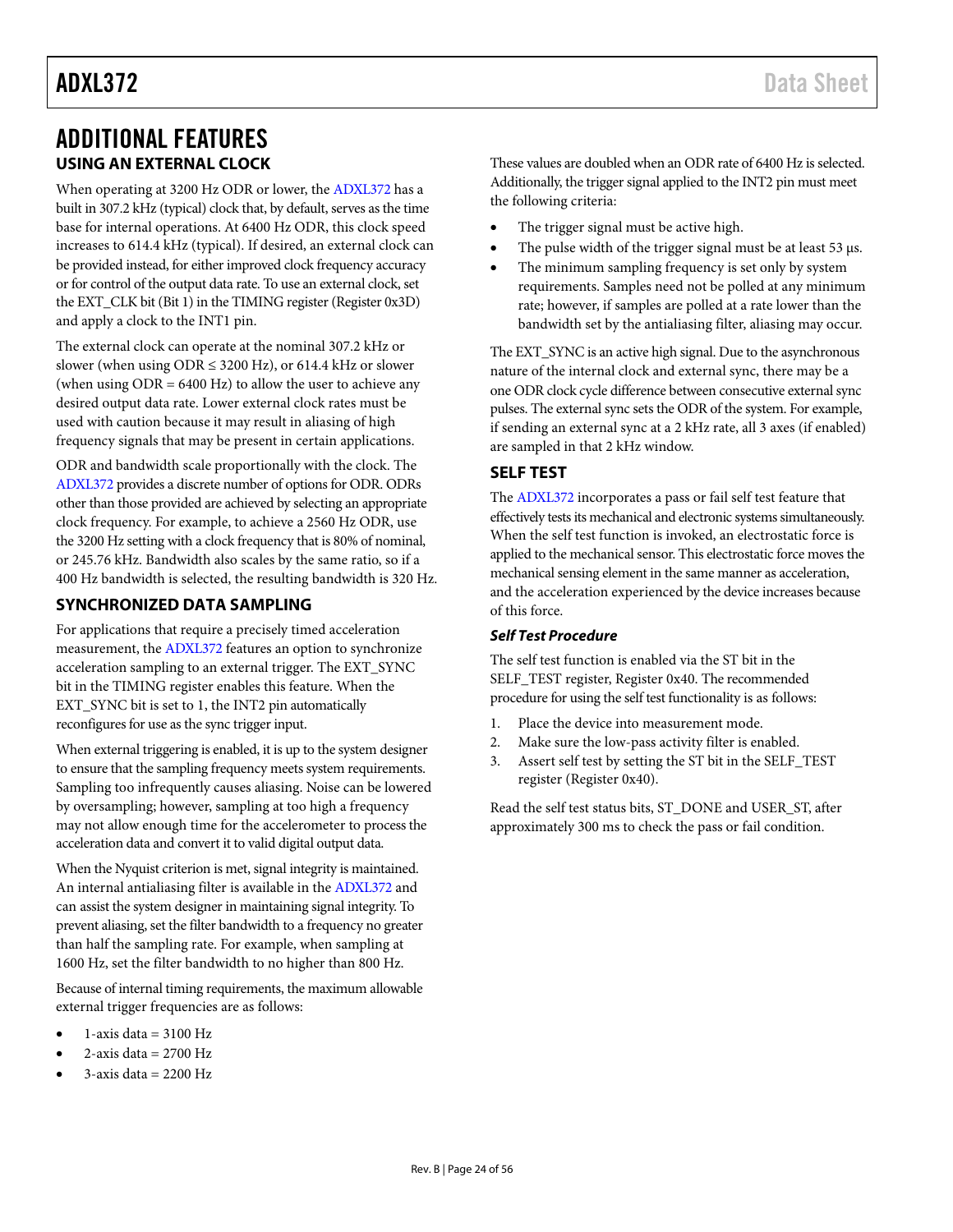# <span id="page-24-0"></span>**USER REGISTER PROTECTION**

The [ADXL372](http://www.analog.com/ADXL372?doc=ADXL372.pdf) includes user register protection for single event upsets (SEUs). An SEU is a change of state caused by ions or electromagnetic radiation striking a sensitive node in a microelectronic device. The state change is a result of the free charge created by ionization in or close to an important node of a logic element (for example, a memory bit). The SEU itself is not considered permanently damaging to transistor or circuit functionality, but can create erroneous register values. The registers protected from SEU are Register 0x20 to Register 0x3F.

Protection is implemented via a 99-bit error correcting (Hamming type) code and detects both single bit and double bit errors. The check bits are recomputed any time a write to any of the protected registers occurs. At any time, if the stored version of the check bits is not in agreement with the current check bit calculation, the ERR\_USER\_REGS status bit is set.

The ERR\_USER\_REGS bit in the STATUS register starts high when set on an unconfigured device and clears upon the first register write.

# <span id="page-24-1"></span>**USER OFFSET TRIMS**

The [ADXL372](http://www.analog.com/ADXL372?doc=ADXL372.pdf) has a 4-bit offset trim for each axis that allows users to add positive or negative offset to the default static acceleration values and correct any deviations from ideal that may result as a consequence of varying the operating parameters of the device. The offset trims have a full-scale range of about ±60 LSB with a trim profile as shown i[n Figure 36.](#page-24-2)

<span id="page-24-2"></span>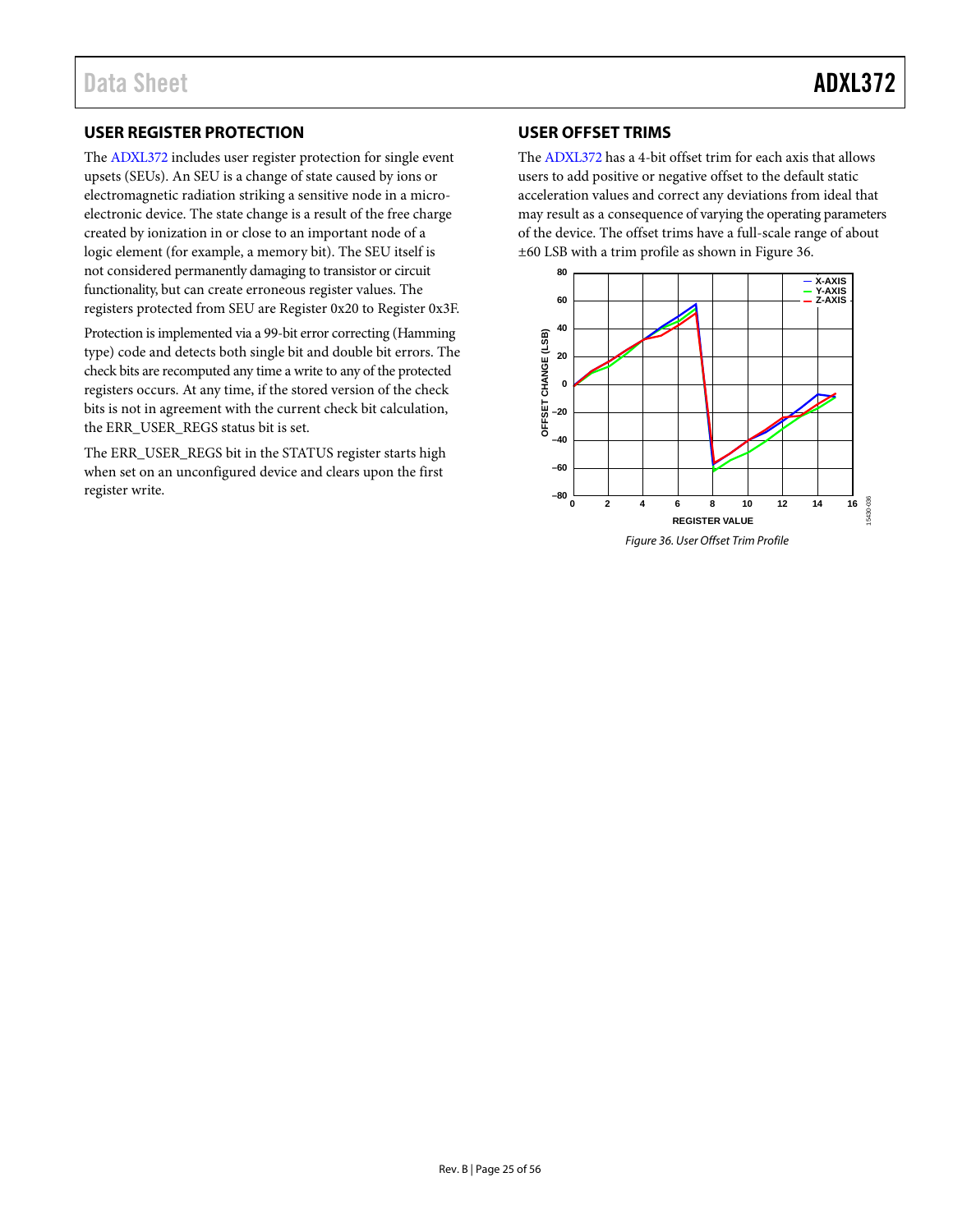# <span id="page-25-0"></span>SERIAL COMMUNICATIONS **SERIAL INTERFACE**

<span id="page-25-1"></span>The [ADXL372](http://www.analog.com/ADXL372?doc=ADXL372.pdf) is designed to communicate in either the SPI or the I 2 C protocol. It autodetects the format being used, requiring no configuration control to select the format.

### *SPI Protocol*

The timing scheme is as follows:  $CPHA = CPOL = 0$ . The [ADXL372](http://www.analog.com/ADXL372?doc=ADXL372.pdf) supports a SCLK frequency up to 10 MHz. Wire the [ADXL372](http://www.analog.com/ADXL372?doc=ADXL372.pdf) for SPI communication as shown i[n Figure 37.](#page-25-3) For successful communication, follow the logic thresholds and timing parameters in [Table 12.](#page-26-1) The command structure for the read register and write register are shown i[n Figure 40](#page-27-0) an[d Figure 41,](#page-27-1)  respectively. The read and write register commands support multibyte (burst) read/write access. The waveform diagrams for multibyte read and write commands are shown in [Figure 42](#page-27-2) and [Figure 43,](#page-27-3) respectively.

Ignore data transmitted from th[e ADXL372](http://www.analog.com/ADXL372?doc=ADXL372.pdf) to the master device during writes to the [ADXL372.](http://www.analog.com/ADXL372?doc=ADXL372.pdf)



*Figure 37. 4-Wire SPI Connection Diagram*

15430-037

# <span id="page-25-3"></span>*I 2 C Protocol*

The [ADXL372](http://www.analog.com/ADXL372?doc=ADXL372.pdf) supports point to point I<sup>2</sup>C communication. However, for devices with  $REVID = 0x02$ , when sharing an SDA bus, th[e ADXL372](http://www.analog.com/ADXL372?doc=ADXL372.pdf) may prevent communication with other devices on that bus. If at any point, even when th[e ADXL372](http://www.analog.com/ADXL372?doc=ADXL372.pdf) is not being addressed, the 0x3A or 0x3B bytes (when th[e ADXL372](http://www.analog.com/ADXL372?doc=ADXL372.pdf) Device ID is set to 0x1D), or the 0xA6 or 0xA7 bytes (when the [ADXL372](http://www.analog.com/ADXL372?doc=ADXL372.pdf) Device ID is set to 0x53) are transmitted on the SDA bus, th[e ADXL372](http://www.analog.com/ADXL372?doc=ADXL372.pdf) responds with an acknowledge bit and pulls the SDA line down. For example, this can happen when reading or writing the data bytes to another sensor on the bus. When the [ADXL372](http://www.analog.com/ADXL372?doc=ADXL372.pdf) pulls the SDA line down, communication with other devices on the bus may be interrupted. To work around this issue, the [ADXL372](http://www.analog.com/ADXL372?doc=ADXL372.pdf) must be connected to a separate SDA bus, or the SCLK pin must be switched high when communication with the [ADXL372](http://www.analog.com/ADXL372?doc=ADXL372.pdf) is not desired (it must be normally grounded).

The [ADXL372](http://www.analog.com/ADXL372?doc=ADXL372.pdf) supports standard (100 kHz), fast (up to 1 MHz), and high speed (up to 3.4 MHz) data transfer modes if the bus parameters given in [Table 13](#page-28-0) are met. There is no minimum SCL frequency, with the exception that when reading data, the clock must be fast enough to read an entire sample set before new data overwrites it. Single byte or multibyte reads/writes are supported. With the MISO pin low, the I 2 C address for the device is 0x1D, and an alternate  $I^2C$  address of  $0x53$  can be chosen by pulling the MISO pin high.

There are no internal pull-up or pull-down resistors for any unused pins; therefore, there is no known state or default state for the pins if left floating or unconnected. It is a requirement that SCLK be connected to ground when communicating to the [ADXL372](http://www.analog.com/ADXL372?doc=ADXL372.pdf) using the I 2 C.

Due to communication speed limitations, the maximum output data rate when using 400 kHz I<sup>2</sup>C is 800 Hz and scales linearly with a change in the I<sup>2</sup>C communication speed. For example, using I<sup>2</sup>C at 100 kHz limits the maximum ODR to 200 Hz. Operation at an output data rate above the recommended maximum can result in undesirable effect on the acceleration data, including missing samples or additional noise.



*Figure 38. I 2 C Connection Diagram [\(ADXL372D](http://www.analog.com/ADXL372?doc=ADXL372.pdf)evice ID = 0x53)*

If other devices are connected to the same I<sup>2</sup>C bus, the nominal operating voltage level of these other devices cannot exceed  $V_{DDIO}$ by more than 0.3 V. External pull-up resistors, R<sub>P</sub>, are necessary for proper I2 C operation. Single byte or multibyte reads/writes are supported, as shown fro[m Figure 45](#page-28-1) t[o Figure 47.](#page-28-2)

# <span id="page-25-2"></span>**MULTIBYTE TRANSFERS**

Both the SPI and I<sup>2</sup>C protocols support multibyte transfers, also known as burst transfers. A register read or write begins with the address specified in the command and auto-increments for each additional byte in the transfer. Always read acceleration data using multibyte transfers to ensure a concurrent and complete set of x-, y-, and z-acceleration data is read.

The FIFO runs on the serial port clock during FIFO reads and can sustain bursting at the SPI clock rate as long as the SPI clock is 1 MHz or faster.

The address auto-increment function is disabled when the FIFO address is used, which is so that data can be read continuously from the FIFO as a multibyte transaction. In cases where the starting address of a multibyte transaction is less than the FIFO address, the address auto-increments until the FIFO address is reached, and then it stops at the FIFO address.

When writing data to th[e ADXL372](http://www.analog.com/ADXL372?doc=ADXL372.pdf) in I<sup>2</sup>C mode, the no acknowledge (NACK) is never generated. Instead, the acknowledge (ACK) bit is sent after every received byte because it is not known how many bytes are included in the transfer. The master decides how many bytes are sent and ends the transaction with the stop condition.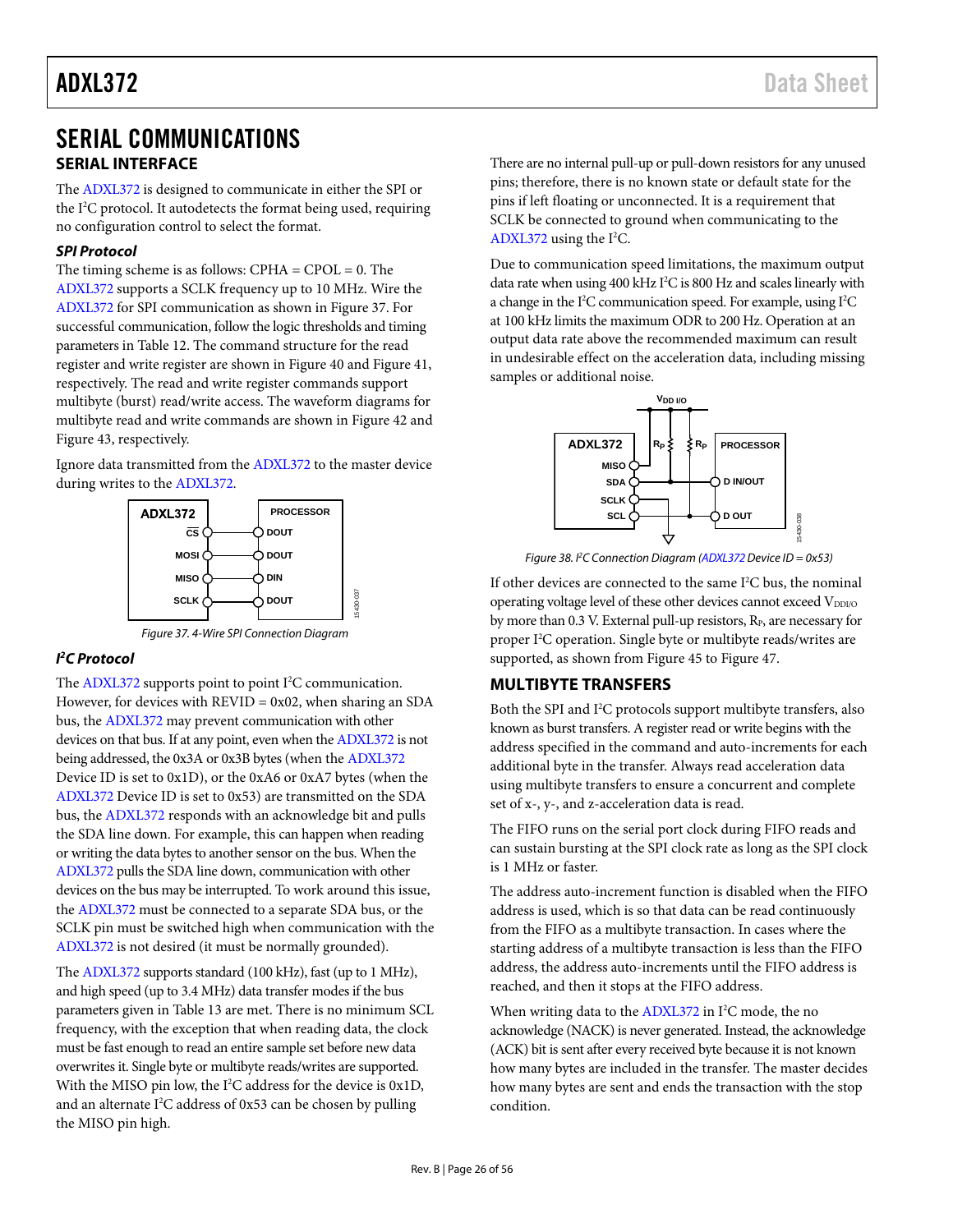Register 0x00 to Register 0x42 are for customer access, as described in [Table 14.](#page-29-1) Register 0x43 to Register 0x67 are reserved for

# <span id="page-26-0"></span>**INVALID ADDRESSES AND ADDRESS FOLDING**

Th[e ADXL372](http://www.analog.com/ADXL372?doc=ADXL372.pdf) has a 6-bit address bus, mapping only 104 registers in the possible 256 register address space. The addresses do not fold to repeat the registers at addresses above 0x104. Attempted access to register addresses above 0x104 are mapped to the invalid register at 0x67 and have no functional effect.

 $T_A = 25^{\circ}$ C,  $V_s = 2.5$  V,  $V_{DDI/O} = 2.5$  V, unless otherwise noted.

| <b>Parameter</b>        | <b>Description</b>                                                | Min                   | <b>Typ</b> | <b>Max</b>           | <b>Unit</b> |
|-------------------------|-------------------------------------------------------------------|-----------------------|------------|----------------------|-------------|
| <b>INPUT DC LEVELS</b>  |                                                                   |                       |            |                      |             |
| $V_{IL}$                | Low level input voltage                                           |                       |            | $0.3 \times V_{DD}$  | v           |
| V <sub>IH</sub>         | High level input voltage                                          | $0.7 \times V_{DDV}$  |            |                      | v           |
| Ι'n.                    | Low level input current, $V_{IN} = 0 V$                           | $-0.1$                |            |                      | μA          |
| $I_{\text{IH}}$         | High level input current, $V_{IN} = V_{DDI/O}$                    |                       |            | 0.1                  | μA          |
| <b>OUTPUT DC LEVELS</b> |                                                                   |                       |            |                      |             |
| $V_{OL}$                | Low level output voltage, $I_{OL} = I_{OL, MIN}$                  |                       |            | $0.2 \times V_{DDV}$ | $\vee$      |
| <b>V<sub>OH</sub></b>   | High level output voltage, loL = loH, MAX                         | $0.8 \times V_{DDVO}$ |            |                      | $\vee$      |
| $I_{OL}$                | Low level output current, $V_{OL} = V_{OL, MAX}$                  | $-10$                 |            |                      | mA          |
| $I_{OH}$                | High level output current, V <sub>OL</sub> = V <sub>OH, MIN</sub> |                       |            | 4                    | mA          |
| <b>INPUT AC</b>         |                                                                   |                       |            |                      |             |
| <b>SCLK Frequency</b>   |                                                                   | 0.1                   |            | 10                   | <b>MHz</b>  |
| t <sub>HIGH</sub>       | SCLK high time                                                    | 40                    |            |                      | ns          |
| t <sub>LOW</sub>        | <b>SCLK</b> low time                                              | 40                    |            |                      | ns          |
| tcss                    | $\overline{\text{CS}}$ setup time                                 | 20                    |            |                      | ns          |
| tcsh                    | $\overline{\text{CS}}$ hold time                                  | 20                    |            |                      | ns          |
| tcsp                    | $\overline{\text{CS}}$ disable time                               | 40                    |            |                      | ns          |
| tsclks                  | Rising SCLK setup time                                            | 20                    |            |                      | ns          |
| $t_{\text{SU}}$         | MOSI setup time                                                   | 20                    |            |                      | ns          |
| t <sub>HD</sub>         | MOSI hold time                                                    | 20                    |            |                      | ns          |
| OUTPUT AC               |                                                                   |                       |            |                      |             |
| tp                      | Propagation delay, C <sub>LOAD</sub> = 30 pF                      |                       |            | 30                   | ns          |
| t <sub>FN</sub>         | Enable MISO time                                                  | 30                    |            |                      | ns          |
| t <sub>DIS</sub>        | Disable MISO time                                                 |                       |            | 20                   | ns          |

factory use.

<span id="page-26-1"></span>

# **SPI Timing Diagrams**



Figure 39. SPI Timing Diagram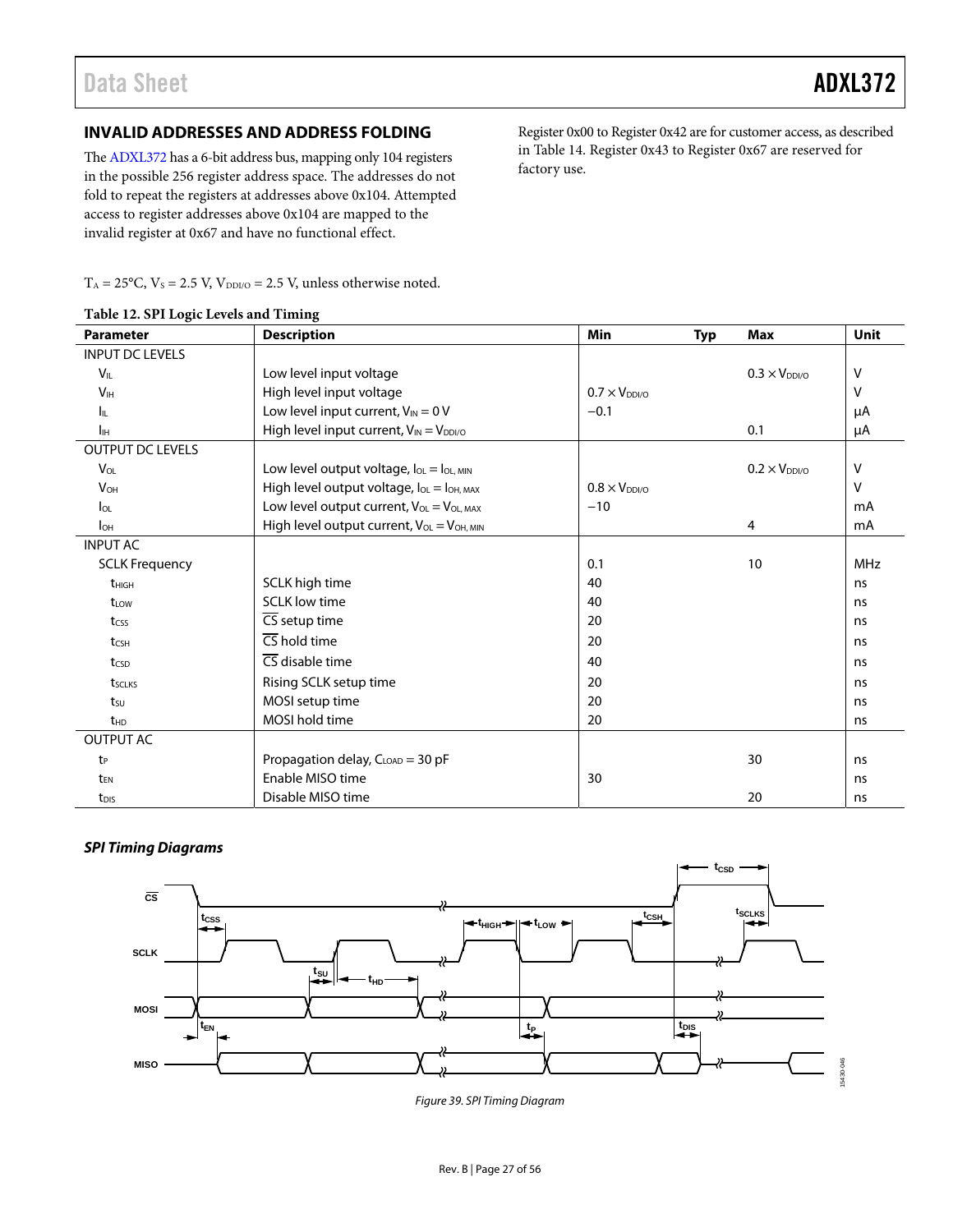<span id="page-27-1"></span><span id="page-27-0"></span>

<span id="page-27-3"></span><span id="page-27-2"></span>*Figure 43. SPI Timing Diagram, Multibyte Write*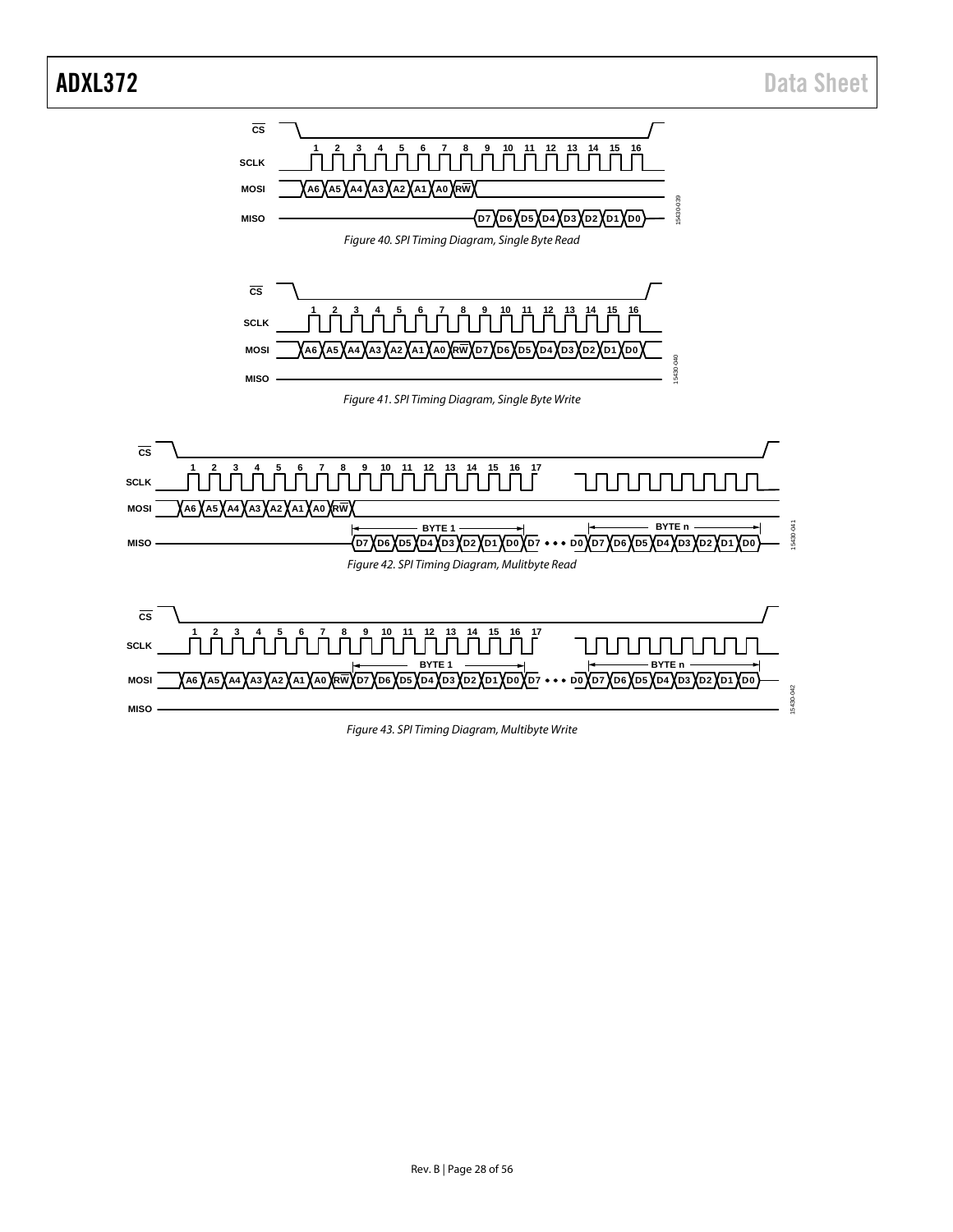15430-043

| $T_A = 25^{\circ}$ C, $V_s = 2.5$ V, $V_{DDI/O} = 1.8$ V, unless otherwise noted. |  |
|-----------------------------------------------------------------------------------|--|
|-----------------------------------------------------------------------------------|--|

|                           |                      | I2C HSM $EN = 0$         |     | $12C$ HSM EN = 1 |              |     |     |             |
|---------------------------|----------------------|--------------------------|-----|------------------|--------------|-----|-----|-------------|
| <b>Parameter</b>          | <b>Description</b>   | <b>Min</b>               | Typ | Max              | Min          | Typ | Max | <b>Unit</b> |
| <b>INPUT AC</b>           |                      |                          |     |                  |              |     |     |             |
| <b>SCLK Frequency</b>     |                      | 0                        |     |                  | $\mathbf{0}$ |     | 3.4 | <b>MHz</b>  |
| $t_{HIGH}$                | SCLK high time       | 260                      |     |                  | 120          |     |     | ns          |
| tLow                      | <b>SCLK</b> low time | 500                      |     |                  | 320          |     |     | ns          |
| t <sub>susta</sub>        | Start setup time     | 260                      |     |                  | 160          |     |     | ns          |
| <b>t</b> HDSTA            | Start hold time      | 260                      |     |                  | 160          |     |     | ns          |
| <b>t</b> <sub>SUDAT</sub> | Data setup time      | 50                       |     |                  | 10           |     |     | ns          |
| <b>t</b> HDDAT            | Data hold time       | $\Omega$                 |     |                  | 0            |     | 150 | ns          |
| t <sub>susto</sub>        | Stop setup time      | 260                      |     |                  | 160          |     |     | ns          |
| t <sub>BUF</sub>          | Bus free time        | 500                      |     |                  |              |     |     | ns          |
| t <sub>RCL</sub>          | SCL input rise time  |                          |     | 120              | 20           |     | 80  | ns          |
| t <sub>FCL</sub>          | SCL input fall time  | $20 \times (V_{DD}/5.5)$ |     | 120              | 20           |     | 80  | ns          |
| $t_{RDA}$                 | SDA input rise time  |                          |     | 120              | 20           |     | 160 | ns          |
| <b>t</b> <sub>FDA</sub>   | SDA input fall time  | $20 \times (V_{DD}/5.5)$ |     | 120              | 20           |     | 160 | ns          |
| <b>OUTPUT AC</b>          |                      |                          |     |                  |              |     |     |             |
| C <sub>LOAD</sub>         |                      |                          |     | 550              |              |     | 400 | рF          |

# <span id="page-28-0"></span>**Table 13. I2 C Logic Level and Timing**





<span id="page-28-1"></span>SDA <u>\ A66XA5XA4XA3XA2XA1XA0XRW AKX 0 XA6XA5XA4XA3XA2XA1XA0XAK /\XA6XA5XA4XA3XA2XA1XA0YRW\AKXD7XD6XD5XD2XD2XD1XD0XAK</u> **INDICATES SDA IS CONTROLLED BY ADXL372**

*Figure 45. I 2 C Timing Diagram, Single Byte Read* 

**1 2 3 4 5 6 7 8 9 10 11 12 13 14 15 16 17 18 19 20 21 22 23 24 25 26 27 SCL START**  $\begin{bmatrix} \begin{matrix} \text{d}{\text{d}} \end{matrix} & \begin{matrix} \text{D}} \end{matrix} & \begin{matrix} \text{D}} \end{matrix} & \begin{matrix} \text{d}{\text{d}} \end{matrix} & \begin{matrix} \text{E}} \end{matrix} & \begin{matrix} \text{E}} \end{matrix} & \begin{matrix} \text{E}} \end{matrix} & \begin{matrix} \text{E}} \end{matrix} & \begin{matrix} \text{E}} \end{matrix} & \begin{matrix} \text{E}} \end{matrix} & \begin{matrix} \text{E}} \end{matrix} & \begin{matrix} \text{E}} \end{matrix} & \begin{matrix}$ 430-044 15430-044 SDA \ {A6`XA5`XA4`XA3`XA2`XA1`XA0`}RW |AK{\0`XA6`XA5`XA4XA3`XA2`XA1`XA0`XAK{D7`XD6XD5`XD4`XD3`XD2`XD1`XD0 **INDICATES SDA IS CONTROLLED BY ADXL372**

*Figure 46. I2 C Timing Diagram, Single Byte Write*

<span id="page-28-2"></span>

*Figure 47. I2 C Timing Diagram, Multibyte Write*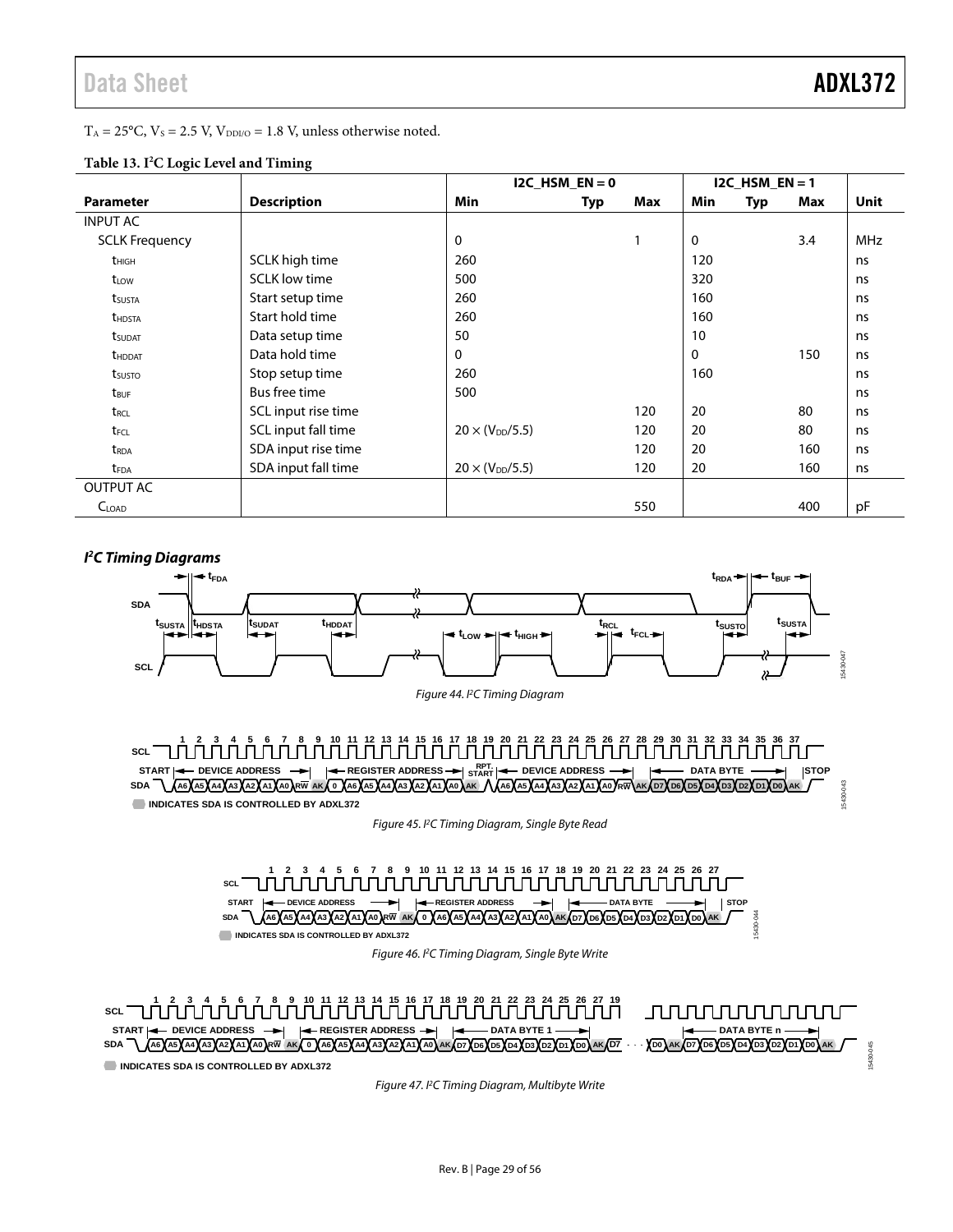# <span id="page-29-0"></span>REGISTER MAP

# <span id="page-29-1"></span>**Table 14. Register Map**

| Reg  | <b>Name</b>           |         | <b>Bits Bit 7</b>                   | Bit 6               | Bit 5           | Bit 4                | Bit 3           | Bit 2           | Bit 1             | Bit 0                       | <b>Reset RW</b>       |                         |
|------|-----------------------|---------|-------------------------------------|---------------------|-----------------|----------------------|-----------------|-----------------|-------------------|-----------------------------|-----------------------|-------------------------|
| 0x00 | DEVID_AD              | [7:0]   |                                     |                     |                 | DEVID_AD             |                 |                 |                   |                             | $0xAD$ R              |                         |
| 0x01 | DEVID_MST             | [7:0]   |                                     |                     |                 | DEVID_MST            |                 |                 |                   |                             | 0x1D                  | R                       |
| 0x02 | PARTID                | [7:0]   |                                     |                     |                 | DEVID_PRODUCT        |                 |                 |                   |                             | 0xFA                  | $\overline{R}$          |
|      | 0x03 REVID            | $[7:0]$ |                                     |                     |                 | <b>REVID</b>         |                 |                 |                   |                             | $0x03$ <sup>1</sup> R |                         |
|      | 0x04 STATUS           |         | [7:0] ERR USER AWAKE<br><b>REGS</b> |                     | USER_NVM_BUSY   | <b>RESERVED</b>      | FIFO_OVR        | FIFO_FULL       | FIFO_RDY          | DATA_RDY                    | 0xA0                  | $\overline{R}$          |
|      | 0x05 STATUS2          |         | [7:0] RESERVED                      | <b>ACTIVITY2</b>    | <b>ACTIVITY</b> | <b>INACT</b>         |                 | <b>RESERVED</b> |                   |                             | 0x00                  | R                       |
| 0x06 | <b>FIFO_ENTRIES2</b>  | [7:0]   |                                     |                     | <b>RESERVED</b> |                      |                 |                 | FIFO_ENTRIES[9:8] |                             | 0x00                  | R                       |
| 0x07 | <b>FIFO_ENTRIES</b>   | [7:0]   |                                     |                     |                 | FIFO ENTRIES[7:0]    |                 |                 |                   |                             | 0x00                  | R                       |
| 0x08 | XDATA_H               | [7:0]   |                                     |                     |                 | XDATA[11:4]          |                 |                 |                   |                             | 0x00                  | R                       |
|      | 0x09 XDATA_L          | [7:0]   |                                     |                     | XDATA[3:0]      |                      |                 | <b>RESERVED</b> |                   |                             | 0x00                  | R                       |
|      | 0x0A YDATA_H          | $[7:0]$ |                                     |                     |                 | YDATA[11:4]          |                 |                 |                   |                             | 0x00                  | R                       |
| 0x0B | YDATA_L               | [7:0]   |                                     |                     | YDATA[3:0]      |                      |                 | <b>RESERVED</b> |                   |                             | 0x00                  | R                       |
|      | 0x0C ZDATA_H          | $[7:0]$ |                                     |                     |                 | ZDATA[11:4]          |                 |                 |                   |                             | 0x00                  | R                       |
|      | 0x0D ZDATA_L          | [7:0]   |                                     |                     | ZDATA[3:0]      |                      |                 | <b>RESERVED</b> |                   |                             | 0x00                  | $\overline{\mathsf{R}}$ |
|      | 0x15 MAXPEAK_X_H      | $[7:0]$ |                                     |                     |                 | MAXPEAK_X[11:4]      |                 |                 |                   |                             | 0x00                  | R                       |
|      | 0x16 MAXPEAK X L      | [7:0]   |                                     |                     | MAXPEAK_X[3:0]  |                      |                 | <b>RESERVED</b> |                   |                             | 0x00                  | R                       |
|      | 0x17 MAXPEAK_Y_H      | $[7:0]$ |                                     |                     |                 | MAXPEAK_Y[11:4]      |                 |                 |                   |                             | 0x00                  | R                       |
|      | 0x18   MAXPEAK_Y_L    | [7:0]   |                                     |                     | MAXPEAK_Y[3:0]  |                      |                 | <b>RESERVED</b> |                   |                             | 0x00                  | $\overline{\mathsf{R}}$ |
|      | 0x19 MAXPEAK_Z_H      | $[7:0]$ |                                     |                     |                 | MAXPEAK_Z[11:4]      |                 |                 |                   |                             | 0x00                  | R                       |
|      | 0x1A MAXPEAK_Z_L      | $[7:0]$ |                                     |                     | MAXPEAK_Z[3:0]  |                      |                 | <b>RESERVED</b> |                   |                             | 0x00                  | R                       |
| 0x20 | OFFSET_X              | [7:0]   |                                     |                     | <b>RESERVED</b> |                      |                 | OFFSET_X        |                   |                             | 0x00                  | R/W                     |
| 0x21 | OFFSET_Y              | [7:0]   |                                     |                     | <b>RESERVED</b> |                      |                 | OFFSET_Y        |                   |                             | 0x00                  | R/W                     |
| 0x22 | OFFSET_Z              | $[7:0]$ |                                     |                     | <b>RESERVED</b> |                      |                 | OFFSET_Z        |                   |                             | 0x00                  | R/W                     |
| 0x23 | THRESH_ACT_X_H        | [7:0]   |                                     |                     |                 | THRESH_ACT_X[10:3]   |                 |                 |                   |                             | 0x00                  | R/W                     |
| 0x24 | THRESH_ACT_X_L        | [7:0]   |                                     | THRESH_ACT_X[2:0]   |                 |                      | <b>RESERVED</b> |                 | ACT_REF           | ACT_X_EN                    | 0x00                  | R/W                     |
|      | 0x25 THRESH_ACT_Y_H   | $[7:0]$ |                                     |                     |                 | THRESH_ACT_Y[10:3]   |                 |                 |                   |                             | 0x00                  | R/W                     |
| 0x26 | THRESH_ACT_Y_L        | $[7:0]$ |                                     | THRESH_ACT_Y[2:0]   |                 |                      | <b>RESERVED</b> |                 |                   | ACT_Y_EN                    | 0x00                  | R/W                     |
| 0x27 | THRESH_ACT_Z_H        | [7:0]   |                                     |                     |                 | THRESH_ACT_Z[10:3]   |                 |                 |                   |                             | 0x00                  | R/W                     |
| 0x28 | THRESH_ACT_Z_L        | $[7:0]$ |                                     | THRESH_ACT_Z[2:0]   |                 |                      | <b>RESERVED</b> |                 |                   | ACT_Z_EN                    | 0x00                  | R/W                     |
|      | 0x29 TIME_ACT         | $[7:0]$ |                                     |                     |                 | ACT_COUNT            |                 |                 |                   |                             | 0x00                  | R/W                     |
|      | 0x2A THRESH_INACT_X_H | [7:0]   |                                     |                     |                 | THRESH_INACT_X[10:3] |                 |                 |                   |                             | 0x00                  | R/W                     |
|      | 0x2B THRESH_INACT_X_L | [7:0]   |                                     | THRESH_INACT_X[2:0] |                 |                      | <b>RESERVED</b> |                 |                   | INACT_REF  INACT_X_EN  0x00 |                       | R/W                     |
| 0x2C | THRESH_INACT_Y_H      | [7:0]   |                                     |                     |                 | THRESH_INACT_Y[10:3] |                 |                 |                   |                             | 0x00                  | R/W                     |
|      | 0x2D THRESH_INACT_Y_L | $[7:0]$ |                                     | THRESH_INACT_Y[2:0] |                 |                      | <b>RESERVED</b> |                 |                   | INACT_Y_EN                  | 0x00                  | R/W                     |
| 0x2E | THRESH_INACT_Z_H      | [7:0]   |                                     |                     |                 | THRESH_INACT_Z[10:3] |                 |                 |                   |                             | 0x00                  | R/W                     |
| 0x2F | THRESH_INACT_Z_L      | [7:0]   |                                     | THRESH INACT Z[2:0] |                 |                      | <b>RESERVED</b> |                 |                   | INACT_Z_EN                  | 0x00                  | R/W                     |
| 0x30 | TIME_INACT_H          | $[7:0]$ |                                     |                     |                 | INACT_COUNT[15:8]    |                 |                 |                   |                             | 0x00                  | R/W                     |
| 0x31 | TIME_INACT_L          | [7:0]   |                                     |                     |                 | INACT_COUNT[7:0]     |                 |                 |                   |                             | 0x00                  | R/W                     |
|      | 0x32 THRESH_ACT2_X_H  | $[7:0]$ |                                     |                     |                 | THRESH ACT2 X[10:3]  |                 |                 |                   |                             | 0x00                  | R/W                     |
| 0x33 | THRESH_ACT2_X_L       | [7:0]   |                                     | THRESH_ACT2_X[2:0]  |                 |                      | <b>RESERVED</b> |                 | ACT2_REF          | ACT2_X_EN                   | 0x00                  | R/W                     |
| 0x34 | THRESH_ACT2_Y_H       | [7:0]   |                                     |                     |                 | THRESH ACT2 Y[10:3]  |                 |                 |                   |                             | 0x00                  | R/W                     |
|      | 0x35 THRESH_ACT2_Y_L  | $[7:0]$ |                                     | THRESH_ACT2_Y[2:0]  |                 |                      | <b>RESERVED</b> |                 |                   | ACT2_Y_EN                   | 0x00                  | R/W                     |
| 0x36 | THRESH_ACT2_Z_H       | [7:0]   |                                     |                     |                 | THRESH_ACT2_Z[10:3]  |                 |                 |                   |                             | 0x00                  | R/W                     |
| 0x37 | THRESH_ACT2_Z_L       | [7:0]   |                                     | THRESH_ACT2_Z[2:0]  |                 |                      | <b>RESERVED</b> |                 |                   | ACT2_Z_EN                   | 0x00                  | R/W                     |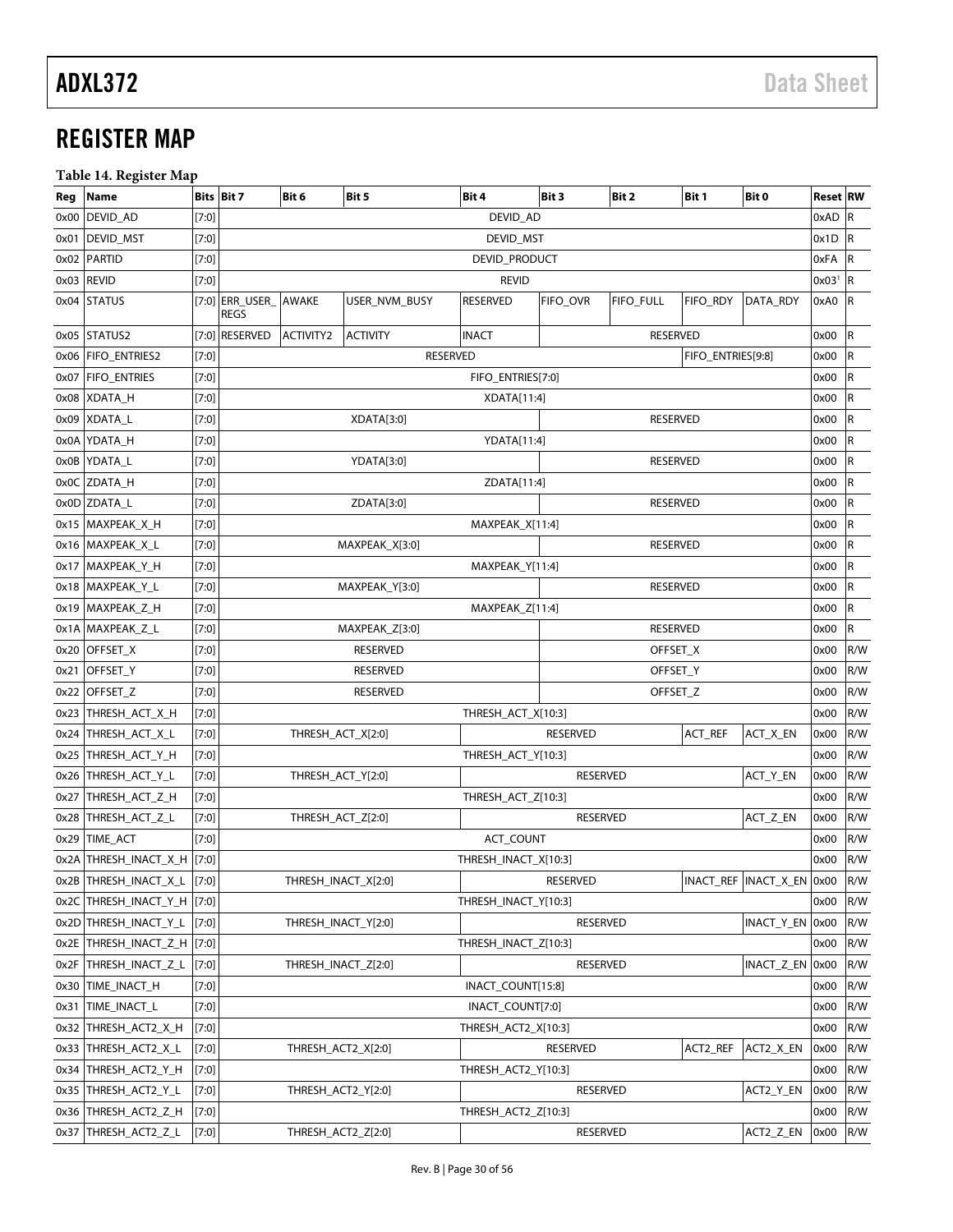# <span id="page-30-0"></span>Data Sheet **ADXL372**

| Reg        | <b>Name</b>       |         | <b>Bits Bit 7</b>                 | Bit 6                     | Bit 5                                                   | Bit 4              | Bit 3                               | Bit 2                                | Bit 1                        | Bit 0                        | <b>Reset RW</b> |     |
|------------|-------------------|---------|-----------------------------------|---------------------------|---------------------------------------------------------|--------------------|-------------------------------------|--------------------------------------|------------------------------|------------------------------|-----------------|-----|
| $0x38$ HPF |                   | [7:0]   |                                   |                           | <b>RESERVED</b>                                         |                    |                                     |                                      |                              | <b>HPF CORNER</b>            | 0x00            | R/W |
|            | 0x39 FIFO SAMPLES | [7:0]   |                                   |                           |                                                         | FIFO SAMPLES[7:0]  |                                     |                                      |                              |                              | 0x80            | R/W |
|            | 0x3A FIFO CTL     | [7:0]   |                                   | <b>RESERVED</b>           |                                                         | <b>FIFO FORMAT</b> |                                     | FIFO MODE                            |                              | <b>FIFO</b><br>SAMPLES[8]    | 0x00            | R/W |
|            | 0x3B INT1 MAP     |         | [7:0] INT1 LOW                    | AWAKE<br>INT <sub>1</sub> | <b>ACT INT1</b>                                         | <b>INACT INT1</b>  | <b>FIFO OVR</b><br>INT <sub>1</sub> | <b>FIFO FULL</b><br>INT <sub>1</sub> | FIFO RDY<br>INT <sub>1</sub> | DATA RDY<br>INT <sub>1</sub> | 0x00            | R/W |
|            | 0x3C INT2 MAP     |         | [7:0] INT2 LOW                    | AWAKE<br>INT <sub>2</sub> | ACT2 INT2                                               | <b>INACT INT2</b>  | <b>FIFO OVR</b><br>INT2             | <b>FIFO FULL</b><br>INT <sub>2</sub> | FIFO RDY<br>INT <sub>2</sub> | DATA RDY<br>INT <sub>2</sub> | 0x00            | R/W |
|            | 0x3D TIMING       | [7:0]   |                                   | <b>ODR</b>                |                                                         |                    | WAKEUP_RATE                         |                                      | EXT CLK                      | <b>EXT SYNC</b>              | 0x00            | R/W |
|            | 0x3E   MEASURE    |         | $[7:0]$ USER OR<br><b>DISABLE</b> | <b>AUTOSLEEP</b>          | <b>LINKLOOP</b>                                         |                    | LOW NOISE                           |                                      | <b>BANDWIDTH</b>             |                              | 0x00            | R/W |
|            | 0x3F POWER CTL    |         | $[7:0]$   I2C_HSM_<br>EN          | RESERVED                  | INSTANT ON THRESH FILTER SETTLE LPF DISABLE HPF DISABLE |                    |                                     |                                      |                              | <b>MODE</b>                  | 0x00            | R/W |
|            | 0x40 SELF TEST    | [7:0]   |                                   |                           | RESERVED                                                |                    |                                     | USER ST                              | ST_DONE                      | <b>ST</b>                    | 0x00            | R/W |
| 0x41       | RESET             | [7:0]   |                                   |                           |                                                         | <b>RESET</b>       |                                     |                                      |                              |                              | 0x00            | lw  |
|            | 0x42 FIFO DATA    | $[7:0]$ |                                   |                           |                                                         | <b>FIFO DATA</b>   |                                     |                                      |                              |                              | 0x00            | l R |

<sup>1</sup> The reset value of the REVID register is either 0x03 or 0x02 for the ADXL372.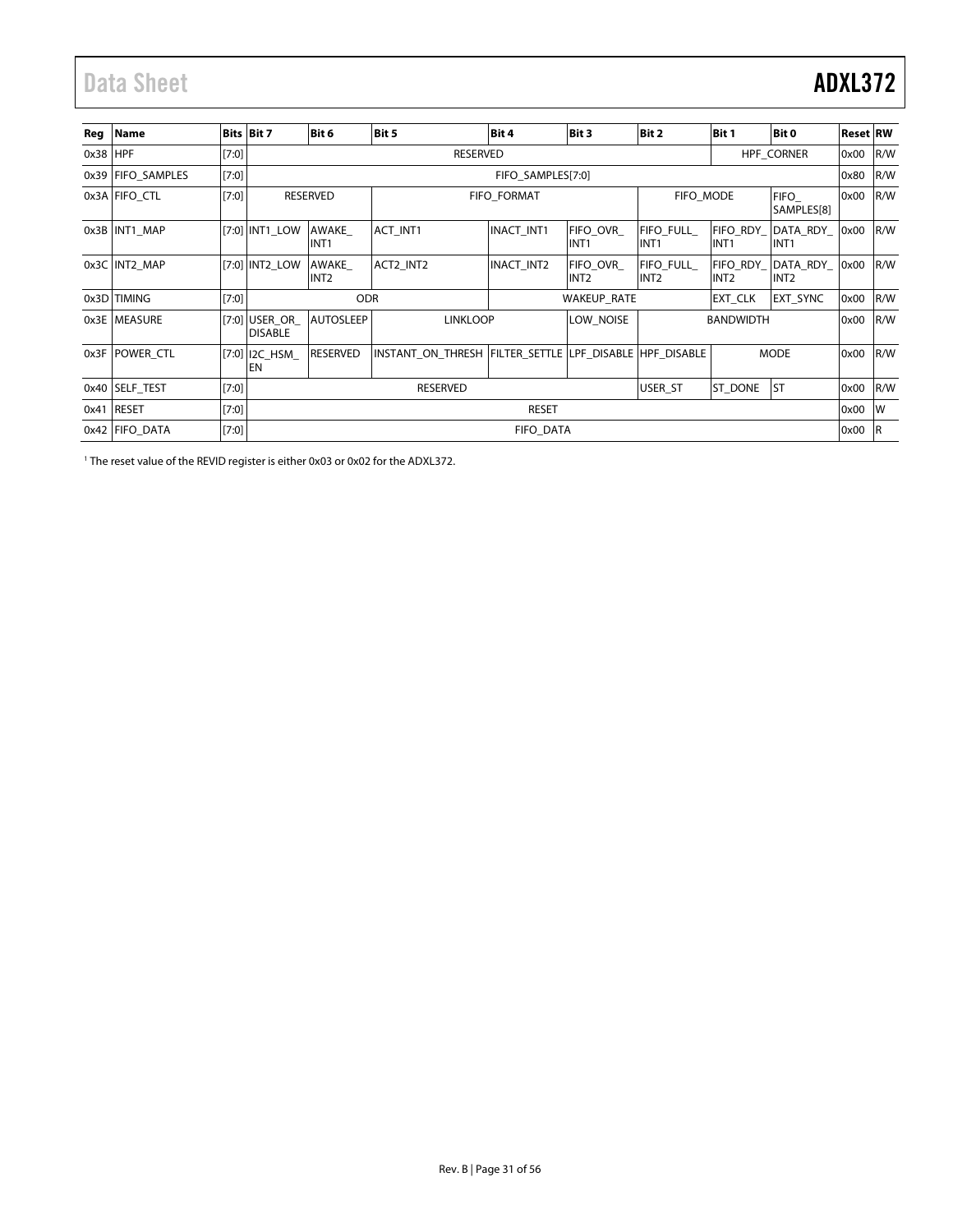# <span id="page-31-0"></span>REGISTER DETAILS

# <span id="page-31-1"></span>**ANALOG DEVICES ID REGISTER**

#### **Address: 0x00, Reset: 0xAD, Name: DEVID\_AD**

This register contains the Analog Devices, Inc., ID, 0xAD.



Analog Devices ID, 0xAD. **[ 7 :0 ] D EV ID \_AD ( R)**

#### **Table 15. Bit Descriptions for DEVID\_AD**

| <b>Bits</b> | <b>Bit Name</b>    | <b>Settings</b> | Description              | Reset | Access |
|-------------|--------------------|-----------------|--------------------------|-------|--------|
| [7:0]       | <b>DEVID</b><br>AD |                 | Analog Devices ID, 0xAD. | 0xAD  |        |

## <span id="page-31-2"></span>**ANALOG DEVICES MEMS ID REGISTER**

#### **Address: 0x01, Reset: 0x1D, Name: DEVID\_MST**

This register contains the Analog Devices MEMS ID, 0x1D.



**[7:0] DEVID\_MST (R) ————**<br>Analog Devices MEMS ID, 0x1D.

#### **Table 16. Bit Descriptions for DEVID\_MST**

| <b>Bits</b> | <b>Bit Name</b>     | Settinas | <b>Description</b>            | Reset | <b>Access</b> |
|-------------|---------------------|----------|-------------------------------|-------|---------------|
| [7:0]       | MST<br><b>DEVID</b> |          | Analog Devices MEMS ID, 0x1D. | 0x1D  | . .           |

# <span id="page-31-3"></span>**DEVICE ID REGISTER**

#### **Address: 0x02, Reset: 0xFA, Name: PARTID**

This register contains the device ID, 0xFA (372 octal).

|  |  | 1. | -1 | 0 | וו |
|--|--|----|----|---|----|
|  |  |    |    |   |    |

[7:0] DEVID\_PRODUCT (R)<br>Device ID, 0xFA (372 Octal).

#### **Table 17. Bit Descriptions for PARTID**

| <b>Bits</b> | <b>Bit Name</b>                | Settinas | <b>Description</b>           | Reset | <b>Access</b> |
|-------------|--------------------------------|----------|------------------------------|-------|---------------|
| [7:0]       | <b>Product</b><br><b>DEVID</b> |          | Device ID, 0xFA (372 Octal). | 0xFA  |               |

# <span id="page-31-4"></span>**PRODUCT REVISION ID REGISTER**

**Address: 0x03, Reset: 0x02, Name: REVID**

This register contains the mask revision ID, beginning with 0x00 and incrementing for each subsequent revision.



Mask revision. **[7:0] REVID (R)**

#### **Table 18. Bit Descriptions for REVID**

| <b>Bits</b> | <b>Bit Name</b> | Setting <sub>s</sub> | <b>Description</b> | Reset | Access |
|-------------|-----------------|----------------------|--------------------|-------|--------|
| [7:0]       | <b>REVID</b>    |                      | Mask revision.     | 0x2   |        |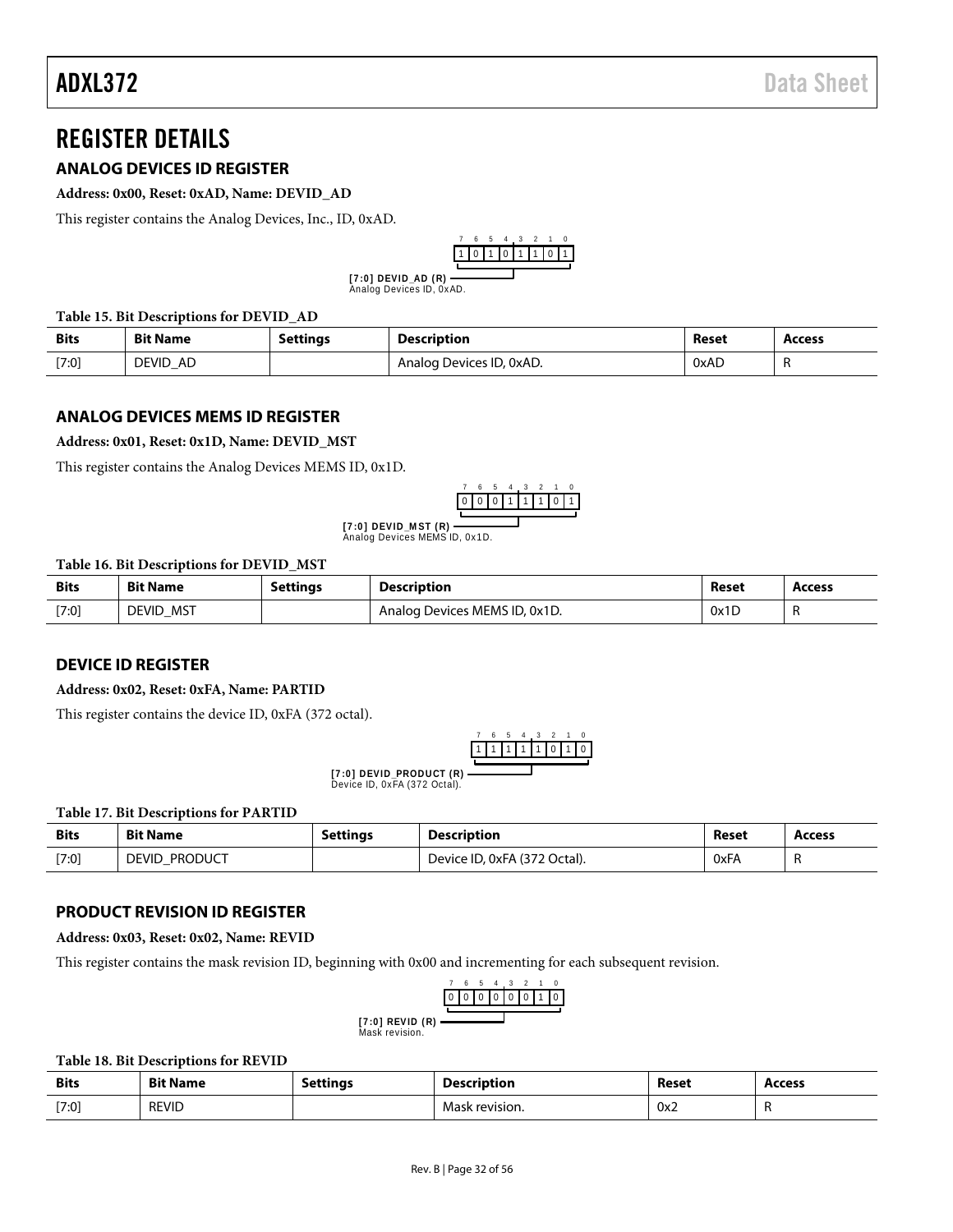# <span id="page-32-0"></span>**STATUS REGISTER**

# **Address: 0x04, Reset: 0xA0, Name: STATUS**

This register includes the following bits that describe various conditions of the [ADXL372.](http://www.analog.com/ADXL372?doc=ADXL372.pdf)



### **Table 19. Bit Descriptions for STATUS**

| <b>Bits</b>   | <b>Bit Name</b>  | <b>Settings</b> | <b>Description</b>                                                                                                                                                                                            | Reset | <b>Access</b> |
|---------------|------------------|-----------------|---------------------------------------------------------------------------------------------------------------------------------------------------------------------------------------------------------------|-------|---------------|
|               | ERR USER REGS    |                 | SEU Event. An SEU event has been detected in a user register.                                                                                                                                                 | 0x1   | R             |
| 6             | AWAKE            |                 | Awake Status. Activity has been detected and the device is moving.                                                                                                                                            | 0x0   | R             |
| 5             | USER NVM BUSY    |                 | $=$ nonvolatile memory (NVM) is busy programming fuses.                                                                                                                                                       | 0x1   | R             |
| 4             | <b>RESERVED</b>  |                 | Reserved.                                                                                                                                                                                                     | 0x0   | R             |
| 3             | FIFO OVR         |                 | FIFO Overrun. FIFO has overflowed, and data has been lost.                                                                                                                                                    | 0x0   | R             |
| $\mathcal{P}$ | <b>FIFO FULL</b> |                 | FIFO Watermark. The FIFO watermark level, specified in FIFO_SAMPLES, has<br>been reached.                                                                                                                     | 0x0   | R             |
|               | <b>FIFO RDY</b>  |                 | FIFO Ready. At least one valid sample is available in the FIFO.                                                                                                                                               | 0x0   | R             |
| $\Omega$      | DATA RDY         |                 | Data ready status includes data written to user data registers or FIFO. Status is<br>high after the full data set has completed. A complete x, y, and z measurement<br>has been made and results can be read. | 0x0   | R             |

# <span id="page-32-1"></span>**ACTIVITY STATUS REGISTER**

**Address: 0x05, Reset: 0x00, Name: STATUS2**



#### **Table 20. Bit Descriptions for STATUS2**

| <b>Bits</b> | <b>Bit Name</b> | <b>Settings</b> | <b>Description</b>                        | Reset | <b>Access</b> |
|-------------|-----------------|-----------------|-------------------------------------------|-------|---------------|
|             | <b>RESERVED</b> |                 | Reserved.                                 | 0x0   | ĸ             |
| 6           | ACTIVITY2       |                 | Status of ACTIVITY2.                      | 0x0   | R             |
|             | <b>ACTIVITY</b> |                 | Activity. Activity has been detected.     | 0x0   | R             |
|             | <b>INACT</b>    |                 | Inactivity. Inactivity has been detected. | 0x0   | R             |
| $[3:0]$     | <b>RESERVED</b> |                 | Reserved.                                 | 0x0   | R             |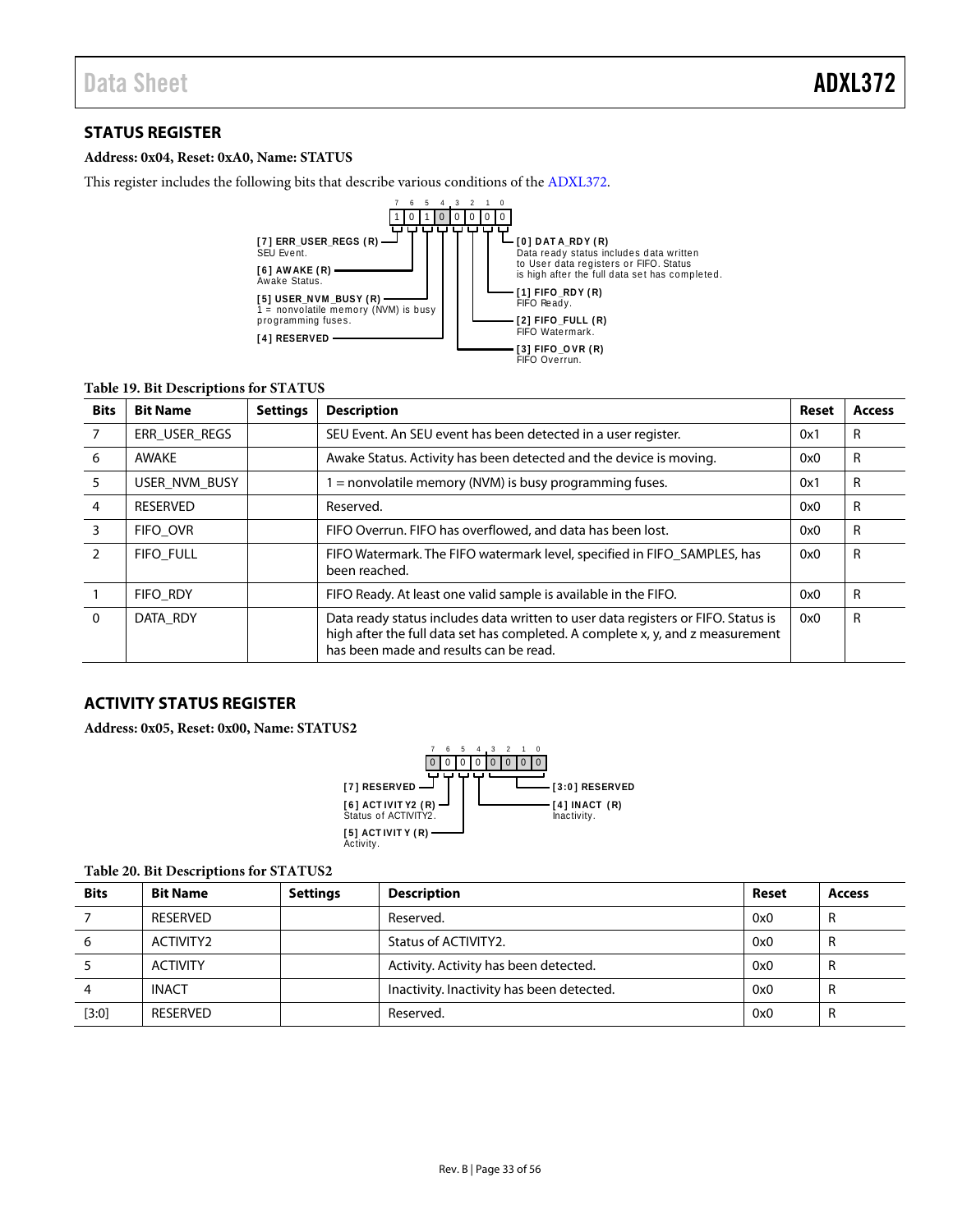## <span id="page-33-0"></span>**FIFO ENTRIES REGISTER, MSB**

#### **Address: 0x06, Reset: 0x00, Name: FIFO\_ENTRIES2**

The FIFO\_ENTRIES2 and FIFO\_ENTRIES registers indicate the number of valid data samples present in the FIFO buffer. The number ranges from 0 to 512 or 0x00 to 0x200. FIFO\_ENTRIES contains the least significant byte, and FIFO\_ENTRIES2 contains the two most significant bits.



#### **Table 21. Bit Descriptions for FIFO\_ENTRIES2**

| <b>Bits</b> | <b>Bit Name</b>   | Settings | <b>Description</b>                         | Reset | Access |
|-------------|-------------------|----------|--------------------------------------------|-------|--------|
| [7:2]       | RESERVED          |          | Reserved.                                  | 0x0   |        |
| [1:0]       | FIFO ENTRIES[9:8] |          | Number of data samples stored in the FIFO. | 0x0   |        |

## <span id="page-33-1"></span>**FIFO ENTRIES REGISTER, LSB**

**Address: 0x07, Reset: 0x00, Name: FIFO\_ENTRIES**

0 0 1 0 2  $\Omega$ 3 0 4  $\theta$ 5 0 6  $\Omega$ 7 0

**[7:0] FIFO\_ENTRIES[7:0] (R) ———**<br>Number of data samples stored in the FIFO.

#### **Table 22. Bit Descriptions for FIFO\_ENTRIES**

| <b>Bits</b> | <b>Bit Name</b>             | Settinas | <b>Description</b>                         | Reset | <b>Access</b> |
|-------------|-----------------------------|----------|--------------------------------------------|-------|---------------|
| $[7:0]$     | <b>FIFO</b><br>ENTRIES[7:0] |          | Number of data samples stored in the FIFO. | 0x0   | . .           |

### <span id="page-33-2"></span>**X-AXIS DATA REGISTER, MSB**

#### **Address: 0x08, Reset: 0x00, Name: XDATA\_H**

These two registers contain the x-axis acceleration data. Data is left justified and formatted as twos complement. XDATA\_H contains the eight most significant bits (MSBs), and XDATA\_L contains the four least significant bits (LSBs) of the 12-bit value.

|                                        |             |  | 6 5 4 3 2 |  |  |
|----------------------------------------|-------------|--|-----------|--|--|
|                                        | 00000000000 |  |           |  |  |
|                                        |             |  |           |  |  |
| [7:0] XDATA[11:4] (R)-<br>X-axis data. |             |  |           |  |  |

#### **Table 23. Bit Descriptions for XDATA\_H**

| <b>Bits</b> | <b>Bit Name</b> | <b>Settings</b> | <b>Description</b> | Reset | <b>Access</b> |
|-------------|-----------------|-----------------|--------------------|-------|---------------|
| [7:0]       | XDATA[11:4]     |                 | X-axis data.       | 0x0   |               |

#### <span id="page-33-3"></span>**X-AXIS DATA REGISTER, LSB**

**Address: 0x09, Reset: 0x00, Name: XDATA\_L**

$$
\begin{array}{r} \begin{array}{c} 7 & 6 & 5 & 4 & 3 & 2 & 1 & 0 \\ \hline 0 & 0 & 0 & 0 & 0 & 0 & 0 \\ \hline 0 & 0 & 0 & 0 & 0 & 0 & 0 \\ \hline \end{array} \\ \text{[7:4] XDATA[3:0] (R) \n
$$
\begin{array}{c}\n \text{X-axis data.} \\
\end{array}
$$
$$

#### **Table 24. Bit descriptions for XDATA\_L**

| <b>Bits</b> | <b>Bit Name</b> | <b>Settings</b> | Description  | Reset | Access |
|-------------|-----------------|-----------------|--------------|-------|--------|
| [7:4]       | XDATA[3:0]      |                 | X-axis data. | 0x0   |        |
| $[3:0]$     | <b>RESERVED</b> |                 | Reserved.    | 0x0   |        |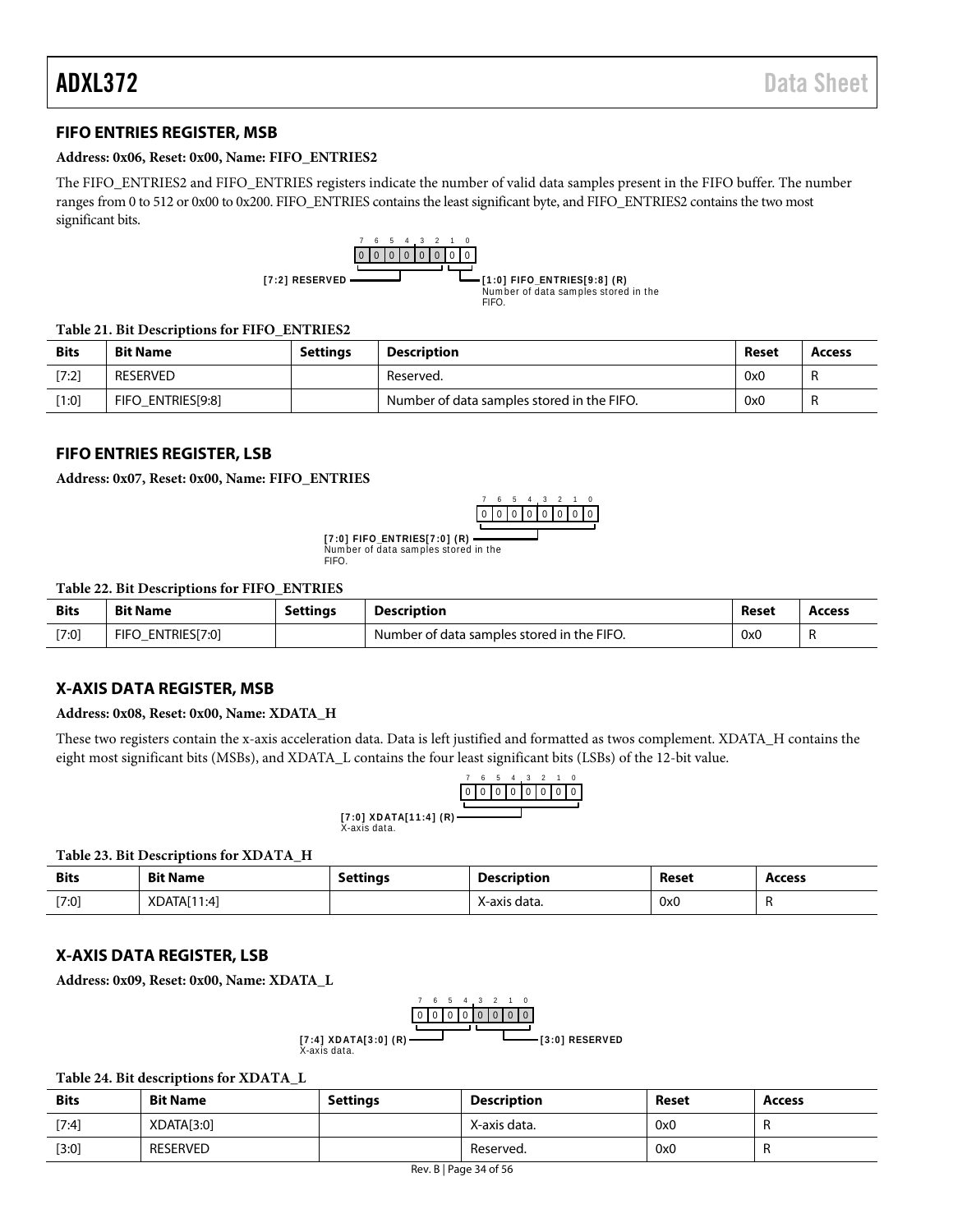# <span id="page-34-0"></span>**Y-AXIS DATA REGISTER, MSB**

#### **Address: 0x0A, Reset: 0x00, Name: YDATA\_H**

The YDATA\_H and YDATA\_L registers contain the y-axis, LSB acceleration data. Data is left justified and formatted as twos complement. YDATA\_H contains the eight most significant bits (MSBs), and YDATA\_L contains the four least significant bits (LSBs) of the 12-bit value.

YDATA\_L latches on a read of YDATA\_H to ensure data integrity.



Y-axis data. **[7:0] YDATA[11:4] (R)**

#### **Table 25. Bit Descriptions for YDATA\_H**

| <b>Bits</b> | <b>Bit Name</b> | Settings | <b>Description</b> | Reset | Access |
|-------------|-----------------|----------|--------------------|-------|--------|
| [7:0]       | YDATA[11:4]     |          | data.<br>-axis     | 0x0   |        |

## <span id="page-34-1"></span>**Y-AXIS DATA REGISTER, LSB**

**Address: 0x0B, Reset: 0x00, Name: YDATA\_L**



#### **Table 26. Bit Descriptions for YDATA\_L**

| <b>Bits</b> | <b>Bit Name</b> | <b>Settings</b> | <b>Description</b> | Reset | <b>Access</b> |
|-------------|-----------------|-----------------|--------------------|-------|---------------|
| $[7:4]$     | YDATA[3:0]      |                 | Y-axis data.       | 0x0   |               |
| [3:0]       | <b>RESERVED</b> |                 | Reserved.          | 0x0   | . .           |

### <span id="page-34-2"></span>**Z-AXIS DATA REGISTER, MSB**

#### **Address: 0x0C, Reset: 0x00, Name: ZDATA\_H**

These two registers contain the z-axis acceleration data. Data is left justified and formatted as twos complement. ZDATA\_H contains the eight most significant bits (MSBs), and ZDATA\_L contains the four least significant bits (LSBs) of the 12-bit value.



Z-axis data. **[7:0] ZDATA[11:4] (R)**

#### **Table 27. Bit Descriptions for ZDATA\_H**

| <b>Bits</b> | <b>Bit Name</b> | <b>Settings</b> | <b>Description</b> | Reset | <b>Access</b> |
|-------------|-----------------|-----------------|--------------------|-------|---------------|
| [7:0]       | ZDATA[11:4]     |                 | Z-axis data.       | 0x0   |               |

### <span id="page-34-3"></span>**Z-AXIS DATA REGISTER, LSB**

**Address: 0x0D, Reset: 0x00, Name: ZDATA\_L**



#### **Table 28. Bit Descriptions for ZDATA\_L**

| <b>Bits</b> | <b>Bit Name</b> | <b>Settings</b> | Description  | Reset | <b>Access</b> |
|-------------|-----------------|-----------------|--------------|-------|---------------|
| [7:4]       | ZDATA[3:0]      |                 | Z-axis data. | 0x0   |               |
| $[3:0]$     | <b>RESERVED</b> |                 | Reserved.    | 0x0   |               |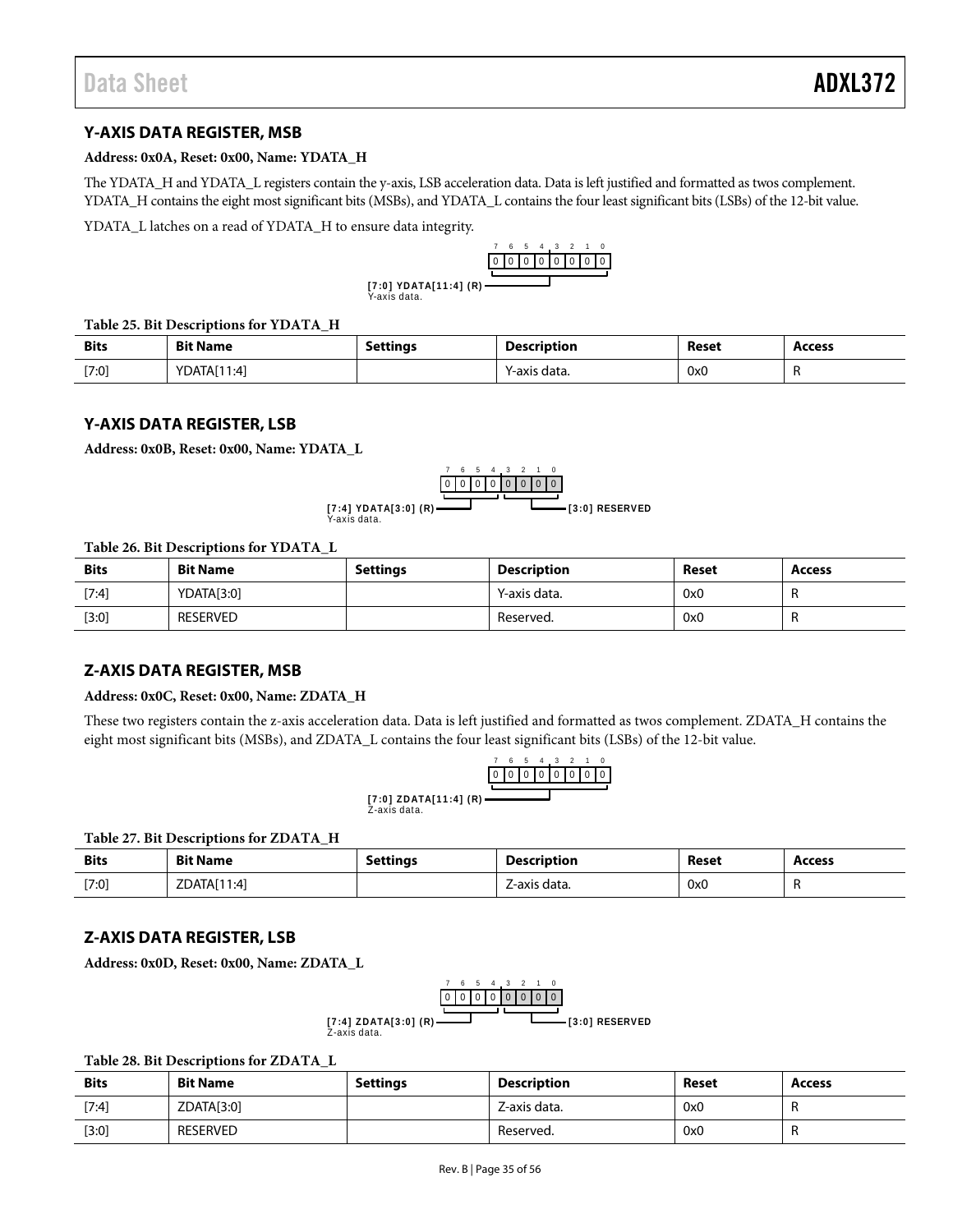# <span id="page-35-0"></span>**HIGHEST PEAK DATA REGISTERS**

The highest peak data registers contain the acceleration data corresponding to the highest magnitude sample recorded since the last read of this register. Data is left justified and formatted as twos complement.

# <span id="page-35-1"></span>**X-AXIS HIGHEST PEAK DATA REGISTER, MSB**

**Address: 0x15, Reset: 0x00, Name: MAXPEAK\_X\_H**



Stores the highest magnitude observed since the last read of this register. **[ 7 :0 ] M AX PEAK\_X [ 1 1 :4 ] ( R)**

#### **Table 29. Bit Descriptions for MAXPEAK\_X\_H**

| <b>Bits</b> | <b>Bit Name</b> | Settings | <b>Description</b>                                                                                             | Reset | Access |
|-------------|-----------------|----------|----------------------------------------------------------------------------------------------------------------|-------|--------|
| [7:0]       | MAXPEAK X[11:4] |          | Stores the highest magnitude observed since the last read of this register.<br>The 8 MSBs of the x-axis value. | 0x0   | -R     |

#### <span id="page-35-2"></span>**X-AXIS HIGHEST PEAK DATA REGISTER, LSB**

**Address: 0x16, Reset: 0x00, Name: MAXPEAK\_X\_L**



**[ 7 :4 ] M AX PEAK\_X [ 3 :0 ] ( R) [3:0] RESERVED**

Stores the highest m agnitude observed since the last read of this register.

**Table 30. Bit Descriptions for MAXPEAK\_X\_L**

| <b>Bits</b> | <b>Bit Name</b> | Settinas | <b>Description</b>                                                                                             | Reset | Access |
|-------------|-----------------|----------|----------------------------------------------------------------------------------------------------------------|-------|--------|
| [7:4]       | MAXPEAK X[3:0]  |          | Stores the highest magnitude observed since the last read of this register.<br>The 4 LSBs of the x-axis value. | 0x0   | -R     |
| [3:0]       | RESERVED        |          | Reserved.                                                                                                      | 0x0   |        |

# <span id="page-35-3"></span>**Y-AXIS HIGHEST PEAK DATA REGISTER, MSB**

**Address: 0x17, Reset: 0x00, Name: MAXPEAK\_Y\_H**



Stores the highest m agnitude observed since the last read of this register. **[ 7 :0 ] M AX PEAK\_Y[ 1 1 :4 ] ( R)**

#### **Table 31. Bit Descriptions for MAXPEAK\_Y\_H**

| <b>Bits</b> | <b>Bit Name</b> | Settings   Description                                                                                         | Reset | Access |
|-------------|-----------------|----------------------------------------------------------------------------------------------------------------|-------|--------|
| [7:0]       | MAXPEAK Y[11:4] | Stores the highest magnitude observed since the last read of this register.<br>The 8 MSBs of the y-axis value. | 0x0   |        |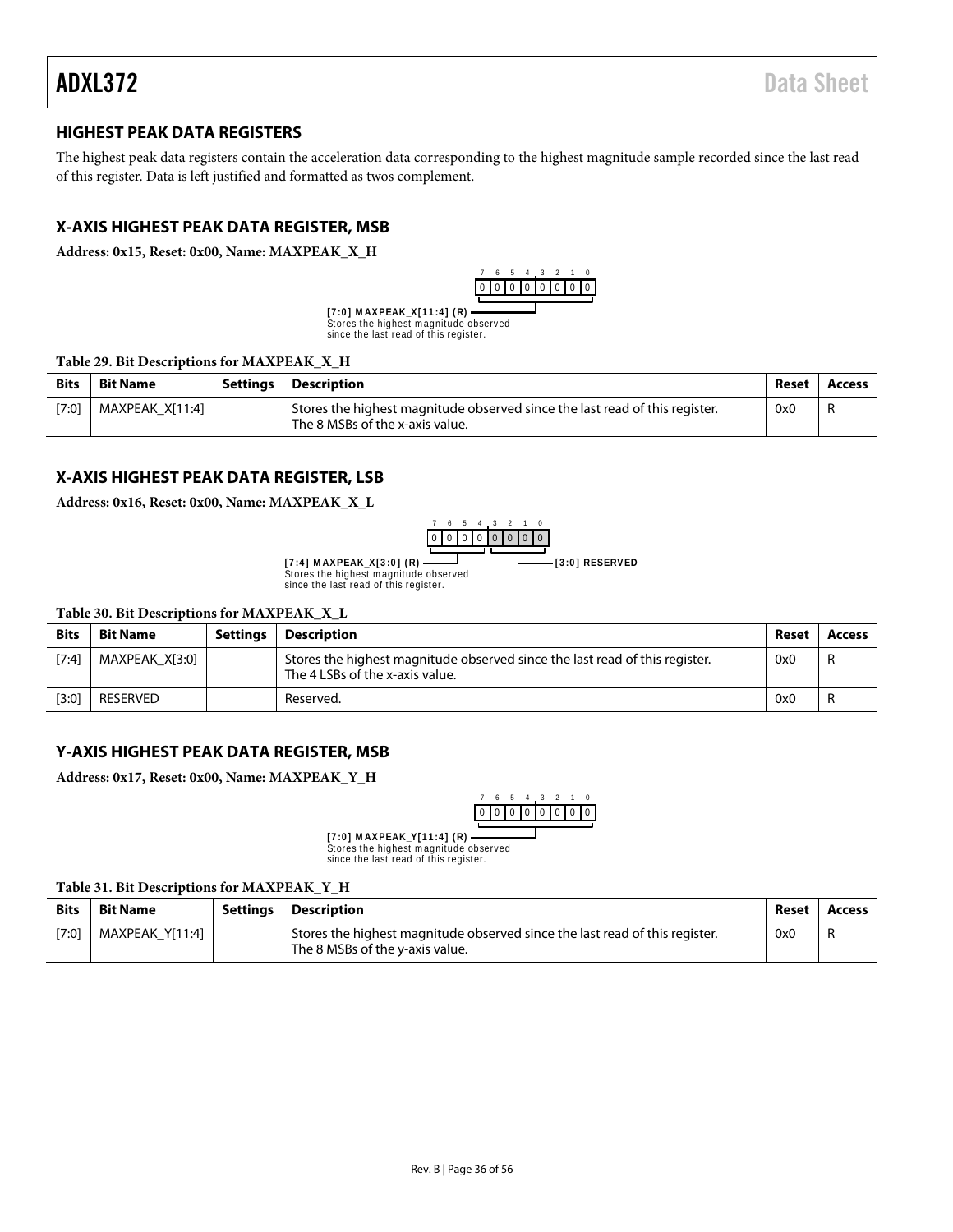# <span id="page-36-0"></span>**Y-AXIS HIGHEST PEAK DATA REGISTER, LSB**

**Address: 0x18, Reset: 0x00, Name: MAXPEAK\_Y\_L**



#### **Table 32. Bit Descriptions for MAXPEAK\_Y\_L**

| <b>Bits</b> | <b>Bit Name</b> | Settings | Description                                                                                                    | Reset | Access |
|-------------|-----------------|----------|----------------------------------------------------------------------------------------------------------------|-------|--------|
| [7:4]       | MAXPEAK Y[3:0]  |          | Stores the highest magnitude observed since the last read of this register.<br>The 4 LSBs of the y-axis value. | 0x0   | -R     |
| [3:0]       | RESERVED        |          | Reserved.                                                                                                      | 0x0   | R      |

#### <span id="page-36-1"></span>**Z-AXIS HIGHEST PEAK DATA REGISTER, MSB**

**Address: 0x19, Reset: 0x00, Name: MAXPEAK\_Z\_H**



Stores the highest m agnitude observed since the last read of this register. **[ 7 :0 ] M AX PEAK\_Z [ 1 1 :4 ] ( R)**

#### **Table 33. Bit Descriptions for MAXPEAK\_Z\_H**

| <b>Bits</b> | <b>Bit Name</b> | Settings   Description                                                                                         | Reset | Access |
|-------------|-----------------|----------------------------------------------------------------------------------------------------------------|-------|--------|
| [7:0]       | MAXPEAK Z[11:4] | Stores the highest magnitude observed since the last read of this register.<br>The 8 MSBs of the z-axis value. | 0x0   |        |

### <span id="page-36-2"></span>**Z-AXIS HIGHEST PEAK DATA REGISTER, LSB**

**Address: 0x1A, Reset: 0x00, Name: MAXPEAK\_Z\_L**



**[ 7 :4 ] M AX PEAK\_Z [ 3 :0 ] ( R) [3:0] RESERVED**

Stores the highest m agnitude observed since the last read of this register.

**Table 34. Bit Descriptions for MAXPEAK\_Z\_L**

| <b>Bits</b> | <b>Bit Name</b> | Settings | Description                                                                                                    | Reset | Access |
|-------------|-----------------|----------|----------------------------------------------------------------------------------------------------------------|-------|--------|
| [7:4]       | MAXPEAK Z[3:0]  |          | Stores the highest magnitude observed since the last read of this register.<br>The 4 LSBs of the z-axis value. | 0x0   | -R     |
| [3:0]       | <b>RESERVED</b> |          | Reserved.                                                                                                      | 0x0   |        |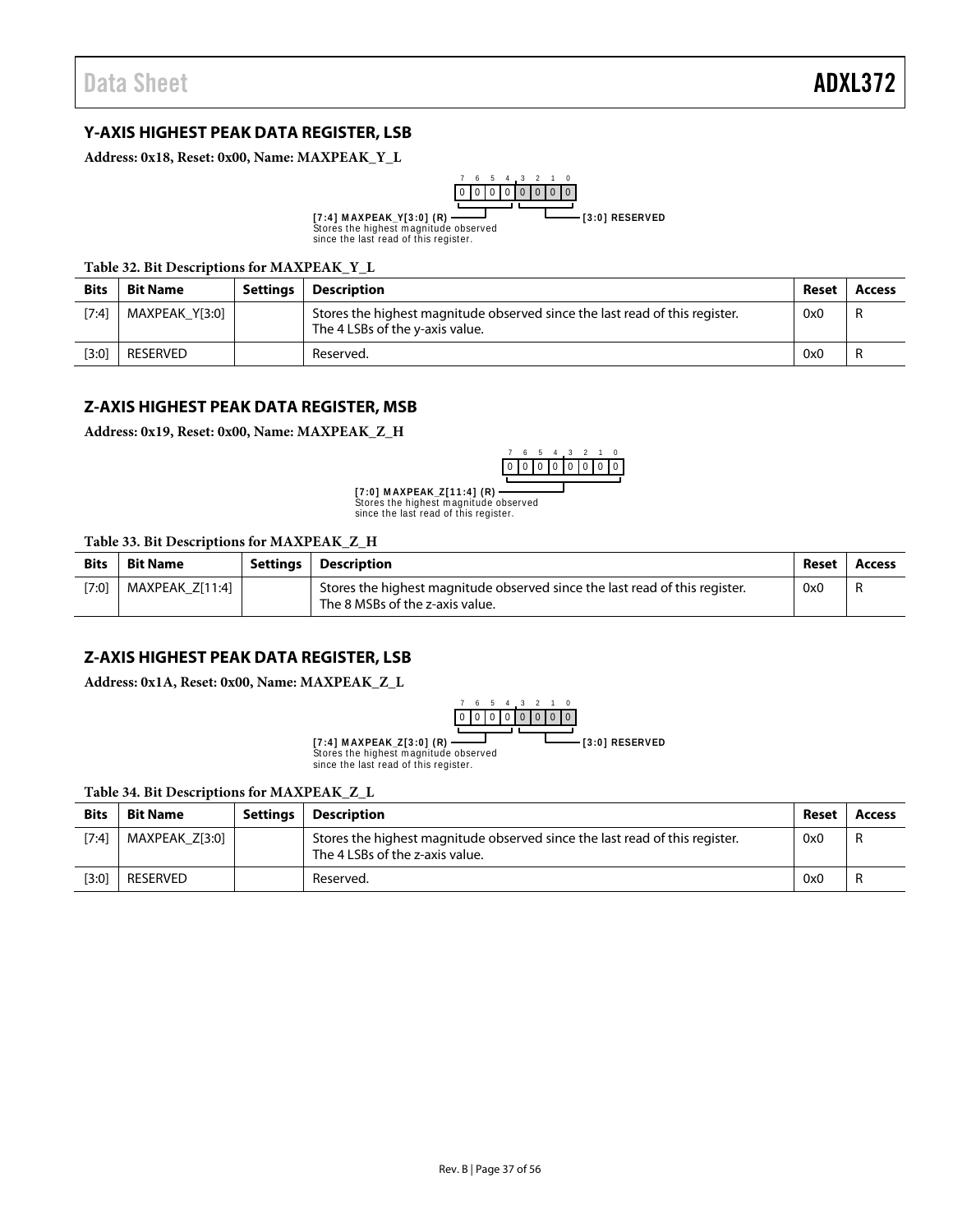# <span id="page-37-0"></span>**OFFSET TRIM REGISTERS**

Offset trim registers are each four bits and offer user set, offset adjustments in twos complement format. The scale factor of these registers is shown in [Figure 36.](#page-24-2) 

# <span id="page-37-1"></span>**X-AXIS OFFSET TRIM REGISTER, LSB**

**Address: 0x20, Reset: 0x00, Name: OFFSET\_X**



**Table 35. Bit Descriptions for OFFSET\_X**

| <b>Bits</b> | <b>Bit Name</b> | <b>Settings</b> | Description                  | Reset | <b>Access</b> |
|-------------|-----------------|-----------------|------------------------------|-------|---------------|
| [7:4]       | <b>RESERVED</b> |                 | Reserved.                    | 0x0   |               |
| [3:0]       | OFFSET X        |                 | Offset added to x-axis data. | 0x0   | R/W           |

# <span id="page-37-2"></span>**Y-AXIS OFFSET TRIM REGISTER, LSB**

**Address: 0x21, Reset: 0x00, Name: OFFSET\_Y**

$$
[7:4] \text{ RESERVED} \xrightarrow{\begin{array}{c} 7 & 6 & 5 & 4 & 3 & 2 & 1 & 0 \\ \hline 0 & 0 & 0 & 0 & 0 & 0 & 0 \\ \hline \end{array}} \xrightarrow{\begin{array}{c} 7 & 6 & 5 & 4 & 3 & 2 & 1 & 0 \\ \hline 0 & 0 & 0 & 0 & 0 & 0 \\ \hline \end{array}} \xrightarrow{\begin{array}{c} 8 & 5 & 4 & 3 & 2 & 1 & 0 \\ \hline \end{array}} \xrightarrow{\begin{array}{c} 8 & 3 & 2 & 1 & 0 \\ \hline \end{array}} \xrightarrow{\begin{array}{c} 13:0 \text{J OFFSET}_Y \text{ (R/W)} \end{array}}
$$

**Table 36. Bit Descriptions for OFFSET\_Y**

| <b>Bits</b> | <b>Bit Name</b> | <b>Settings</b> | <b>Description</b>           | Reset | Access |
|-------------|-----------------|-----------------|------------------------------|-------|--------|
| [7:4]       | RESERVED        |                 | Reserved.                    | 0x0   |        |
| [3:0]       | OFFSET Y        |                 | Offset added to y-axis data. | 0x0   | R/W    |

# <span id="page-37-3"></span>**Z-AXIS OFFSET TRIM REGISTER, LSB**

**Address: 0x22, Reset: 0x00, Name: OFFSET\_Z**



**Table 37. Bit Descriptions for OFFSET\_Z**

| <b>Bits</b> | <b>Bit Name</b> | <b>Settings</b> | <b>Description</b>           | Reset | Access |
|-------------|-----------------|-----------------|------------------------------|-------|--------|
| [7:4]       | <b>RESERVED</b> |                 | Reserved.                    | 0x0   |        |
| $[3:0]$     | OFFSET_Z        |                 | Offset added to z-axis data. | 0x0   | R/W    |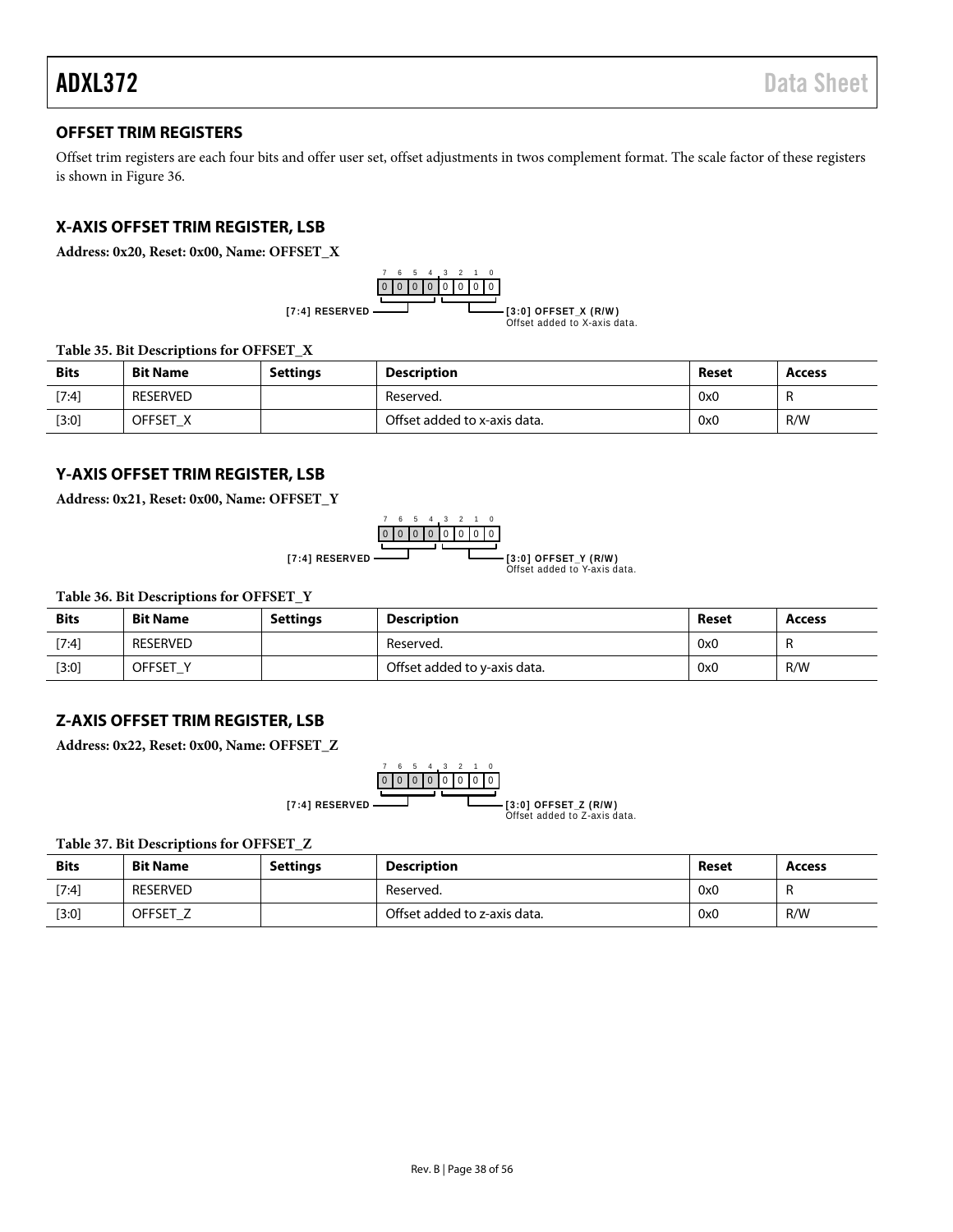# <span id="page-38-0"></span>**X-AXIS ACTIVITY THRESHOLD REGISTER, MSB**

#### **Address: 0x23, Reset: 0x00, Name: THRESH\_ACT\_X\_H**

This 11-bit unsigned value sets the threshold for activity detection. This value is set in codes and the scale factor is 100 m*g*/code. To detect activity, the absolute value of the 12-bit acceleration data is compared with the 11-bit (unsigned) activity threshold value. The THRESH\_ACT\_x\_L register contains the least significant bits and the THRESH\_ACT\_x\_H register contains the most significant byte of the activity threshold value.



**[7:0] THRESH\_ACT\_X[10:3] (R/W)**<br>Threshold for activity detection.

#### **Table 38. Bit Descriptions for THRESH\_ACT\_X\_H**

| <b>Bits</b> | <b>Bit Name</b>    | <b>Settings</b> | Description                                                       | Reset | Access |
|-------------|--------------------|-----------------|-------------------------------------------------------------------|-------|--------|
| $[7:0]$     | THRESH ACT X[10:3] |                 | Threshold for activity detection. The 8 MSBs of x-axis threshold. | 0x0   | R/W    |

# <span id="page-38-1"></span>**X-AXIS OF ACTIVITY THRESHOLD REGISTER, LSB**

**Address: 0x24, Reset: 0x00, Name: THRESH\_ACT\_X\_L**



### **Table 39. Bit Descriptions for THRESH\_ACT\_X\_L**

| <b>Bits</b> | <b>Bit Name</b>   | <b>Settings</b> | <b>Description</b>                                                | <b>Reset</b> | <b>Access</b> |
|-------------|-------------------|-----------------|-------------------------------------------------------------------|--------------|---------------|
| [7:5]       | THRESH ACT X[2:0] |                 | Threshold for activity detection. The 3 LSBs of x-axis threshold. | 0x0          | R/W           |
| [4:2]       | RESERVED          |                 | Reserved.                                                         | 0x0          | R             |
|             | ACT REF           |                 | Selects referenced or absolute activity processing.               | 0x0          | R/W           |
|             |                   |                 | Referenced activity processing.                                   |              |               |
|             |                   | 0               | Absolute activity processing.                                     |              |               |
| $\Omega$    | ACT X EN          |                 | Enable activity detection using X-axis data.                      | 0x0          | R/W           |
|             |                   | 0               | X-axis ignored.                                                   |              |               |
|             |                   |                 | X-axis used.                                                      |              |               |

# <span id="page-38-2"></span>**Y-AXIS ACTIVITY THRESHOLD REGISTER, MSB**

**Address: 0x25, Reset: 0x00, Name: THRESH\_ACT\_Y\_H**



**[7:0] THRESH\_ACT\_Y[10:3] (R/W)**<br>Threshold for activity detection.

| <b>Bits</b> | <b>Bit Name</b>    | Settings | <b>Description</b>                                                | Reset | Access |
|-------------|--------------------|----------|-------------------------------------------------------------------|-------|--------|
| $[7:0]$     | THRESH ACT Y[10:3] |          | Threshold for activity detection. The 8 MSBs of y-axis threshold. | 0x0   | R/W    |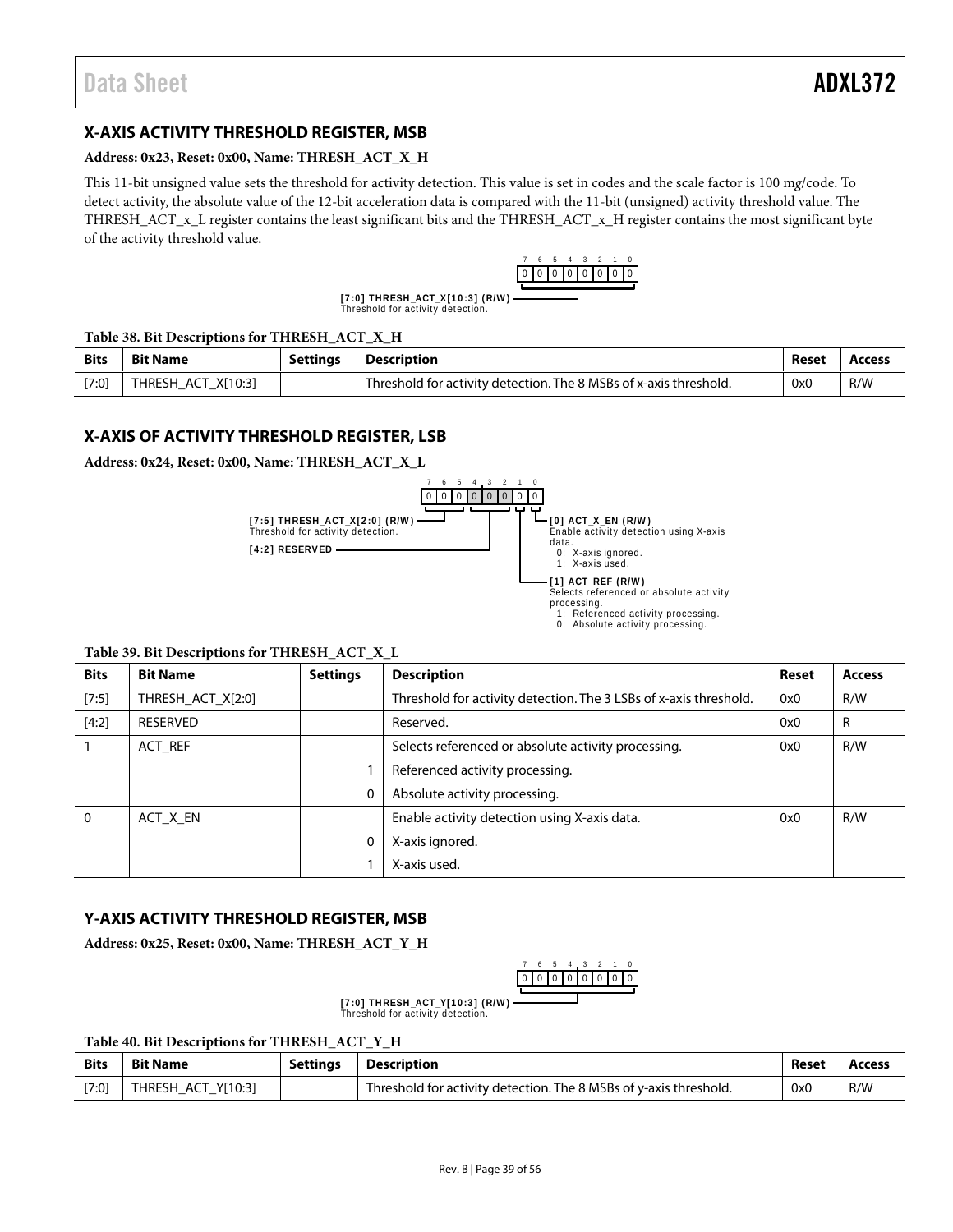# <span id="page-39-0"></span>**Y-AXIS OF ACTIVITY THRESHOLD REGISTER, LSB**

**Address: 0x26, Reset: 0x00, Name: THRESH\_ACT\_Y\_L**



#### **Table 41. Bit Descriptions for THRESH\_ACT\_Y\_L**

| <b>Bits</b> | <b>Bit Name</b>   | <b>Settings</b> | <b>Description</b>                                                | Reset | <b>Access</b> |
|-------------|-------------------|-----------------|-------------------------------------------------------------------|-------|---------------|
| [7:5]       | THRESH ACT Y[2:0] |                 | Threshold for activity detection. The 3 LSBs of y-axis threshold. | 0x0   | R/W           |
| [4:1]       | RESERVED          |                 | Reserved.                                                         | 0x0   | R             |
|             | ACT_Y_EN          |                 | Enable activity detection using y-axis data.                      | 0x0   | R/W           |
|             |                   |                 | Y-axis ignored.                                                   |       |               |
|             |                   |                 | Y-axis used.                                                      |       |               |

# <span id="page-39-1"></span>**Z-AXIS ACTIVITY THRESHOLD REGISTER, MSB**

**Address: 0x27, Reset: 0x00, Name: THRESH\_ACT\_Z\_H**



[7:0] THRESH\_ACT\_Z[10:3] (R/W)<br>Threshold for activity detection.

| Table 42. Bit Descriptions for THRESH_ACT_Z_H |  |
|-----------------------------------------------|--|
|-----------------------------------------------|--|

| <b>Bits</b> | <b>Bit Name</b>    | <b>Settings</b> | Description                                                       | Reset | <b>Access</b> |
|-------------|--------------------|-----------------|-------------------------------------------------------------------|-------|---------------|
| $[7:0]$     | THRESH ACT Z[10:3] |                 | Threshold for activity detection. The 8 MSBs of z-axis threshold. | 0x0   | R/W           |

### <span id="page-39-2"></span>**Z-AXIS OF ACTIVITY THRESHOLD REGISTER, LSB**

**Address: 0x28, Reset: 0x00, Name: THRESH\_ACT\_Z\_L**



#### **Table 43. Bit Descriptions for THRESH\_ACT\_Z\_L**

| <b>Bits</b> | <b>Bit Name</b>   | <b>Settings</b> | <b>Description</b>                                                | <b>Reset</b> | <b>Access</b> |
|-------------|-------------------|-----------------|-------------------------------------------------------------------|--------------|---------------|
| [7:5]       | THRESH ACT Z[2:0] |                 | Threshold for activity detection. The 3 LSBs of z-axis threshold. | 0x0          | R/W           |
| [4:1]       | <b>RESERVED</b>   |                 | Reserved.                                                         | 0x0          | R             |
|             | ACT Z EN          |                 | Enable activity detection using Z-axis data.                      | 0x0          | R/W           |
|             |                   |                 | Z-axis ignored.                                                   |              |               |
|             |                   |                 | Z-axis used.                                                      |              |               |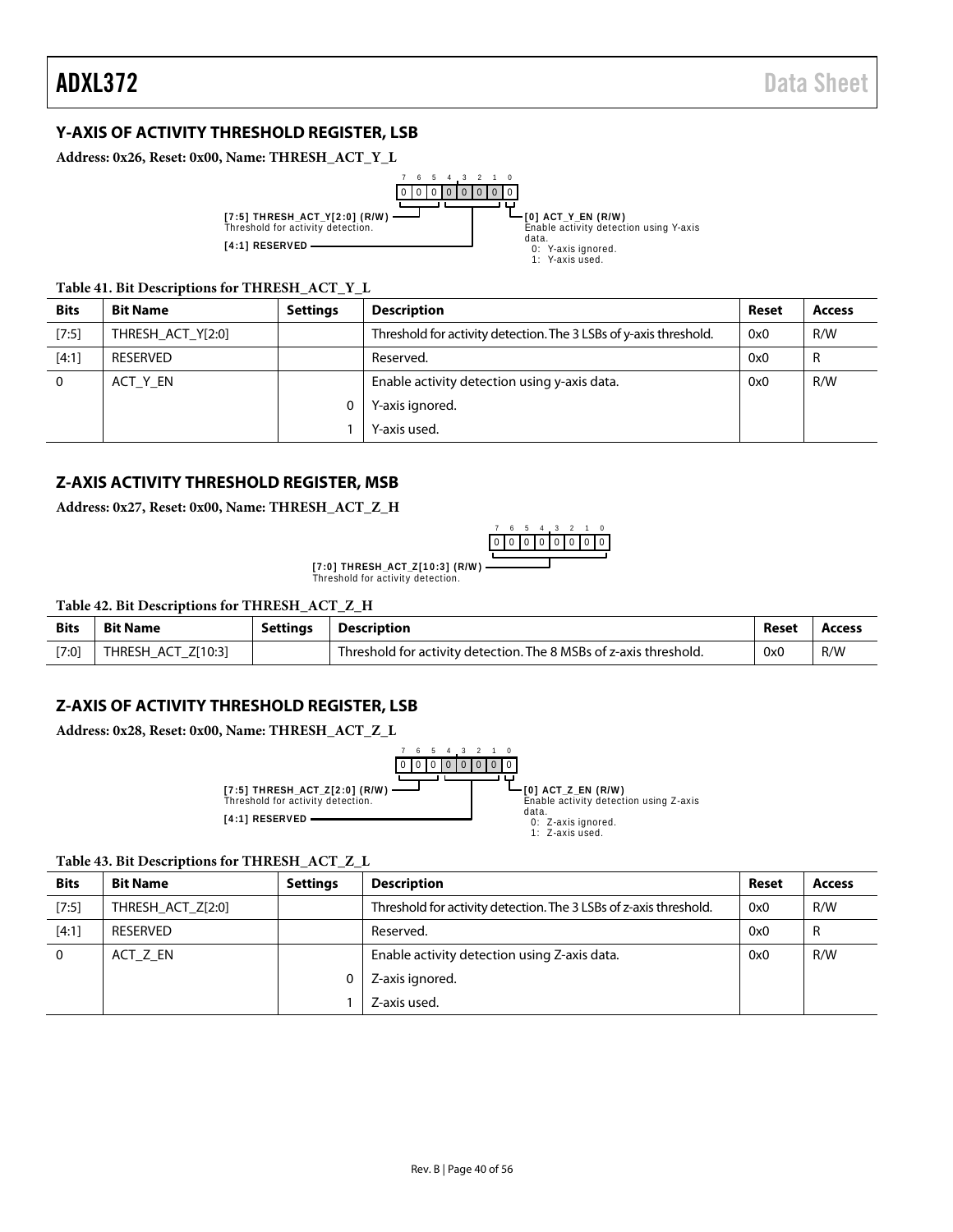# <span id="page-40-0"></span>**ACTIVITY TIME REGISTER**

#### **Address: 0x29, Reset: 0x00, Name: TIME\_ACT**

The activity timer implements a robust activity detection that minimizes false positive motion triggers. When the timer is used, only sustained motion can trigger activity detection. The time (in milliseconds) is given by the following equation:

*Time* = *TIME\_ACT* × 3.3 ms per code

where:

*TIME\_ACT* is the value set in this register.

3.3 ms per code is the scale factor of the TIME\_ACT register for ODR = 6400 Hz. It is 6.6 ms per code for ODR = 3200 Hz and below. See the [Activity Timer](#page-15-2) section for more information.



Numb e r o f multip le s o f 3 .3 ms activity **[ 7 :0 ] ACT \_CO UN T ( R/W )** timer for which above threshold required to detect activity.

#### **Table 44. Bit Descriptions for TIME\_ACT**

| <b>Bits</b> | <b>Bit Name</b> | Settinas | Description                                                                                                                                                                                                           | Reset | <b>Access</b> |
|-------------|-----------------|----------|-----------------------------------------------------------------------------------------------------------------------------------------------------------------------------------------------------------------------|-------|---------------|
| [7:0]       | ACT COUNT       |          | Number of multiples of 3.3 ms activity timer for which above threshold acceleration is<br>required to detect activity. It is 3.3 ms per code for 6400 Hz ODR, and it is 6.6 ms per code<br>for 3200 Hz ODR and below. | 0x0   | R/W           |

# <span id="page-40-1"></span>**X-AXIS INACTIVITY THRESHOLD REGISTER, MSB**

#### **Address: 0x2A, Reset: 0x00, Name: THRESH\_INACT\_X\_H**

This 11-bit unsigned value sets the threshold for inactivity detection. This value is set in codes and the scale factor is 100 m*g*/code. To detect inactivity, the absolute value of the 12-bit acceleration data is compared with the 11-bit (unsigned) inactivity threshold value. The THRESH\_INACT\_x\_L register contains the least significant bits and the THRESH\_INACT\_x\_H register contains the most significant byte of the inactivity threshold value.

|  |  |  | n. |  |
|--|--|--|----|--|
|  |  |  |    |  |

Threshold for inactivity detection.  $[7:0]$  THRESH INACT X $[10:3]$  (R/W) –

#### **Table 45. Bit Descriptions for THRESH\_INACT\_X\_H**

| <b>Bits</b> | <b>Bit Name</b>      | <b>Settings</b> | <b>Description</b>                                        | Reset | Access |
|-------------|----------------------|-----------------|-----------------------------------------------------------|-------|--------|
| [7:0]       | THRESH INACT X[10:3] |                 | Threshold for inactivity detection. The 8 MSBs of x-axis. | 0x0   | R/W    |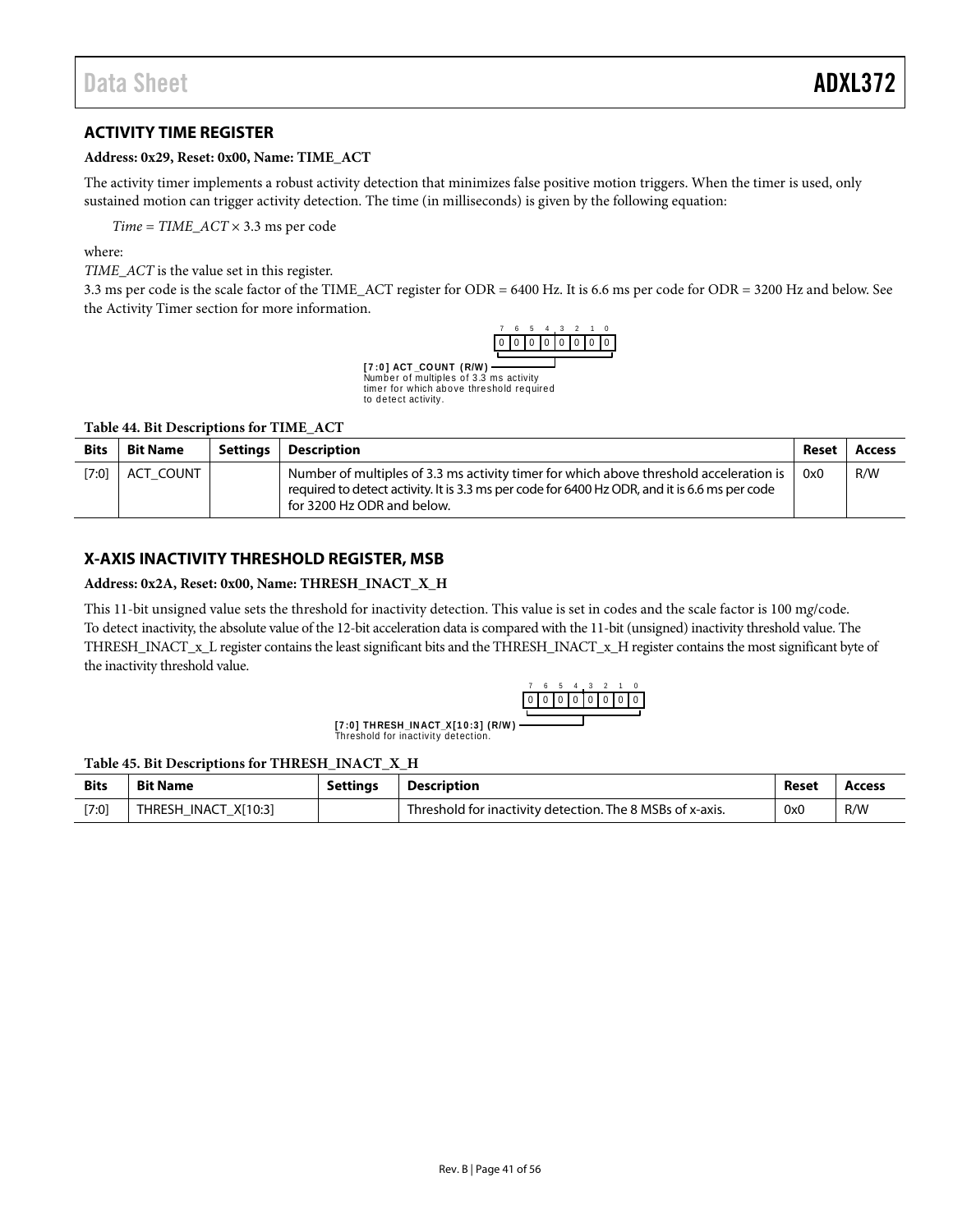# <span id="page-41-0"></span>**X-AXIS OF INACTIVITY THRESHOLD REGISTER, LSB**

**Address: 0x2B, Reset: 0x00, Name: THRESH\_INACT\_X\_L**



### **Table 46. Bit Descriptions for THRESH\_INACT\_X\_L**

| <b>Bits</b> | <b>Bit Name</b>     | <b>Settings</b> | <b>Description</b>                                            | Reset | <b>Access</b> |
|-------------|---------------------|-----------------|---------------------------------------------------------------|-------|---------------|
| [7:5]       | THRESH_INACT_X[2:0] |                 | Threshold for inactivity detection. The 3 LSBs of the x-axis. | 0x0   | R/W           |
| [4:2]       | RESERVED            |                 | Reserved.                                                     | 0x0   | R             |
|             | INACT_REF           |                 | Selects referenced or absolute inactivity processing.         | 0x0   | R/W           |
|             |                     |                 | Referenced inactivity processing.                             |       |               |
|             |                     | 0               | Absolute inactivity processing.                               |       |               |
| $\Omega$    | INACT X EN          |                 | X-axis masked from participating in inactivity detection.     | 0x0   | R/W           |
|             |                     | 0               | X-axis ignored.                                               |       |               |
|             |                     |                 | X-axis used.                                                  |       |               |

### <span id="page-41-1"></span>**Y-AXIS INACTIVITY THRESHOLD REGISTER, MSB**

**Address: 0x2C, Reset: 0x00, Name: THRESH\_INACT\_Y\_H**



[7:0] THRESH\_INACT\_Y[10:3] (R/W)<br>Threshold for inactivity detection.

#### **Table 47. Bit Descriptions for THRESH\_INACT\_Y\_H**

| <b>Bits</b> | <b>Bit Name</b>      | <b>Settings</b> | Description                                                   | Reset | Access |
|-------------|----------------------|-----------------|---------------------------------------------------------------|-------|--------|
| [7:0]       | THRESH INACT Y[10:3] |                 | Threshold for inactivity detection. The 8 MSBs of the y-axis. | 0x0   | R/W    |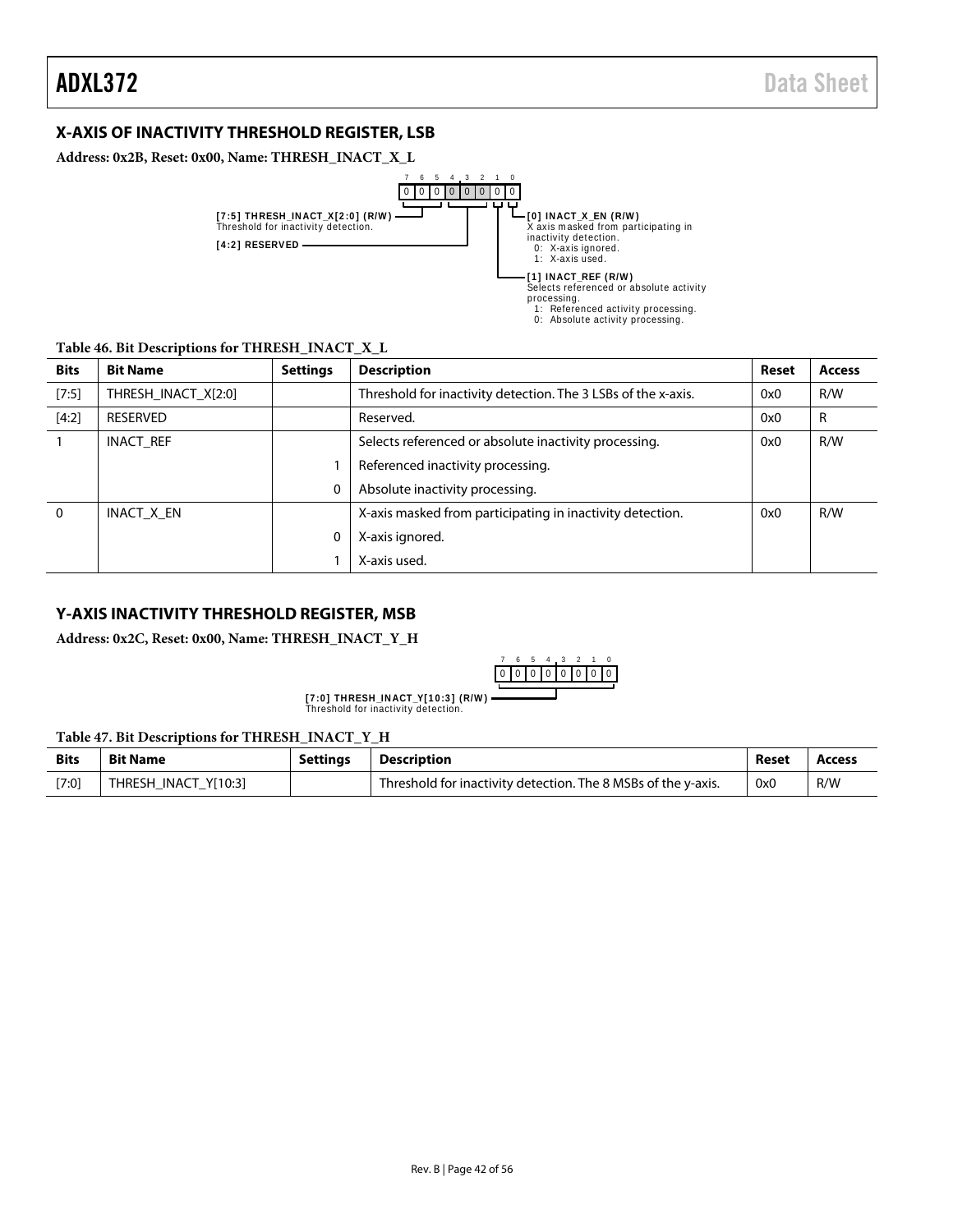# <span id="page-42-0"></span>**Y-AXIS OF INACTIVITY THRESHOLD REGISTER, LSB**

**Address: 0x2D, Reset: 0x00, Name: THRESH\_INACT\_Y\_L**



#### **Table 48. Bit Descriptions for THRESH\_INACT\_Y\_L**

| <b>Bits</b> | <b>Bit Name</b>     | <b>Settings</b> | <b>Description</b>                                            | Reset | <b>Access</b> |
|-------------|---------------------|-----------------|---------------------------------------------------------------|-------|---------------|
| [7:5]       | THRESH_INACT_Y[2:0] |                 | Threshold for inactivity detection. The 3 LSBs of the y-axis. | 0x0   | R/W           |
| $[4:1]$     | RESERVED            |                 | Reserved.                                                     | 0x0   | R             |
| 0           | INACT Y EN          |                 | Y-axis masked from participating in inactivity detection.     | 0x0   | R/W           |
|             |                     | 0               | Y-axis ignored.                                               |       |               |
|             |                     |                 | Y-axis used.                                                  |       |               |

# <span id="page-42-1"></span>**Z-AXIS INACTIVITY THRESHOLD REGISTER, MSB**

**Address: 0x2E, Reset: 0x00, Name: THRESH\_INACT\_Z\_H**



[7:0] THRESH\_INACT\_Z[10:3] (R/W)<br>Threshold for inactivity detection.

#### **Table 49. Bit Descriptions for THRESH\_INACT\_Z\_H**

| <b>Bits</b> | <b>Bit Name</b>      | Settings | <b>Description</b>                                            | Reset | Access |
|-------------|----------------------|----------|---------------------------------------------------------------|-------|--------|
| [7:0]       | THRESH INACT Z[10:3] |          | Threshold for inactivity detection. The 8 MSBs of the z-axis. | 0x0   | R/W    |

# <span id="page-42-2"></span>**Z-AXIS OF INACTIVITY THRESHOLD REGISTER, LSB**

**Address: 0x2F, Reset: 0x00, Name: THRESH\_INACT\_Z\_L**



#### **Table 50. Bit Descriptions for THRESH\_INACT\_Z\_L**

| <b>Bits</b> | <b>Bit Name</b>     | <b>Settings</b> | <b>Description</b>                                            | <b>Reset</b> | <b>Access</b> |
|-------------|---------------------|-----------------|---------------------------------------------------------------|--------------|---------------|
| [7:5]       | THRESH INACT Z[2:0] |                 | Threshold for inactivity detection. The 3 LSBs of the z-axis. | 0x0          | R/W           |
| [4:1]       | RESERVED            |                 | Reserved.                                                     | 0x0          | R             |
|             | INACT Z EN          |                 | Z-axis masked from participating in inactivity detection.     | 0x0          | R/W           |
|             |                     |                 | Z-axis ignored.                                               |              |               |
|             |                     |                 | Z-axis used.                                                  |              |               |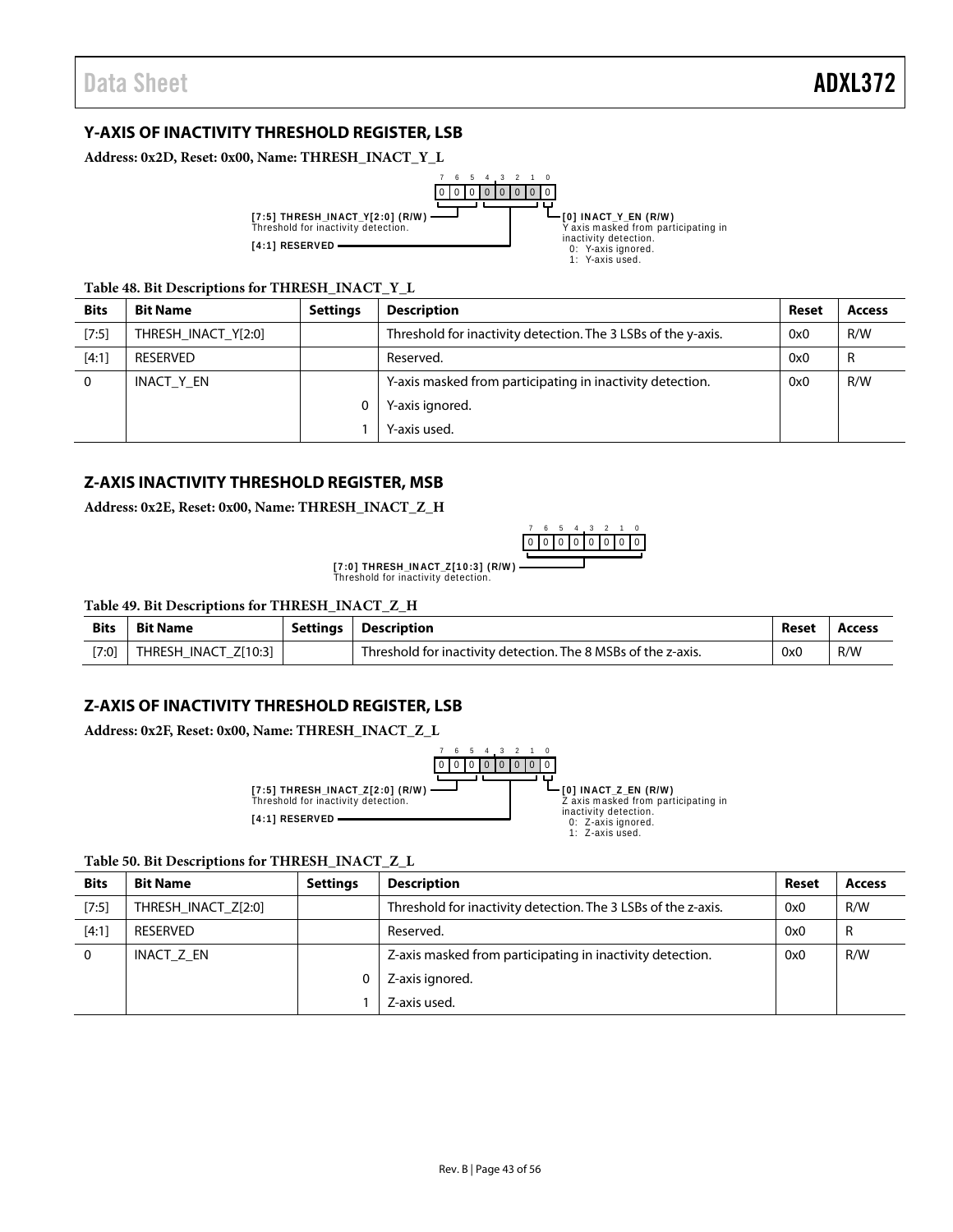# <span id="page-43-0"></span>**INACTIVITY TIME REGISTERS**

The 16-bit value in these registers sets the time that all enabled axes must be lower than the inactivity threshold for an inactivity event to be detected. The TIME\_INACT\_L register holds the eight LSBs, and the TIME\_INACT\_H register holds the eight MSBs of the 16-bit TIME\_INACT value.

Calculate the time as follows:

*Time = TIME\_INACT* × 26 ms per code

where:

*TIME\_INACT* is the 16-bit value set by the TIME\_INACT\_L register (eight LSBs) and the TIME\_INACT\_H register (eight MSBs). 26 ms per code is the scale factor of the TIME\_INACT\_L and TIME\_INACT\_H registers for 3200 Hz and below. It is 13 ms per code of ODR = 6400 Hz. See th[e Inactivity Timer](#page-16-1) section for more information.

# <span id="page-43-1"></span>**INACTIVITY TIMER REGISTER, MSB**

**Address: 0x30, Reset: 0x00, Name: TIME\_INACT\_H**



**[7:0] INACT\_COUNT[15:8] (R/W) —**<br>Number of multiples of 26 ms inactivity timer for which below threshold required to detect inactivity.

#### **Table 51. Bit Descriptions for TIME\_INACT\_H**

| <b>Bits</b> | <b>Bit Name</b>   | Settings | <b>Description</b>                                                                                                                                                                                                     | Reset | Access |
|-------------|-------------------|----------|------------------------------------------------------------------------------------------------------------------------------------------------------------------------------------------------------------------------|-------|--------|
| [7:0]       | INACT COUNT[15:8] |          | Number of multiples of 26 ms inactivity timer for which below threshold<br>acceleration is required to detect inactivity. It is 26 ms per code for 3200 Hz<br>ODR and below, and it is 13 ms per code for 6400 Hz ODR. | 0x0   | R/W    |

# <span id="page-43-2"></span>**INACTIVITY TIMER REGISTER, LSB**

**Address: 0x31, Reset: 0x00, Name: TIME\_INACT\_L**



Number of multiples of 26 ms inactivity timer for which below threshold required to detect inactivity. **[ 7 :0 ] IN ACT \_CO UN T [ 7 :0 ] ( R/W )**

#### **Table 52. Bit Descriptions for TIME\_INACT\_L**

| <b>Bits</b> | <b>Bit Name</b>  | Settings | Description                                                                                                               | Reset | Access |
|-------------|------------------|----------|---------------------------------------------------------------------------------------------------------------------------|-------|--------|
| [7:0]       | INACT COUNT[7:0] |          | Number of multiples of 26 ms inactivity timer for which below threshold<br>acceleration is required to detect inactivity. | 0x0   | R/W    |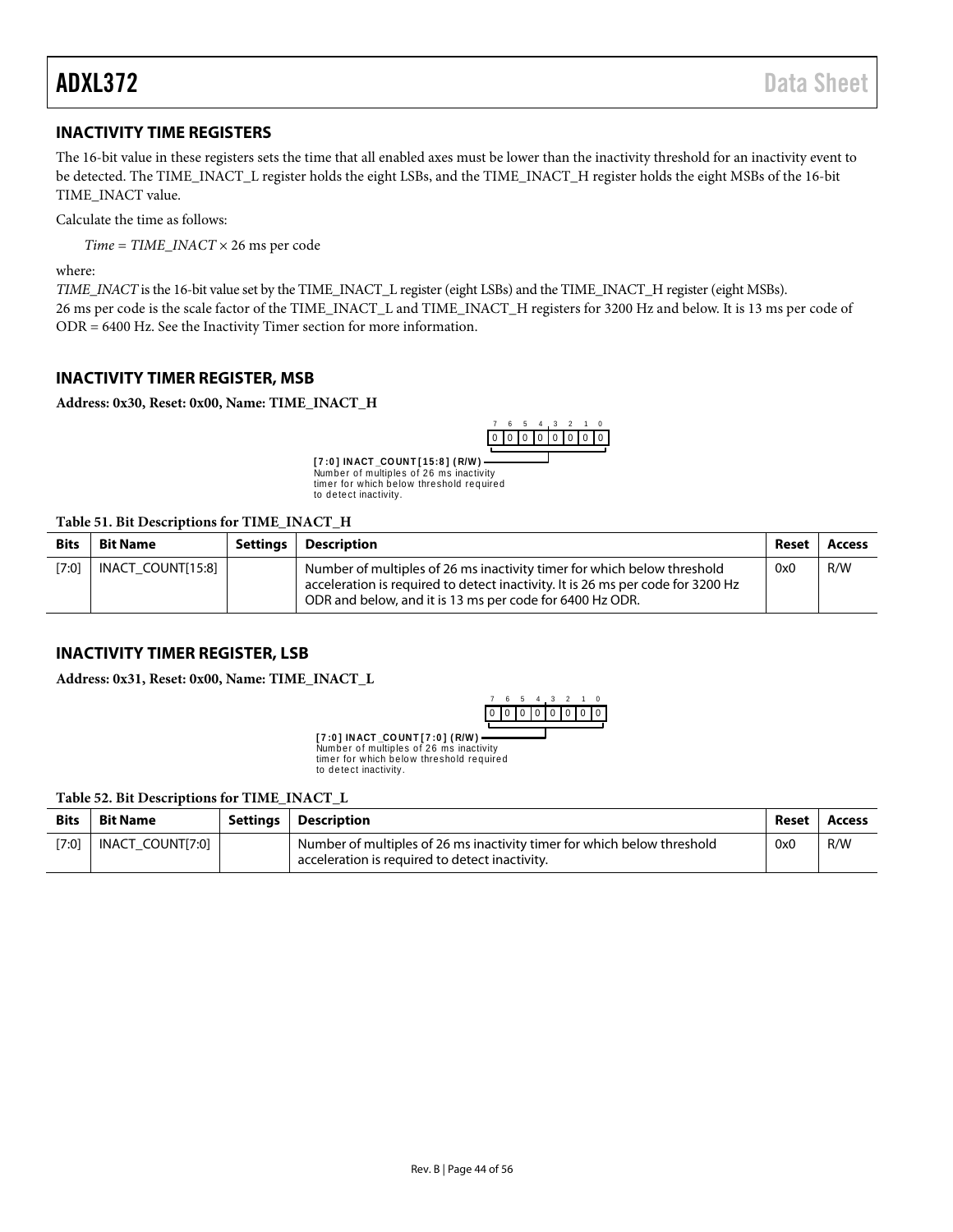# <span id="page-44-0"></span>**X-AXIS MOTION WARNING THRESHOLD REGISTER, MSB**

#### **Address: 0x32, Reset: 0x00, Name: THRESH\_ACT2\_X\_H**

This 11-bit unsigned value sets the threshold for motion detection. This value is set in codes and the scale factor is 100 m*g*/code. To detect motion, the absolute value of the 12-bit acceleration data is compared with the 11-bit (unsigned) ACTIVITY2 threshold value. The THRESH\_ACT2\_x\_L register contains the least significant bits and the THRESH\_ACT2\_x\_H register contains the most significant byte of the ACTIVITY2 threshold value.



[7:0] THRESH\_ACT2\_X[10:3] (R/W)<br>OTN Threshold.

#### **Table 53. Bit Descriptions for THRESH\_ACT2\_X\_H**

| <b>Bits</b> | <b>Bit Name</b>     | <b>Settings</b> | Description <sup>1</sup>                                                           | Reset | <b>Access</b> |
|-------------|---------------------|-----------------|------------------------------------------------------------------------------------|-------|---------------|
| $[7:0]$     | THRESH ACT2 X[10:3] |                 | OTN Threshold. The 8 MSBs of the x-axis threshold for motion warning<br>interrupt. | 0x0   | R/W           |

<sup>1</sup> OTN stands for other threshold notification.

# <span id="page-44-1"></span>**X-AXIS OF MOTION WARNING NOTIFICATION REGISTER, LSB**

**Address: 0x33, Reset: 0x00, Name: THRESH\_ACT2\_X\_L**



#### **Table 54. Bit Descriptions for THRESH\_ACT2\_X\_L**

| <b>Bits</b> | <b>Bit Name</b>    | <b>Settings</b> | Description <sup>1</sup>                                                                                | Reset | <b>Access</b> |
|-------------|--------------------|-----------------|---------------------------------------------------------------------------------------------------------|-------|---------------|
| $[7:5]$     | THRESH ACT2 X[2:0] |                 | OTN Threshold. The 3 LSBs of the x-axis threshold for motion warning interrupt.                         | 0x0   | R/W           |
| [4:2]       | <b>RESERVED</b>    |                 | Reserved.                                                                                               | 0x0   | R             |
|             | ACT2 REF           |                 | Selects referenced or absolute motion warning notification processing.                                  | 0x0   | R/W           |
|             |                    |                 | Referenced activity processing.                                                                         |       |               |
|             |                    | 0               | Absolute activity processing.                                                                           |       |               |
| 0           | ACT2 X EN          |                 | X-axis ACT2 enable. When set to 1, the x-axis participates in motion warning<br>notification detection. | 0x0   | R/W           |
|             |                    |                 | X-axis ignored.                                                                                         |       |               |
|             |                    |                 | X-axis used.                                                                                            |       |               |

<sup>1</sup> OTN stands for other threshold notification, and ACT2 stands for ACTIVITY2.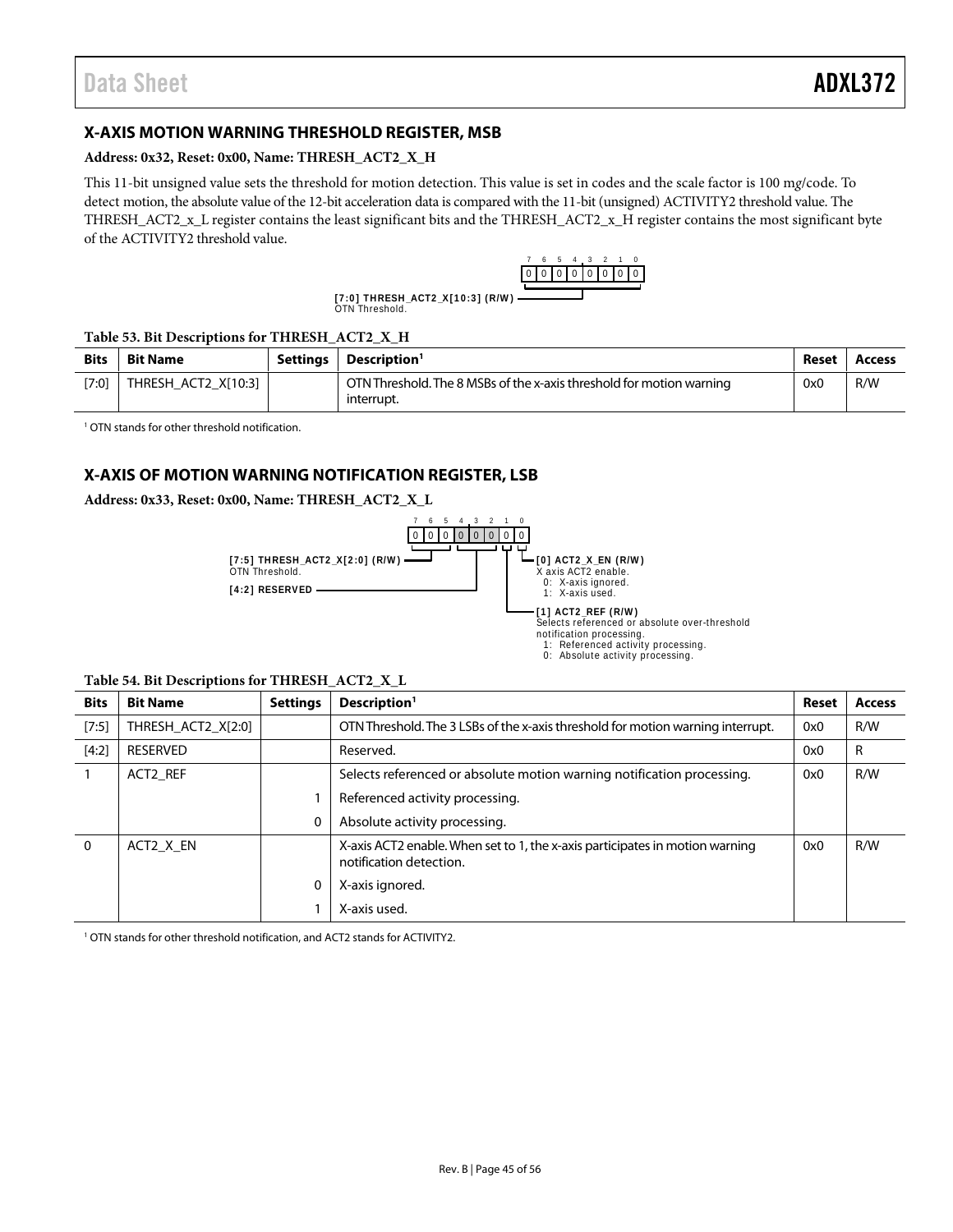# <span id="page-45-0"></span>**Y-AXIS MOTION WARNING NOTIFICATION THRESHOLD REGISTER, MSB**

**Address: 0x34, Reset: 0x00, Name: THRESH\_ACT2\_Y\_H**



[7:0] THRESH\_ACT2\_Y[10:3] (R/W)<br>OTN Threshold.

#### **Table 55. Bit Descriptions for THRESH\_ACT2\_Y\_H**

| <b>Bits</b> | <b>Bit Name</b>     | Settings | Description <sup>1</sup>                                                        | Reset | Access |
|-------------|---------------------|----------|---------------------------------------------------------------------------------|-------|--------|
| [7:0]       | THRESH_ACT2_Y[10:3] |          | OTN Threshold. The 8 MSBs of the y-axis threshold for motion warning interrupt. | 0x0   | R/W    |

3 4 5 6 7

<sup>1</sup> OTN stands for other threshold notification.

### <span id="page-45-1"></span>**Y-AXIS OF MOTION WARNING NOTIFICATION REGISTER, LSB**

**Address: 0x35, Reset: 0x00, Name: THRESH\_ACT2\_Y\_L**

**[4:1] RESERVED**



#### **Table 56. Bit Descriptions for THRESH\_ACT2\_Y\_L**

| <b>Bits</b> | <b>Bit Name</b>    | <b>Settings</b> | Description <sup>1</sup>                                                                         | Reset | <b>Access</b> |
|-------------|--------------------|-----------------|--------------------------------------------------------------------------------------------------|-------|---------------|
| $[7:5]$     | THRESH ACT2 Y[2:0] |                 | OTN Threshold. The 3 LSBs of the y-axis threshold for motion warning interrupt.                  | 0x0   | R/W           |
| [4:1]       | <b>RESERVED</b>    |                 | Reserved.<br>0x0                                                                                 |       | R             |
| 0           | ACT2 Y EN          |                 | Y-axis ACT2 enable. When 1, the y-axis participates in motion warning<br>notification detection. | 0x0   | R/W           |
|             |                    |                 | Y-axis ignored.                                                                                  |       |               |
|             |                    |                 | Y-axis used.                                                                                     |       |               |

<sup>1</sup> OTN stands for other threshold notification, and ACT2 stands for ACTIVITY2.

### <span id="page-45-2"></span>**Z-AXIS MOTION WARNING NOTIFICATION THRESHOLD REGISTER, MSB**

**Address: 0x36, Reset: 0x00, Name: THRESH\_ACT2\_Z\_H**



[7:0] THRESH\_ACT2\_Z[10:3] (R/W)<br>OTN Threshold.

#### **Table 57. Bit Descriptions for THRESH\_ACT2\_Z\_H**

| <b>Bits</b> | Bit Name            | Settinas | Description <sup>1</sup>                                                        |     | Access |
|-------------|---------------------|----------|---------------------------------------------------------------------------------|-----|--------|
| $[7:0]$     | THRESH ACT2 Z[10:3] |          | OTN Threshold. The 8 MSBs of the z-axis threshold for motion warning interrupt. | 0x0 | R/W    |
|             |                     |          |                                                                                 |     |        |

<sup>1</sup> OTN stands for other threshold notification.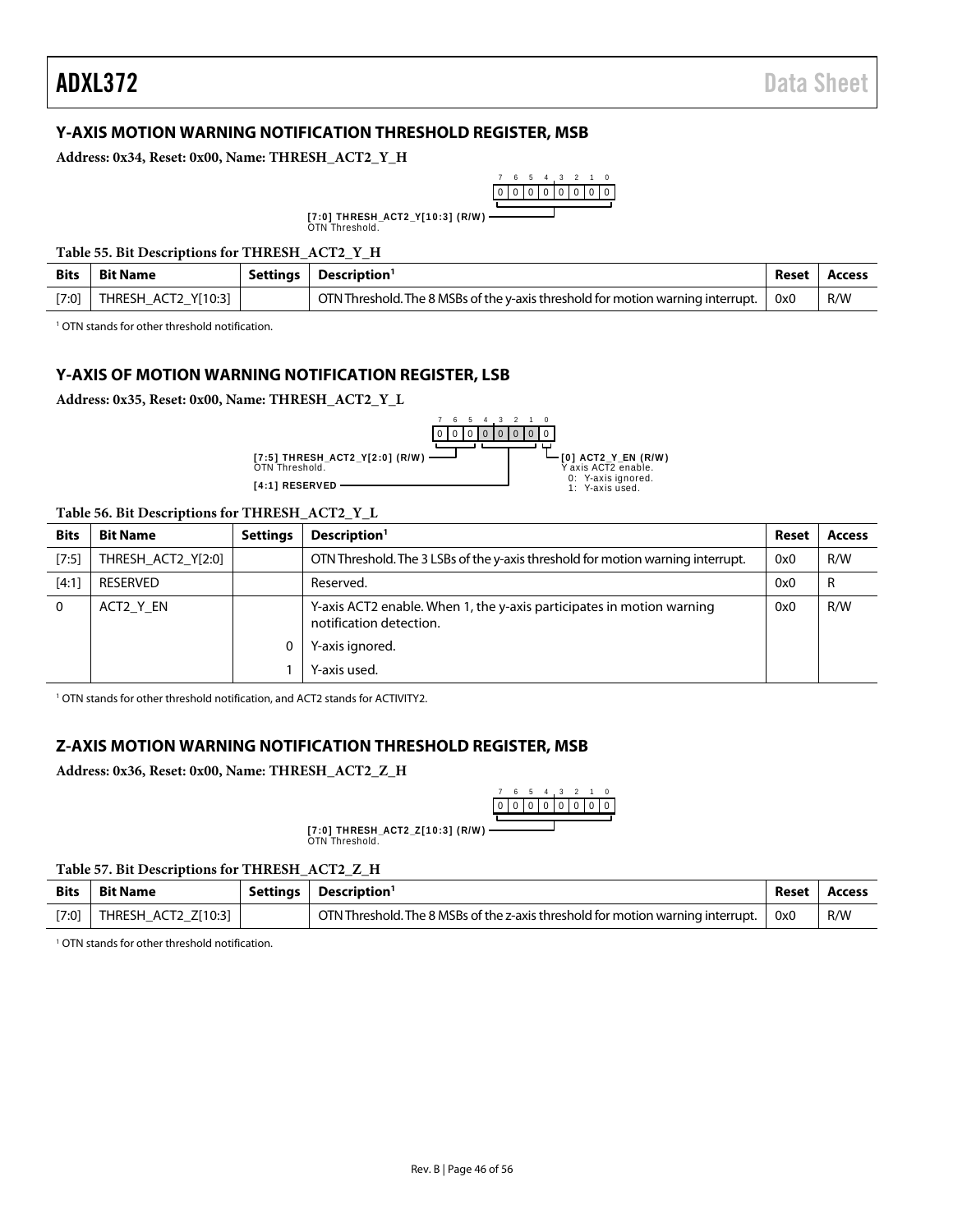# <span id="page-46-0"></span>**Z-AXIS MOTION WARNING NOTIFICATION REGISTER, LSB**

**Address: 0x37, Reset: 0x00, Name: THRESH\_ACT2\_Z\_L**



**Table 58. Bit Descriptions for THRESH\_ACT2\_Z\_L**

| <b>Bits</b> | <b>Bit Name</b>    | <b>Settings</b> | Description <sup>1</sup>                                                                         |     | <b>Access</b> |
|-------------|--------------------|-----------------|--------------------------------------------------------------------------------------------------|-----|---------------|
| $[7:5]$     | THRESH ACT2 Z[2:0] |                 | OTN Threshold. The 3 LSBs of the z-axis threshold for motion warning interrupt.                  |     | R/W           |
| [4:1]       | RESERVED           |                 | Reserved.                                                                                        | 0x0 | R             |
| 0           | ACT2 Z EN          |                 | Z-axis ACT2 enable. When 1, the z-axis participates in motion warning<br>notification detection. | 0x0 | R/W           |
|             |                    |                 | Z-axis ignored.                                                                                  |     |               |
|             |                    |                 | Z-axis used.                                                                                     |     |               |

<sup>1</sup> OTN stands for other threshold notification, and ACT2 stands for ACTIVITY2.

# <span id="page-46-1"></span>**HIGH-PASS FILTER SETTINGS REGISTER**

### **Address: 0x38, Reset: 0x00, Name: HPF**

Use this register to specify parameters for the internal high-pass filter.



#### **Table 59. Bit Descriptions for HPF**

| <b>Bits</b> | <b>Bit Name</b>   | <b>Settings</b> | <b>Description</b>                                                                                                                                                  | Reset | Access |
|-------------|-------------------|-----------------|---------------------------------------------------------------------------------------------------------------------------------------------------------------------|-------|--------|
| [7:2]       | <b>RESERVED</b>   |                 | Reserved.                                                                                                                                                           | 0x0   | R      |
| [1:0]       | <b>HPF CORNER</b> |                 | High-Pass Filter Corner Frequency Selection.                                                                                                                        | 0x0   | R/W    |
|             |                   | $00\,$          | High Pass Filter Corner 0. At ODR 6400 Hz = 30.48 Hz, at ODR 3200 Hz = 15.24 Hz, at<br>ODR 1600 Hz = 7.61 Hz, at ODR 800 Hz = 3.81 Hz, and at ODR 400 Hz = 1.90 Hz. |       |        |
|             |                   | 01              | High Pass Filter Corner 1. At ODR 6400 Hz = 15.58 Hz, at ODR 3200 Hz = 7.79 Hz, at ODR<br>1600 Hz = 3.89 Hz, at ODR 800 Hz = 1.94 Hz, and at ODR 400 Hz = 0.97 Hz.  |       |        |
|             |                   | 10              | High Pass Filter Corner 2. At ODR 6400 Hz = 7.88 Hz, at ODR 3200 Hz = 3.94 Hz, at ODR<br>1600 Hz = 1.97 Hz, at ODR 800 Hz = 0.98 Hz, and at ODR 400 Hz = 0.49 Hz.   |       |        |
|             |                   | 11              | High Pass Filter Corner 3. At ODR 6400 Hz = 3.96 Hz, at ODR 3200 Hz = 1.98 Hz, at ODR<br>1600 Hz = 0.99 Hz, at ODR 800 Hz = 0.49 Hz, and at ODR 400 Hz = 0.24 Hz.   |       |        |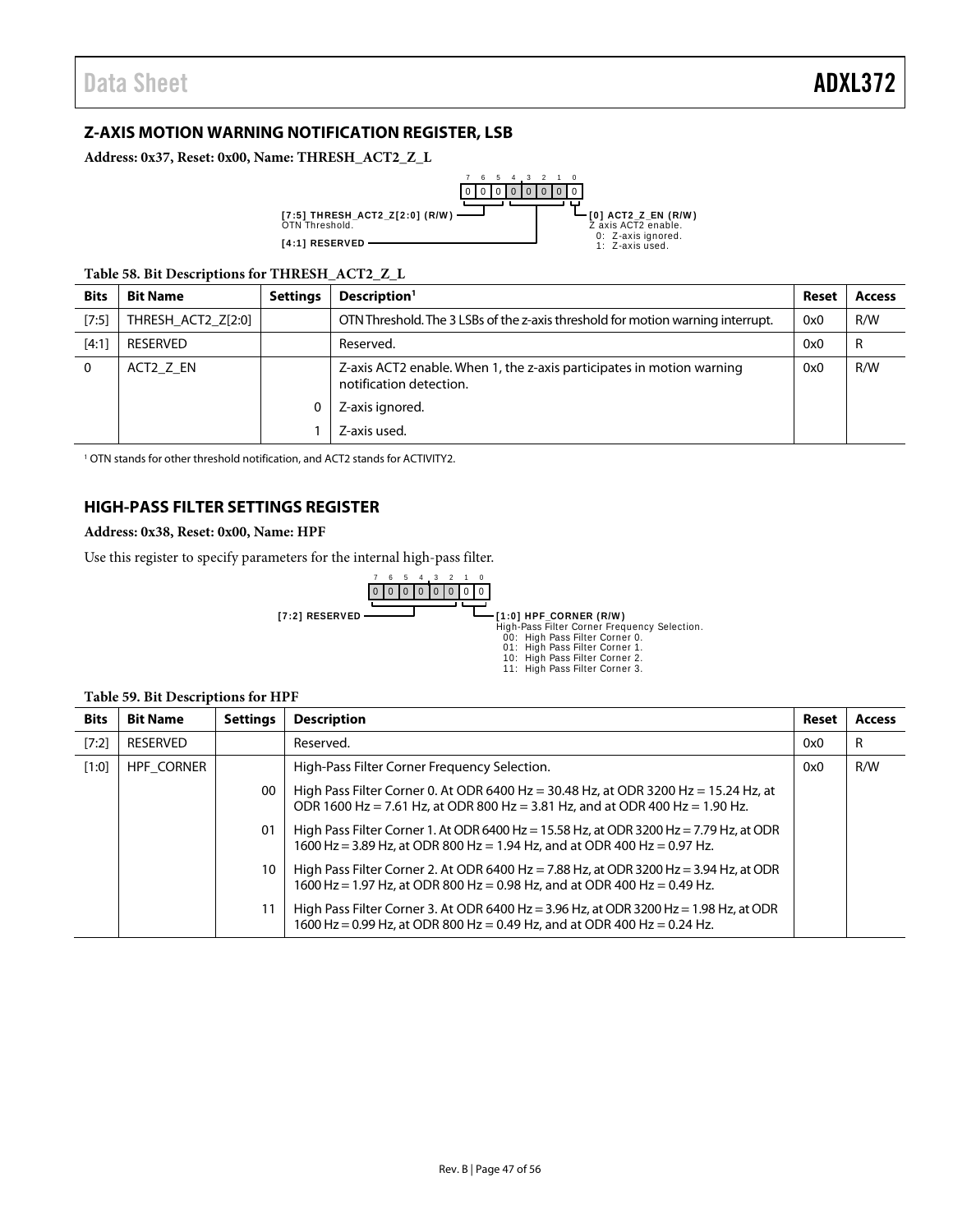# <span id="page-47-0"></span>**FIFO SAMPLES REGISTER**

#### **Address: 0x39, Reset: 0x80, Name: FIFO\_SAMPLES**

Use the FIFO\_SAMPLES value to specify the number of samples to store in the FIFO. The 8 least significant bits (LSBs) of the FIFO\_SAMPLES value are stored in this register. The most significant bit (MSB) of the FIFO\_SAMPLES value is Bit 0 of the FIFO\_CTL register.

The default value of this register is 0x80 to avoid triggering the FIFO watermark interrupt (see th[e FIFO Watermark](#page-21-3) section for more information). In trigger FIFO mode, FIFO\_SAMPLES program the number of samples to be saved after the trigger is detected.

FIFO Sam ples.



# **Table 60. Bit Descriptions for FIFO\_SAMPLES**

| <b>Bits</b> | <b>Bit Name</b>   | Settings | <b>Description</b>                                                                                                              | Reset | Access |
|-------------|-------------------|----------|---------------------------------------------------------------------------------------------------------------------------------|-------|--------|
| [7:0]       | FIFO SAMPLES[7:0] |          | FIFO Samples. Watermark number of FIFO samples that triggers a FIFO FULL<br>condition when reached. Values range from 0 to 512. | 0x80  | R/W    |

### <span id="page-47-1"></span>**FIFO CONTROL REGISTER**

#### **Address: 0x3A, Reset: 0x00, Name: FIFO\_CTL**

Use this register to specify the operating parameters for the FIFO.



#### **Table 61. Bit Descriptions for FIFO\_CTL**

| <b>Bits</b> | <b>Bit Name</b>    | <b>Settings</b> | <b>Description</b>                                                         | Reset | <b>Access</b> |
|-------------|--------------------|-----------------|----------------------------------------------------------------------------|-------|---------------|
| [7:6]       | RESERVED           |                 | Reserved.                                                                  | 0x0   | R             |
| $[5:3]$     | <b>FIFO FORMAT</b> |                 | FIFO Format. Specifies which data is stored in the FIFO buffer.            | 0x0   | R/W           |
|             |                    | 111             | FIFO stores peak acceleration (x, y, and z) of every over threshold event. |       |               |
|             |                    | 001             | FIFO stores x-axis acceleration data only.                                 |       |               |
|             |                    | 010             | FIFO stores y-axis acceleration data only.                                 |       |               |
|             |                    | 011             | FIFO stores x- and y-axis acceleration data.                               |       |               |
|             |                    | 100             | FIFO stores z-axis acceleration data only.                                 |       |               |
|             |                    | 101             | FIFO stores x- and z-axis acceleration data.                               |       |               |
|             |                    | 110             | FIFO stores y- and z-axis acceleration data.                               |       |               |
|             |                    | 000             | FIFO stores x-, y- and z-axis acceleration data.                           |       |               |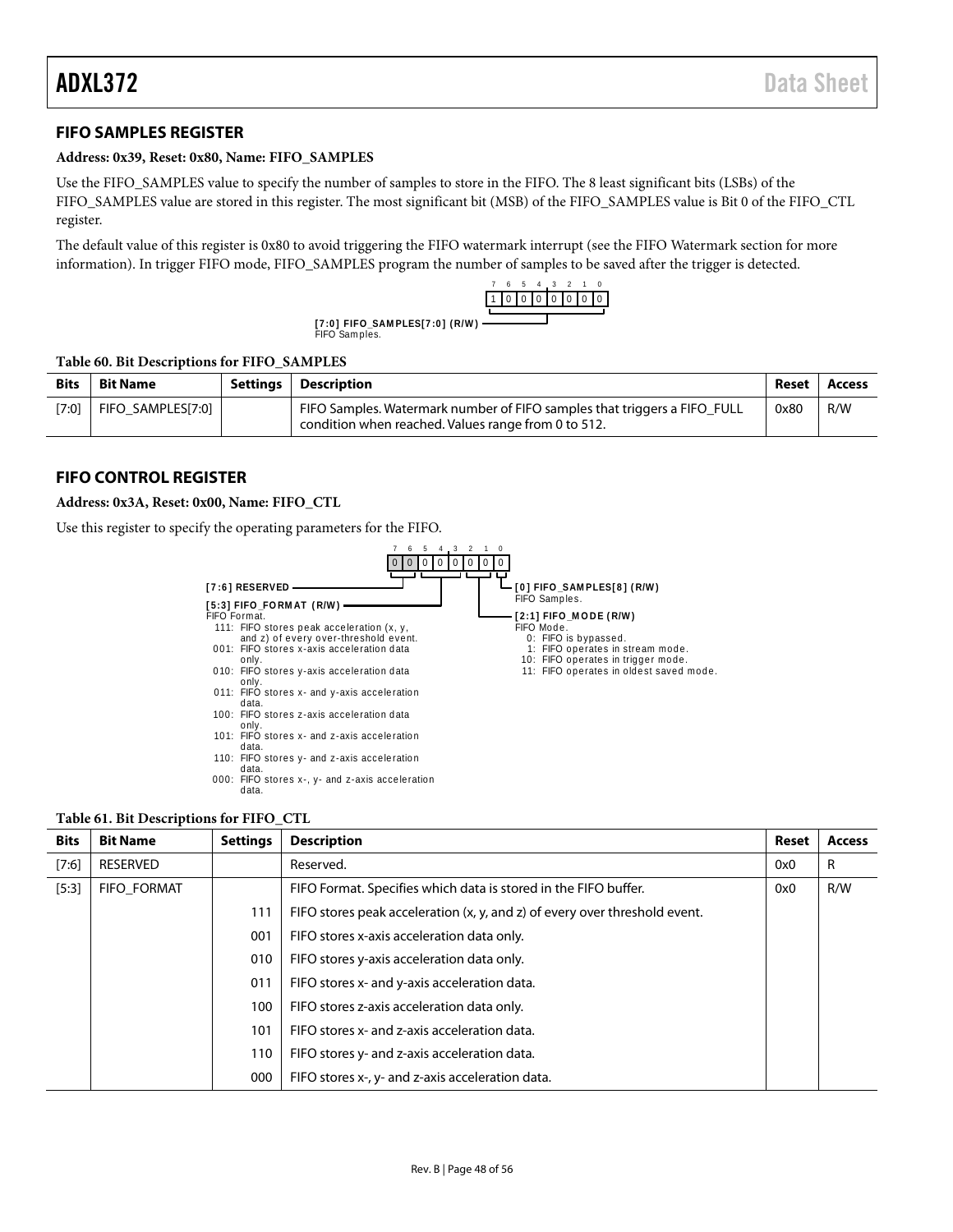| <b>Bits</b> | <b>Bit Name</b> | <b>Settings</b> | <b>Description</b>                                                                                                              | Reset | <b>Access</b> |
|-------------|-----------------|-----------------|---------------------------------------------------------------------------------------------------------------------------------|-------|---------------|
| [2:1]       | FIFO MODE       |                 | FIFO Mode. Specifies FIFO operating mode.                                                                                       | 0x0   | R/W           |
|             |                 |                 | FIFO is bypassed.                                                                                                               |       |               |
|             |                 |                 | FIFO operates in stream mode.                                                                                                   |       |               |
|             |                 | 10              | FIFO operates in trigger mode.                                                                                                  |       |               |
|             |                 |                 | FIFO operates in oldest saved mode.                                                                                             |       |               |
| $\Omega$    | FIFO SAMPLES[8] |                 | FIFO Samples. Watermark number of FIFO samples that triggers a FIFO FULL<br>condition when reached. Values range from 0 to 512. | 0x0   | R/W           |

## <span id="page-48-0"></span>**INTERRUPT PIN FUNCTION MAP REGISTERS**

#### **Address: 0x3B, Reset: 0x00, Name: INT1\_MAP**

The INT1\_MAP and INT2\_MAP registers configure the INT1 and INT2 interrupt pins, respectively. Bits[6:0] select which function(s) generate an interrupt on the pin. If its corresponding bit is set to 1, the function generates an interrupt on the INTx pin. Bit B7 configures whether the pin operates in active high (B7 low) or active low (B7 high) mode. Any number of functions can be selected simultaneously for each pin. If multiple functions are selected, their conditions are OR'ed together to determine the INTx pin state. The status of each function can be determined by reading the status register. If no interrupts are mapped to an INTx pin, the pin remains in a high impedance state.



| <b>Bits</b> | <b>Bit Name</b>   | <b>Settings</b> | <b>Description</b>                        | Reset | <b>Access</b> |
|-------------|-------------------|-----------------|-------------------------------------------|-------|---------------|
|             | INT1 LOW          |                 | Configures INT1 for active low operation. | 0x0   | R/W           |
| 6           | AWAKE INT1        |                 | Map awake interrupt onto INT1.            | 0x0   | R/W           |
| 5           | ACT INT1          |                 | Map activity interrupt onto INT1.         | 0x0   | R/W           |
| 4           | <b>INACT INT1</b> |                 | Map inactivity interrupt onto INT1.       | 0x0   | R/W           |
|             | FIFO OVR INT1     |                 | Map FIFO OVERRUN interrupt onto INT1.     | 0x0   | R/W           |
|             | FIFO FULL INT1    |                 | Map FIFO_FULL interrupt onto INT1.        | 0x0   | R/W           |
|             | FIFO RDY INT1     |                 | Map FIFO READY interrupt onto INT1.       | 0x0   | R/W           |
| $\Omega$    | DATA RDY INT1     |                 | Map data ready interrupt onto INT1.       | 0x0   | R/W           |

#### **Table 62. Bit Descriptions for INT1\_MAP**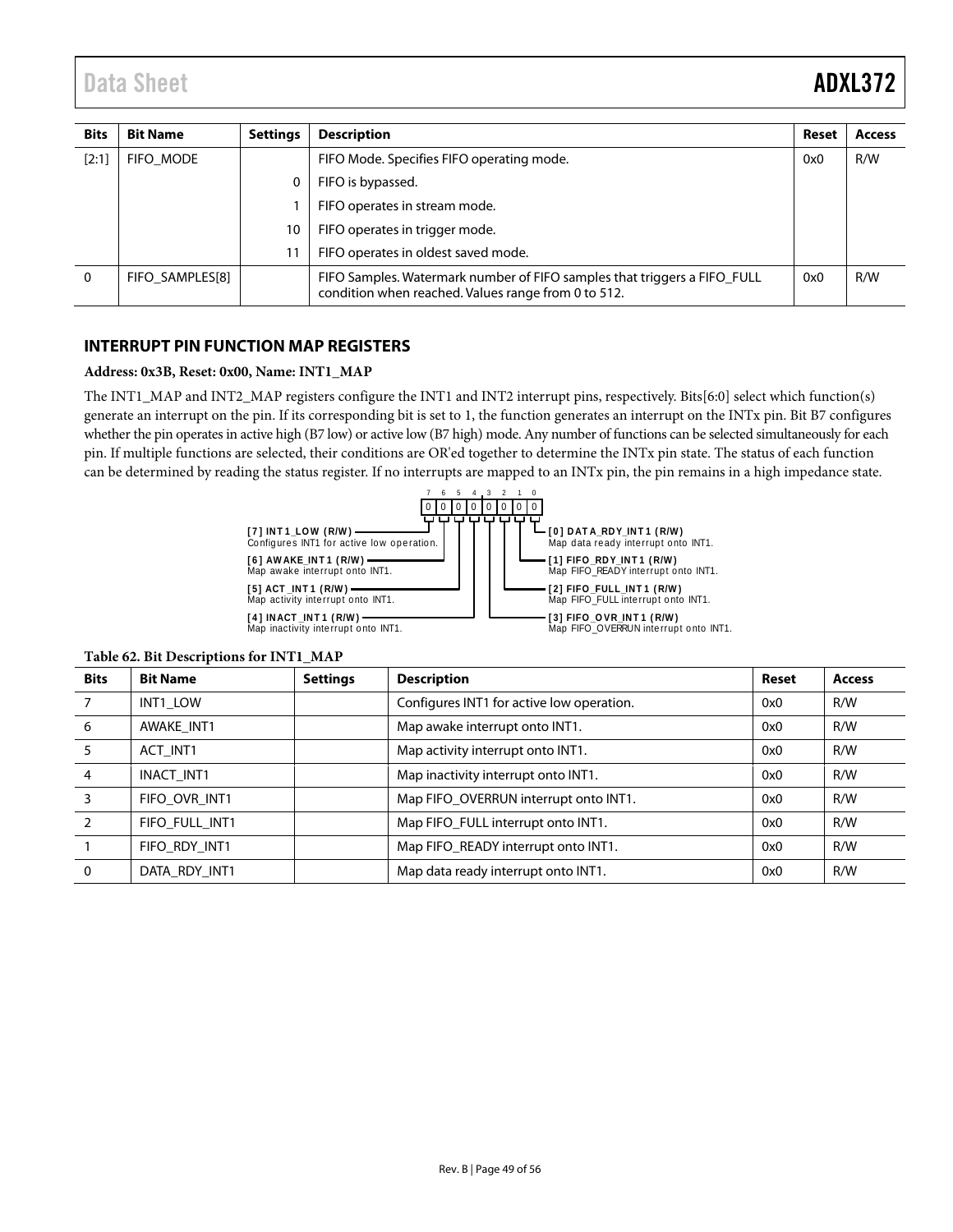# <span id="page-49-0"></span>**INT2 FUNCTION MAP REGISTER**

#### **Address: 0x3C, Reset: 0x00, Name: INT2\_MAP**



#### **Table 63. Bit Descriptions for INT2\_MAP**

| <b>Bits</b>    | <b>Bit Name</b> | <b>Settings</b> | <b>Description</b>                                   | Reset | <b>Access</b> |
|----------------|-----------------|-----------------|------------------------------------------------------|-------|---------------|
|                | INT2 LOW        |                 | Configures INT2 for active low operation.            | 0x0   | R/W           |
| 6              | AWAKE INT2      |                 | Map awake interrupt onto INT2.                       | 0x0   | R/W           |
| 5              | ACT2 INT2       |                 | Map Activity 2 (motion warning) interrupt onto INT2. | 0x0   | R/W           |
| $\overline{4}$ | INACT INT2      |                 | Map inactivity interrupt onto INT2.                  | 0x0   | R/W           |
|                | FIFO OVR INT2   |                 | Map FIFO OVERRUN interrupt onto INT2.                | 0x0   | R/W           |
|                | FIFO FULL INT2  |                 | Map FIFO_FULL interrupt onto INT2.                   | 0x0   | R/W           |
|                | FIFO RDY INT2   |                 | Map FIFO READY interrupt onto INT2.                  | 0x0   | R/W           |
| $\Omega$       | DATA RDY INT2   |                 | Map data ready interrupt onto INT2.                  | 0x0   | R/W           |

### <span id="page-49-1"></span>**EXTERNAL TIMING CONTROL REGISTER**

#### **Address: 0x3D, Reset: 0x00, Name: TIMING**

Use this register to control the [ADXL372](http://www.analog.com/ADXL372?doc=ADXL372.pdf) timing parameters: ODR and external timing triggers.



#### **Table 64. Bit Descriptions for TIMING**

| <b>Bits</b> | <b>Bit Name</b> | <b>Settings</b> | <b>Description</b> | Reset | <b>Access</b> |
|-------------|-----------------|-----------------|--------------------|-------|---------------|
| [7:5]       | <b>ODR</b>      |                 | Output data rate.  | 0x0   | R/W           |
|             |                 | 000             | 400 Hz ODR.        |       |               |
|             |                 | 001             | 800 Hz ODR.        |       |               |
|             |                 | 010             | 1600 Hz ODR.       |       |               |
|             |                 | 011             | 3200 Hz ODR.       |       |               |
|             |                 | 100             | 6400 Hz ODR.       |       |               |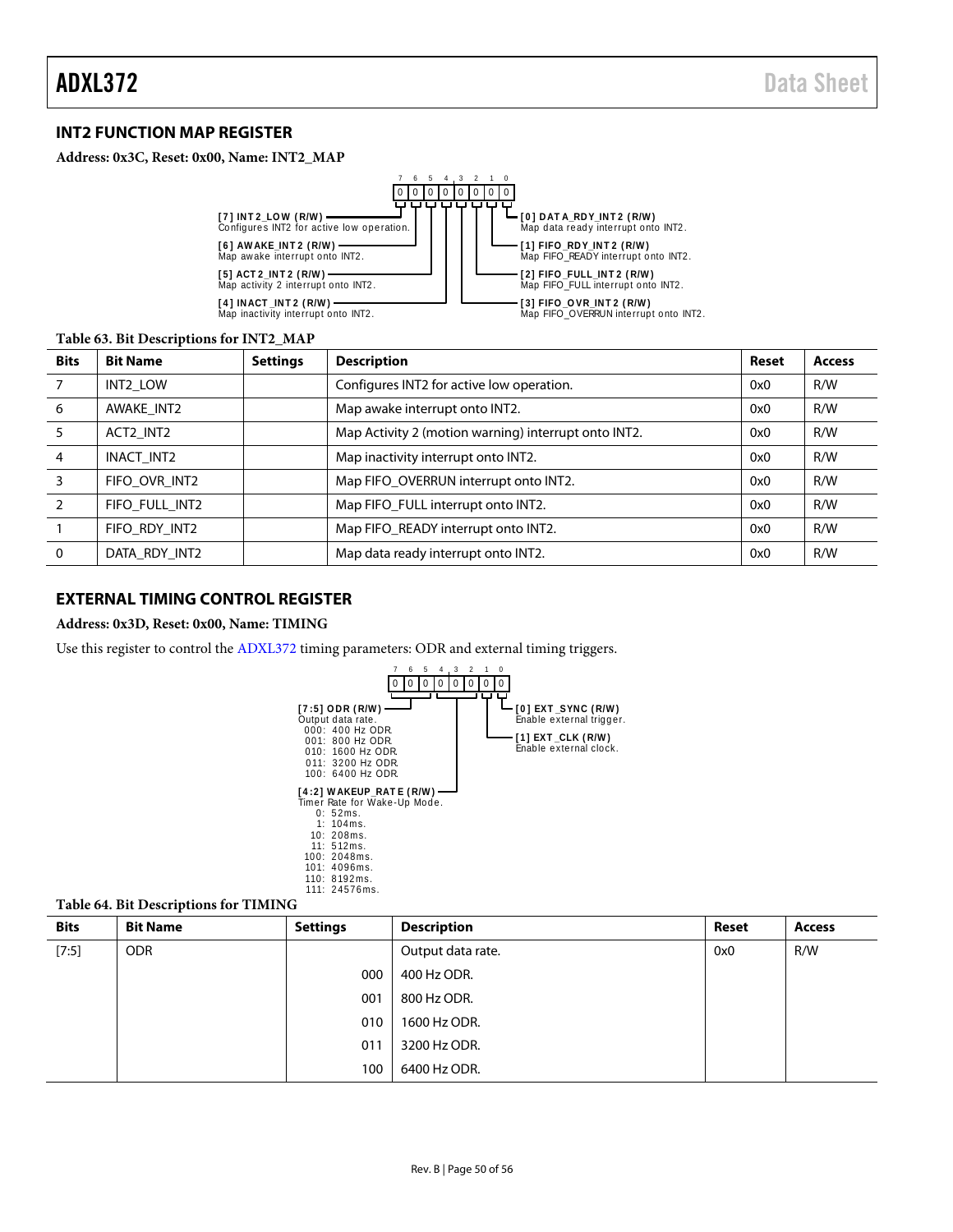# Data Sheet **ADXL372**

| <b>Bits</b>  | <b>Bit Name</b> | <b>Settings</b> | <b>Description</b>           | <b>Reset</b> | <b>Access</b> |
|--------------|-----------------|-----------------|------------------------------|--------------|---------------|
| [4:2]        | WAKEUP_RATE     |                 | Timer Rate for Wake-Up Mode. | 0x0          | R/W           |
|              |                 | 0               | 52 ms.                       |              |               |
|              |                 |                 | 104 ms.                      |              |               |
|              |                 | 10              | 208 ms.                      |              |               |
|              |                 | 11              | 512 ms.                      |              |               |
|              |                 | 100             | 2048 ms.                     |              |               |
|              |                 | 101             | 4096 ms.                     |              |               |
|              |                 | 110             | 8192 ms.                     |              |               |
|              |                 | 111             | 24576 ms.                    |              |               |
|              | EXT CLK         |                 | Enable external clock.       | 0x0          | R/W           |
| $\mathbf{0}$ | EXT_SYNC        |                 | Enable external trigger.     | 0x0          | R/W           |

## <span id="page-50-0"></span>**MEASUREMENT CONTROL REGISTER**

### **Address: 0x3E, Reset: 0x00, Name: MEASURE**

Use this register to control several measurement settings.



#### **Table 65. Bit Descriptions for MEASURE**

| <b>Bits</b>                                          | <b>Bit Name</b>  | <b>Settings</b>                                                              | <b>Description</b>                                                                                                                                                                                                                                                                                                                                                                                                                                       | Reset | <b>Access</b> |
|------------------------------------------------------|------------------|------------------------------------------------------------------------------|----------------------------------------------------------------------------------------------------------------------------------------------------------------------------------------------------------------------------------------------------------------------------------------------------------------------------------------------------------------------------------------------------------------------------------------------------------|-------|---------------|
| $\overline{7}$                                       | USER OR DISABLE  |                                                                              | User overange disable.                                                                                                                                                                                                                                                                                                                                                                                                                                   | 0x0   | R/W           |
| 6                                                    | <b>AUTOSLEEP</b> |                                                                              | Autosleep. When set to 1, autosleep is enabled, and the device enters wake-up<br>mode automatically upon detection of inactivity. Activity and inactivity<br>detection must be in linked mode or loop mode (the LINKLOOP bits in the<br>MEASURE register) to enable autosleep; otherwise, the bit is ignored.                                                                                                                                            | 0x0   | R/W           |
| $[5:4]$<br><b>LINKLOOP</b><br>processing are linked. |                  | Link/Loop Activity Processing. These bits select how activity and inactivity | 0x0                                                                                                                                                                                                                                                                                                                                                                                                                                                      | R/W   |               |
|                                                      |                  | 0                                                                            | Default Mode. Activity and inactivity detection, when enabled, operate<br>simultaneously and their interrupts (if mapped) must be acknowledged by<br>the host processor by reading the status register. Autosleep is disabled in this<br>mode.                                                                                                                                                                                                           |       |               |
|                                                      |                  | 1                                                                            | Linked Mode. Activity and inactivity detection are linked sequentially such that<br>only one is enabled at a time. Their interrupts (if mapped) must be acknowledged<br>by the host processor by reading the status register.                                                                                                                                                                                                                            |       |               |
|                                                      |                  | 10                                                                           | Looped Mode. Activity and inactivity detection are linked sequentially such<br>that only one is enabled at a time, and their interrupts are internally acknowledged<br>(do not need to be serviced by the host processor). To use either linked or looped<br>mode, both ACT_x_EN and INACT_x_EN must be set to 1; otherwise, the default<br>mode is used. For additional information, refer to the Linking Activity and<br>Inactivity Detection section. |       |               |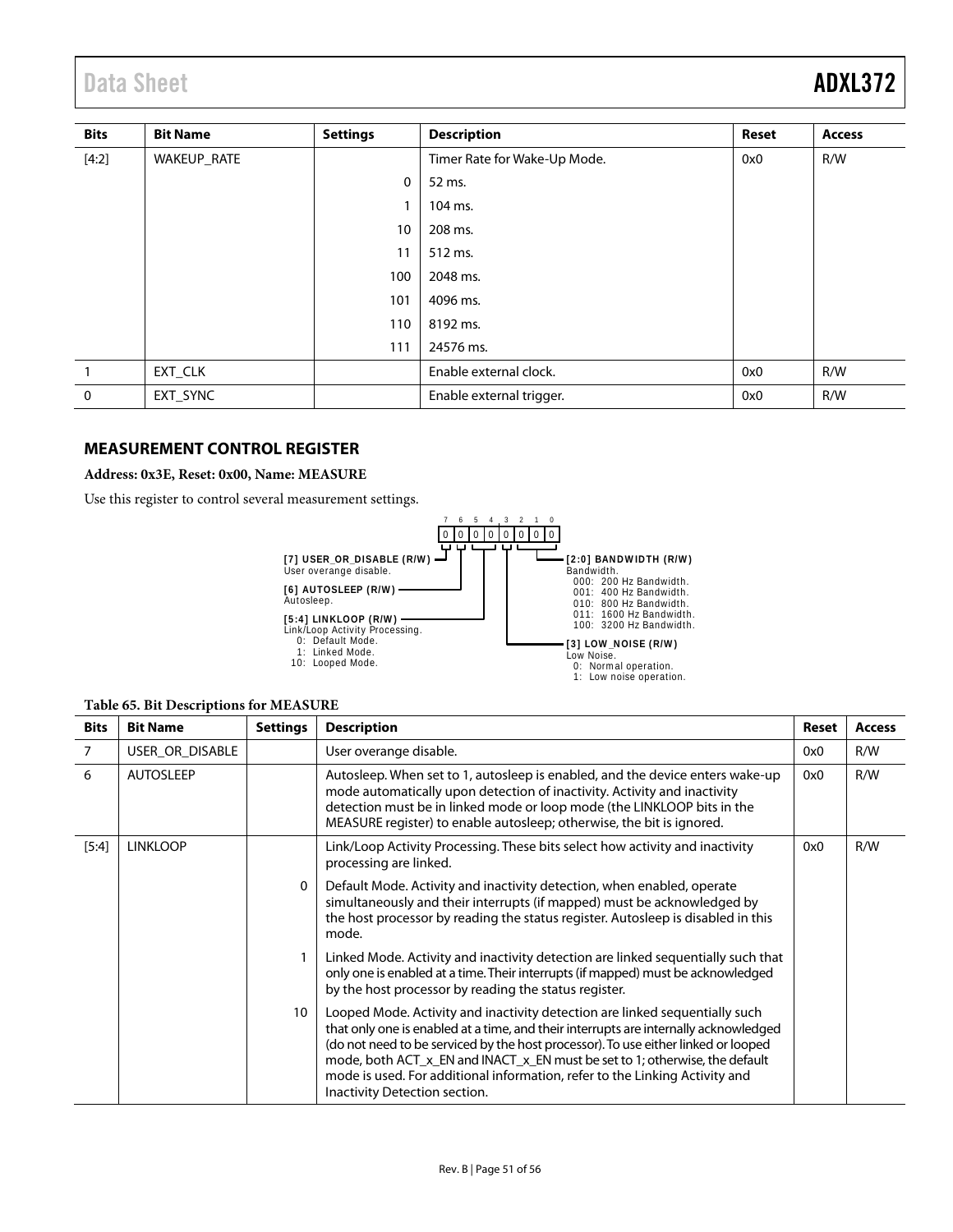| <b>Bits</b> | <b>Bit Name</b>  | <b>Settings</b> | <b>Description</b>                                                                                                                        | Reset | <b>Access</b> |
|-------------|------------------|-----------------|-------------------------------------------------------------------------------------------------------------------------------------------|-------|---------------|
| 3           | LOW NOISE        |                 | Low Noise. Selects low noise operation.                                                                                                   | 0x0   | R/W           |
|             |                  | 0               | Normal operation. Device operates at the normal noise level and ultralow<br>current consumption                                           |       |               |
|             |                  |                 | Low noise operation. Device operates at $\sim$ 1/3 the normal noise level.                                                                |       |               |
| $[2:0]$     | <b>BANDWIDTH</b> |                 | Bandwidth. Select the desired output signal bandwidth. A 4-pole low-pass<br>filter at the selected frequency limits the signal bandwidth. | 0x0   | R/W           |
|             |                  | 000             | 200 Hz Bandwidth.                                                                                                                         |       |               |
|             |                  | 001             | 400 Hz Bandwidth.                                                                                                                         |       |               |
|             |                  | 010             | 800 Hz Bandwidth.                                                                                                                         |       |               |
|             |                  | 011             | 1600 Hz Bandwidth.                                                                                                                        |       |               |
|             |                  | 100             | 3200 Hz Bandwidth.                                                                                                                        |       |               |

# <span id="page-51-0"></span>**POWER CONTROL REGISTER**

**Address: 0x3F, Reset: 0x00, Name: POWER\_CTL**



when HPF and LPF are disabled.<br>0: Filter settling set to 370 ms.

| Table 66. Bit Descriptions for POWER_CTL |  |  |
|------------------------------------------|--|--|
|                                          |  |  |

| <b>Bits</b>    | <b>Bit Name</b>   | <b>Settings</b> | <b>Description</b>                                                                                           | Reset | <b>Access</b> |
|----------------|-------------------|-----------------|--------------------------------------------------------------------------------------------------------------|-------|---------------|
| 7              | I2C_HSM_EN        |                 | $l^2C$ speed select. 1 = high speed mode.                                                                    | 0x0   | R/W           |
| 6              | <b>RESERVED</b>   |                 | Reserved.                                                                                                    | 0x0   | R             |
| 5              | INSTANT ON THRESH |                 | User selectable instant on threshold select. $0 =$ low threshold, $1 =$ high<br>threshold.                   | 0x0   | R/W           |
|                |                   | 0               | Selects the low instant on threshold.                                                                        |       |               |
|                |                   | 1               | Selects the high instant on threshold.                                                                       |       |               |
| $\overline{4}$ | FILTER_SETTLE     |                 | User selectable filter settling period. $0 = 370$ ms settle period, and $1 = 16$ ms<br>0x0<br>settle period. |       | R/W           |
|                |                   | 0               | Filter settling set to 370 ms.                                                                               |       |               |
|                |                   |                 | Filter settling set to 16 ms. Ideal for when HPF and LPF are disabled.                                       |       |               |
| 3              | LPF_DISABLE       |                 | Disables the digital low-pass filter.                                                                        | 0x0   | R/W           |
| $\overline{2}$ | HPF_DISABLE       |                 | Disables the digital high-pass filter.                                                                       | 0x0   | R/W           |
| [1:0]          | <b>MODE</b>       |                 | Mode of operation.                                                                                           | 0x0   | R/W           |
|                |                   | 11              | Full bandwidth measurement mode.                                                                             |       |               |
|                |                   | 10              | Instant on mode.                                                                                             |       |               |
|                |                   | 01              | Wake up mode.                                                                                                |       |               |
|                |                   | 00              | Standby.                                                                                                     |       |               |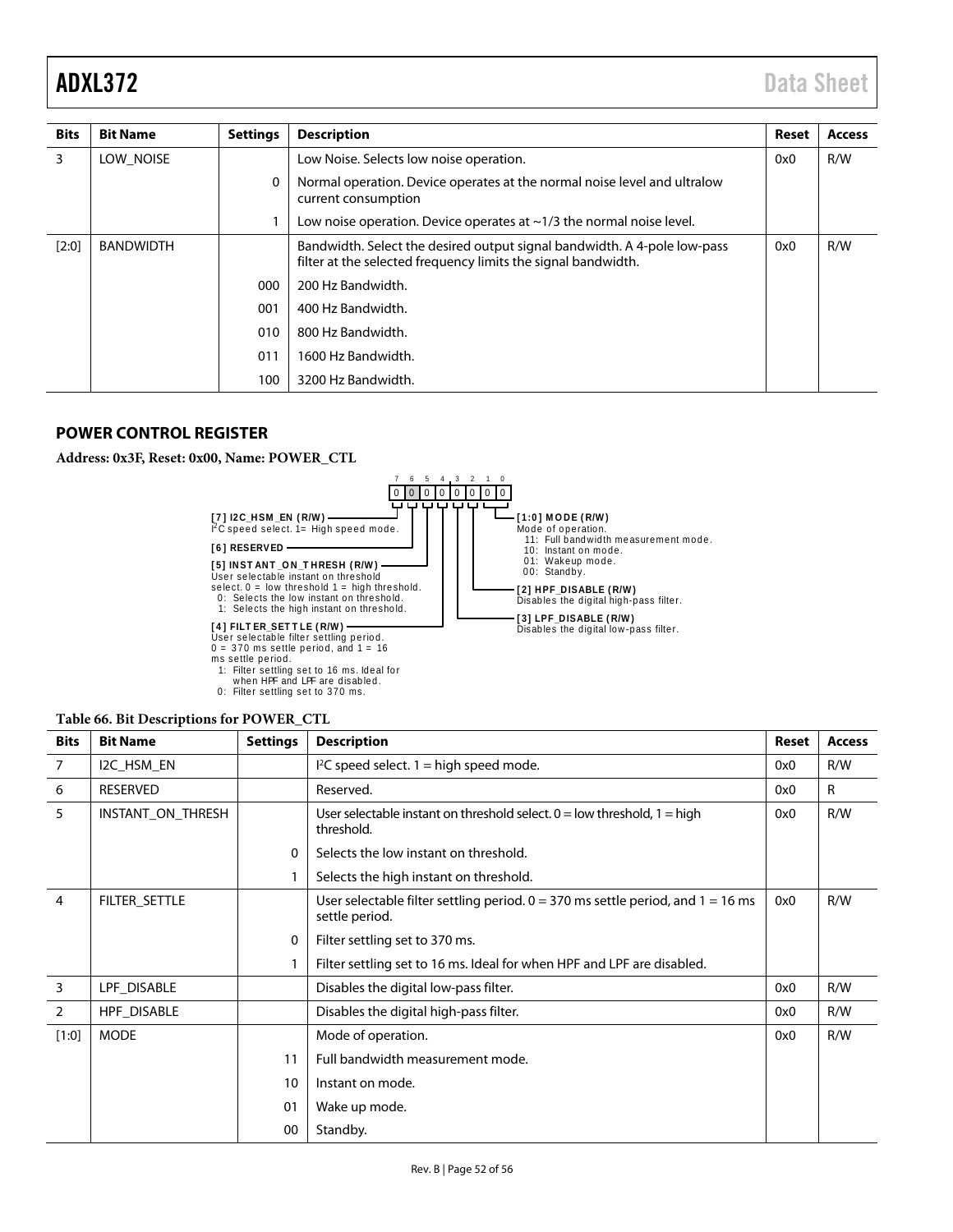# <span id="page-52-0"></span>**SELF TEST REGISTER**

#### **Address: 0x40, Reset: 0x00, Name: SELF\_TEST**

Refer to th[e Self Test](#page-23-3) section for information on the operation of the self test feature, and see th[e Self Test Procedure](#page-23-4) section for guidelines on how to use this functionality.



#### **Table 67. Bit Descriptions for SELF\_TEST**

| <b>Bits</b> | <b>Bit Name</b> | <b>Settings</b> | <b>Description</b>                                                                    | Reset | <b>Access</b> |
|-------------|-----------------|-----------------|---------------------------------------------------------------------------------------|-------|---------------|
| [7:3]       | RESERVED        |                 | Reserved.                                                                             | 0x0   | R             |
|             | USER ST         |                 | User self test pass if $= 1$ .                                                        | 0x0   | R             |
|             | ST DONE         |                 | Self test finished.                                                                   | 0x0   | R             |
|             | ST              |                 | Self test. Writing a 1 to this bit initiates self test. Writing a 0 clears self test. | 0x0   | R/W1          |

# <span id="page-52-1"></span>**RESET (CLEARS) REGISTER, PART IN STANDBY MODE**

**Address: 0x41, Reset: 0x00, Name: RESET**



Writing code "0x52" resets the device. **[7:0] RESET (W )**

**Table 68. Bit Descriptions for RESET**

| <b>Bits</b> | <b>Bit Name</b> | <b>Settings</b> | <b>Description</b>                   | Reset | Access |
|-------------|-----------------|-----------------|--------------------------------------|-------|--------|
| [7:0]       | Reset           |                 | Writing code 0x52 resets the device. | 0x0   | W      |

### <span id="page-52-2"></span>**FIFO ACCESS REGISTER**

#### **Address: 0x42, Reset: 0x00, Name: FIFO\_DATA**

Read this register to access data stored in the FIFO.



#### **Table 69. Bit Descriptions for FIFO\_DATA**

| <b>Bits</b> | <b>Bit Name</b>  | <b>Settings</b> | <b>Description</b>                                                                                                                                                                                                                                                                                                                                                                                                                                                                                                                                                         | Reset | <b>Access</b> |
|-------------|------------------|-----------------|----------------------------------------------------------------------------------------------------------------------------------------------------------------------------------------------------------------------------------------------------------------------------------------------------------------------------------------------------------------------------------------------------------------------------------------------------------------------------------------------------------------------------------------------------------------------------|-------|---------------|
| [7:0]       | <b>FIFO DATA</b> |                 | FIFO Data. A read to this address pops a 2-byte word of axis data from the FIFO. FIFO<br>data is formatted to 2 bytes (16 bits), most significant byte first. Two subsequent reads<br>complete the transaction of this data onto the interface. Continued reading of this field<br>continues to pop the FIFO every third read. Multibyte reads to this address do not<br>increment the address pointer. If this address is read due to an auto-increment from the<br>previous address, it does not pop the FIFO. It returns zeros and increment on to the<br>next address. | 0x0   | R             |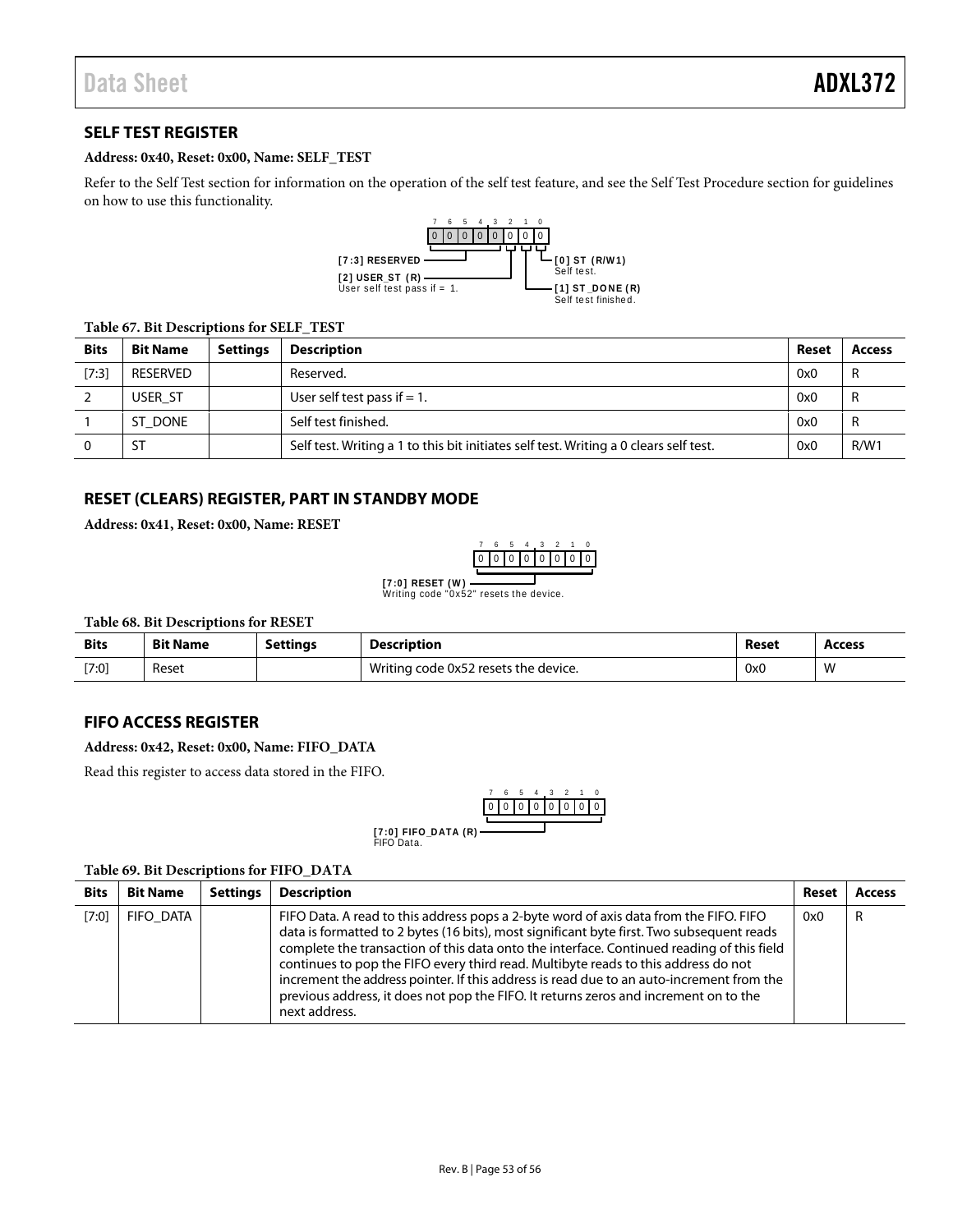# <span id="page-53-0"></span>APPLICATIONS INFORMATION **APPLICATION EXAMPLES**

<span id="page-53-1"></span>This section includes a few application circuits, highlighting useful features of th[e ADXL372.](http://www.analog.com/ADXL372?doc=ADXL372.pdf)

## *Power Supply Decoupling*

[Figure 48](#page-53-5) shows the recommended bypass capacitors for use with the [ADXL372.](http://www.analog.com/ADXL372?doc=ADXL372.pdf) 



*Figure 48. Recommended Bypass Capacitors*

<span id="page-53-5"></span>A 0.1 µF ceramic capacitor  $(C<sub>s</sub>)$  at  $V<sub>s</sub>$  and a 0.1 µF ceramic capacitor  $(C_{IO})$  at  $V_{DDIO}$  placed as close as possible to th[e ADXL372](http://www.analog.com/ADXL372?doc=ADXL372.pdf) supply pins are recommended to adequately decouple the accelerometer from noise on the power supply. It is recommended that  $V_s$  and  $V_{DDI/O}$  be separate supplies to minimize digital clocking noise on the  $V<sub>S</sub>$  supply. If this is not possible, additional filtering of the supplies may be necessary.

If additional decoupling is necessary, a resistor or ferrite bead, no larger than 100  $\Omega$ , in series with V<sub>s</sub>, is recommended. Additionally, increasing the bypass capacitance on  $V_s$  to a 1  $\mu$ F tantalum capacitor in parallel with a 0.1 µF ceramic capacitor may also improve noise.

Ensure that the connection from th[e ADXL372](http://www.analog.com/ADXL372?doc=ADXL372.pdf) ground to the power supply ground has low impedance because noise transmitted through ground has an effect similar to noise transmitted through  $V_s$ .

# *Using External Timing Triggers*

[Figure 49](#page-53-6) shows an application diagram for using the INT1 pin as the input for an external clock. In this mode, the external clock determines all accelerometer timing, including the output data rate and bandwidth.

Set the EXT\_CLK bit in the TIMING register to enable this feature.



<span id="page-53-6"></span>*Figure 49. INT1 Pin as Input for External Clock*

[Figure 50](#page-53-7) is an application diagram for using the INT2 pin as a trigger for synchronized sampling. Acceleration samples are produced every time this trigger is activated. Set the EXT\_SYNC bit in the TIMING register to enable this feature.



*Figure 50. Using the INT2 Pin to Trigger Synchronized Sampling*

# <span id="page-53-7"></span><span id="page-53-2"></span>**OPERATION AT VOLTAGES OTHER THAN 2.5 V**

The [ADXL372](http://www.analog.com/ADXL372?doc=ADXL372.pdf) is tested and specified at a supply voltage of  $V_s$  = 2.5 V; however, it can be powered with a  $V_s$  as high as 3.5 V or as low as 1.6 V. Some performance parameters change as the supply voltage changes, including the supply current, noise, offset, and sensitivity.

# <span id="page-53-3"></span>**OPERATION AT TEMPERATURES OTHER THAN AMBIENT**

The [ADXL372](http://www.analog.com/ADXL372?doc=ADXL372.pdf) is tested and specified at an ambient temperature; however, it is rated for temperatures between −40°C and +105°C. Some performance parameters change along with temperature, such as offset, sensitivity, clock performance, and current. Some of these temperature variations are characterized in [Table 1,](#page-3-2) and others are shown in the figures within the [Typical Performance Characteristics](#page-7-0) section.

# <span id="page-53-4"></span>**MECHANICAL CONSIDERATIONS FOR MOUNTING**

Mount th[e ADXL372](http://www.analog.com/ADXL372?doc=ADXL372.pdf) on the PCB in a location close to a hard mounting point of the PCB to the case. Mounting th[e ADXL372](http://www.analog.com/ADXL372?doc=ADXL372.pdf) at an unsupported PCB location, as shown i[n Figure 51,](#page-53-8) can result in large, apparent measurement errors due to undamped PCB vibration. Locating the accelerometer near a hard mounting point ensures that any PCB vibration at the accelerometer is above the mechanical sensor resonant frequency of the accelerometer and, therefore, effectively invisible to the accelerometer. Multiple mounting points, close to the sensor, and/or a thicker PCB also help to reduce the effect of system resonance on the performance of the sensor.

<span id="page-53-8"></span>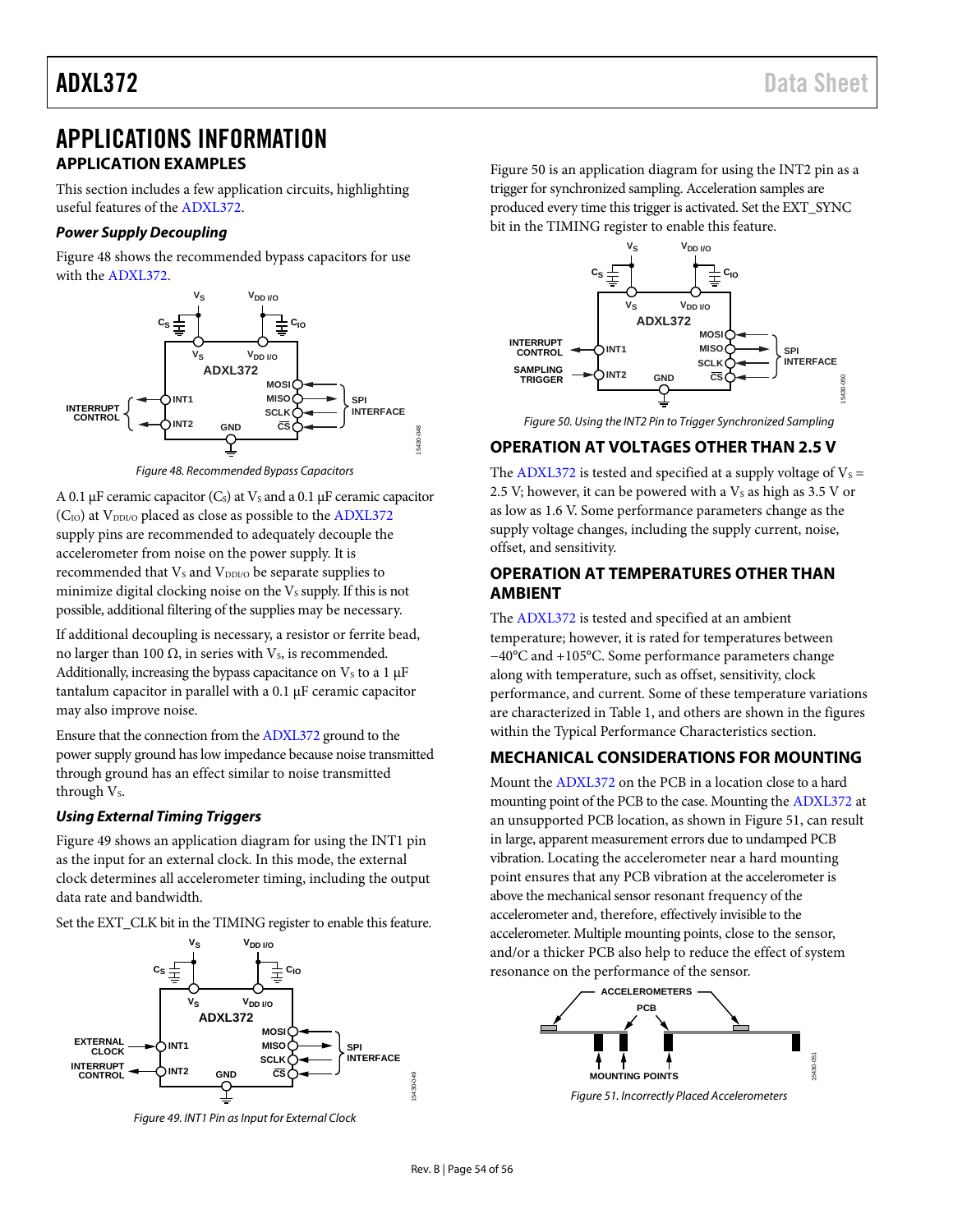# <span id="page-54-0"></span>**AXES OF ACCELERATION SENSITIVITY**



*Figure 52. Axes of Acceleration Sensitivity (Corresponding Output Increases When Accelerated Along the Sensitive Axis)*

15430-052



*Figure 53. Output Response vs. Orientation to Gravity*

# <span id="page-54-1"></span>**LAYOUT AND DESIGN RECOMMENDATIONS**

[Figure 54](#page-54-2) shows the recommended printed wiring board land pattern.



<span id="page-54-2"></span>*Figure 54. Recommended Printed Wiring Board Land Pattern (Dimensions Shown in Millimeters)*

15430-054